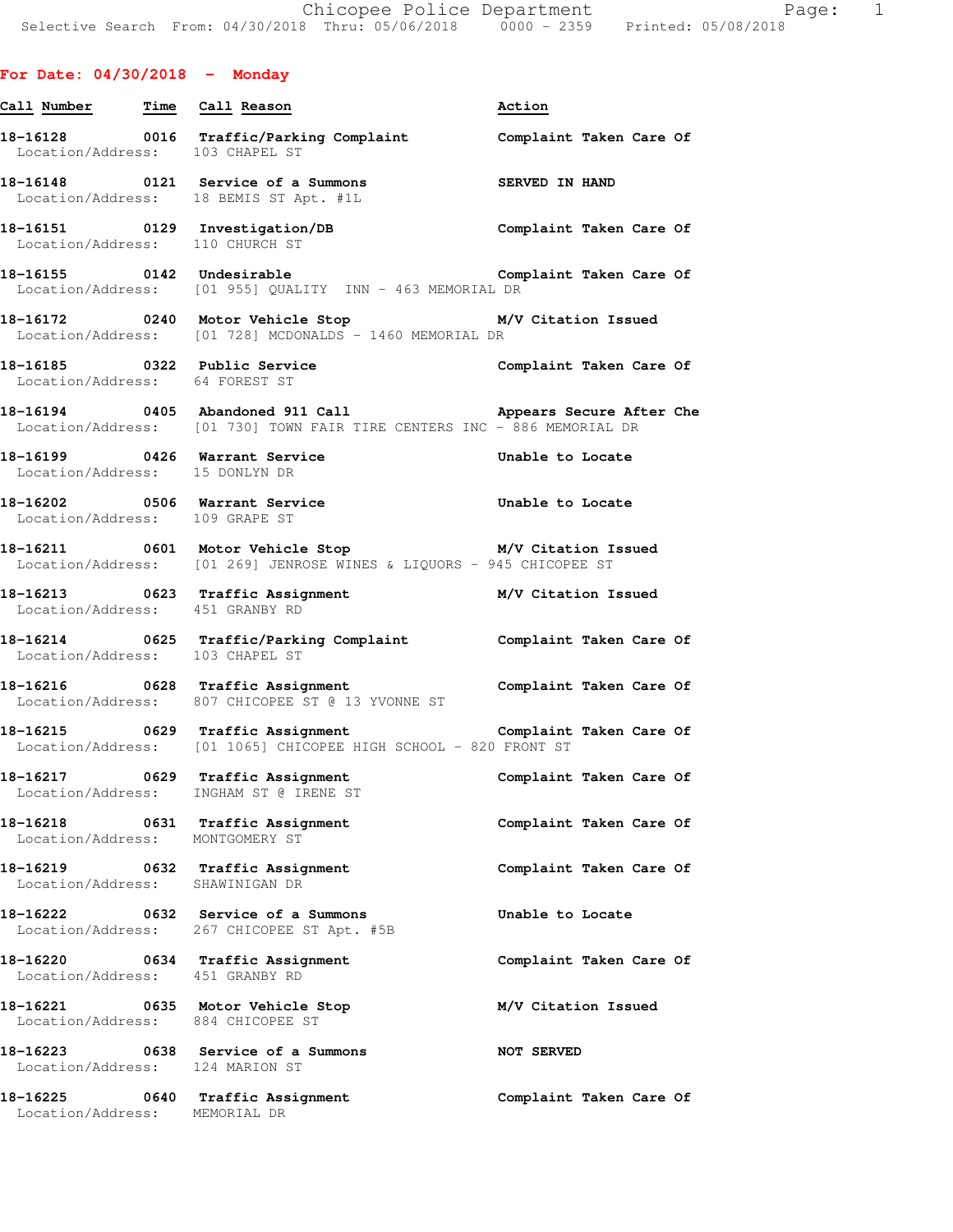**18-16226 0642 Traffic Assignment M/V Citation Issued**  Location/Address: GRANBY RD **18-16227 0642 Motor Vehicle Stop M/V Citation Issued**  Location/Address: 501 GRANBY RD **18-16228 0647 Motor Vehicle Stop Arrest**  Location/Address: 503 CHICOPEE ST **18-16229 0700 Motor Vehicle Stop M/V Citation Issued**  Location/Address: 88 IRENE ST **18-16230 0713 Traffic Assignment Unable to Locate**  Location/Address: HAMPDEN ST **18-16231 0721 Motor Vehicle Stop M/V Citation Issued**  Location/Address: GRANBY RD **18-16232 0724 Property Damage Crash Report Made**  Location/Address: [01 992] CHICOPEE DEPT. OF PUBLIC WORKS - 115 BASKIN DR **18-16233 0727 Motor Vehicle Stop M/V Citation Issued**  Location/Address: [01 834] BOWE SCHOOL, PATRICK E. K-5 - 115 HAMPDEN ST **18-16234 0728 Motor Vehicle Stop Advised**  Location/Address: 341 SHERIDAN ST @ 65 FULLER RD ER **18-16236 0731 Public Service Transport complete**  Location/Address: [01 825] CHICOPEE DISTRICT COURT - 30 CHURCH ST **18-16237 0732 Assist Ambulance ASSIST GIVEN**  Location/Address: 41 SULLIVAN ST **18-16238 0737 Personal Injury Crash Report Made**  Location/Address: [01 843] 586 MONTGOMERY ST **18-16239 0807 Transport Service Transport complete**  Location/Address: [01 825] CHICOPEE DISTRICT COURT - 30 CHURCH ST **18-16244 0821 Abandoned 911 Call False Alarm**  Location/Address: 66 VADNAIS ST **18-16247 0850 Traffic/Parking Complaint Complaint Taken Care Of**  Location/Address: HASTINGS ST @ WALNUT ST **18-16250 0905 Transport Service Transport complete**  Location/Address: [01 560] CHICOPEE CENTRAL MAINTENANCE GARAGE - 677 MEADOW ST **18-16253 0908 Traffic/Parking Complaint City Ordinance Violation**  Location/Address: 46 LINDEN ST **18-16254 0912 Property Damage Crash Report Made**  Location/Address: NEAR VETERANS BRIDGE - FULLER RD **18-16255 0930 Motor Vehicle Stop M/V Citation Issued**  Location/Address: 409 IRENE ST **18-16260 1010 Breaking & Entering in progres Report Made**  Location/Address: 16 COONEY PL 18-16261 1015 Public Service **18 Complaint Taken Care Of** Location/Address: [01 614] GENOS AUTO SERVICE - 121 MEMORIAL DR **18-16263 1026 Suspicious Person Unfounded**  Location/Address: 360 MEADOW ST **18-16264 1027 Traffic/Parking Complaint Complaint Taken Care Of**  Location/Address: [01 632] 450 MEMORIAL CONFERENCE CENTER - 450 MEMORIAL DR **18-16265 1032 Traffic/Parking Complaint Complaint Taken Care Of**  Location/Address: [01 719] PRICE RITE - 1600 MEMORIAL DR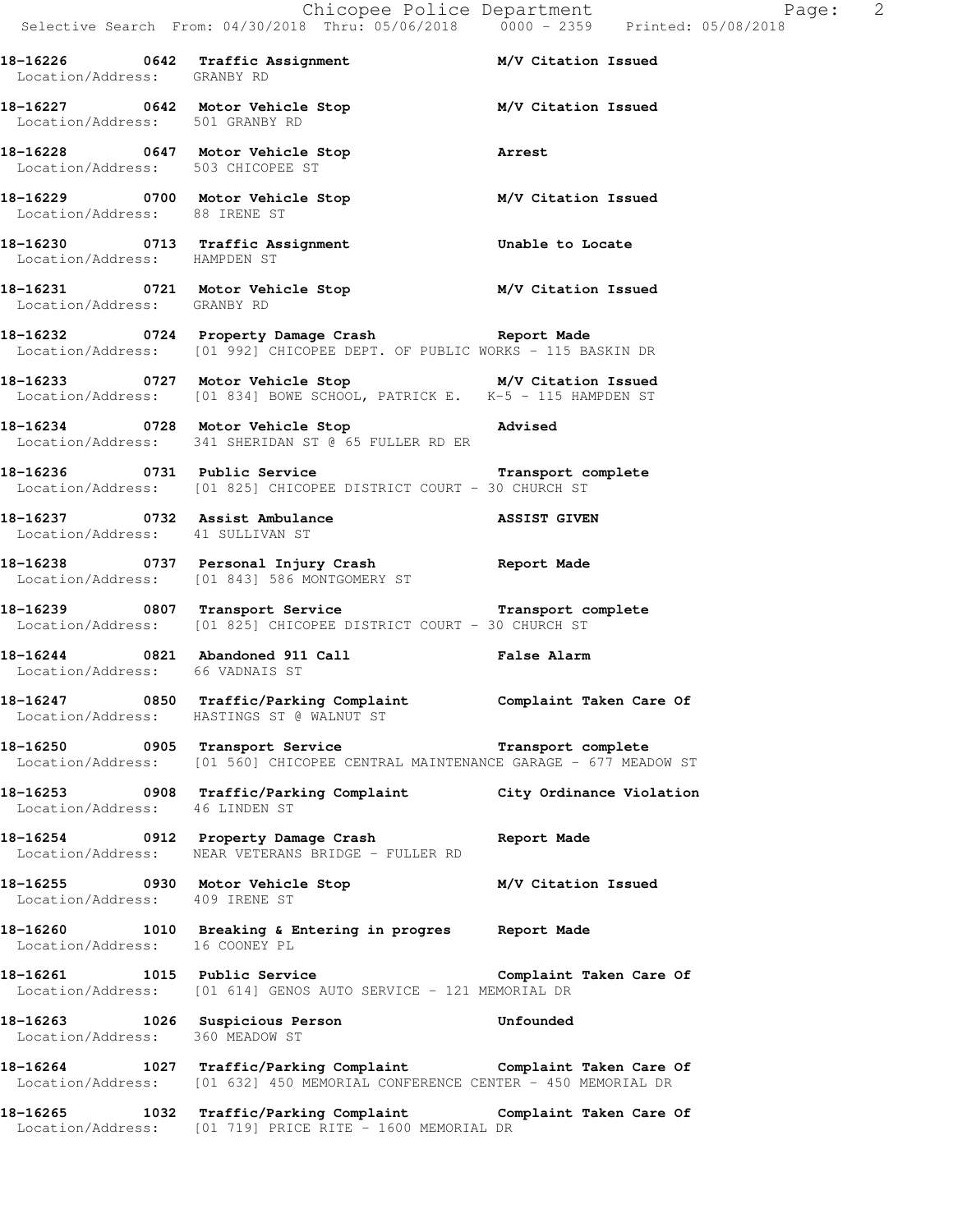**18-16266 1033 Motor Vehicle Stop M/V Citation Issued**  Location/Address: 176 SPRINGFIELD ST @ 11 SOUTH ST

**18-16268 1037 Traffic/Parking Complaint Complaint Taken Care Of**  Location/Address: [01 1577] CHICOPEE MARKETPLACE (CENTRO PROPERTIES) - 591 MEMORIAL DR

**18-16269 1039 Property Damage Crash Report Made**  Location/Address: 809 JAMES ST @ 5 GRIFFITH RD

**18-16270 1042 Traffic/Parking Complaint Complaint Taken Care Of**  Location/Address: [01 719] PRICE RITE - 1600 MEMORIAL DR

**18-16271 1046 Trespasser Advised**  Location/Address: [01 1658] THE APARTMENTS AT AMES PRIVILEGE - 1 SPRINGFIELD ST

**18-16272 1047 Neighbor/Landlord Dispute Advised**  Location/Address: 30 HILTON ST

**18-16279 1115 Traffic/Parking Complaint Complaint Taken Care Of**  Location/Address: [01 660] OCEAN STATE JOB LOT - 1451 MEMORIAL DR

**18-16280 1120 Investigation/DB Report Made**  Location/Address: 301 CHICOPEE ST

**18-16286 1142 Traffic/Parking Complaint Unfounded**  Location/Address: 54 ARTISAN ST

**18-16287 1144 Neighbor/Landlord Dispute Complaint Taken Care Of**  Location/Address: 30 HILTON ST

**18-16288 1156 Larceny Complaint Past Report Made**  Location/Address: [01 554] TOP FLIGHT (FORMERLY SPALDING SPORTS) - 425 MEADOW ST

**18-16289 1200 Missing Person Report Made**  Location/Address: 147 NEW LUDLOW RD @ 457 MONTCALM ST

**18-16291 1211 Undesirable Advised**  Location/Address: 360 MEADOW ST

**18-16292 1226 Larceny Complaint Past Report Made**  Location/Address: [01 999] MIKES VARIETY - 355 DALE ST

**18-16294 1315 Investigation/DB Unable to Locate**  Location/Address: 111 EXCHANGE ST

**18-16296 1329 Traffic Assignment M/V Citation Issued**  Location/Address: 2021 MEMORIAL DR @ 53 NEW LUDLOW RD

**18-16299 1338 Traffic Assignment Complaint Taken Care Of**  Location/Address: 755 FRONT ST

**18-16300 1340 Abandoned 911 Call False Alarm**  Location/Address: [01 1823] FRANCES SIMPSON - 2 CONRAD ST

**18-16302 1344 Missing Person Report Made**  Location/Address: 46 AMES AVE

**18-16303 1348 Property Damage Crash Advised**  Location/Address: [01 323] POLISH NATIONAL CREDIT UNION - 244 EXCHANGE ST

**18-16305 1356 Property Damage Crash Report Made**  Location/Address: 319 BEAUCHAMP TER @ 420 EAST ST

**18-16306 1402 Property Damage Crash Report Made**  Location/Address: 472 FRONT ST Apt. #1REAR

**18-16307 1406 Traffic/Parking Complaint Complaint Taken Care Of**  Location/Address: 123 ACADEMY ST @ 317 FAIRVIEW AVE

**18-16308 1408 Traffic/Parking Complaint Complaint Taken Care Of**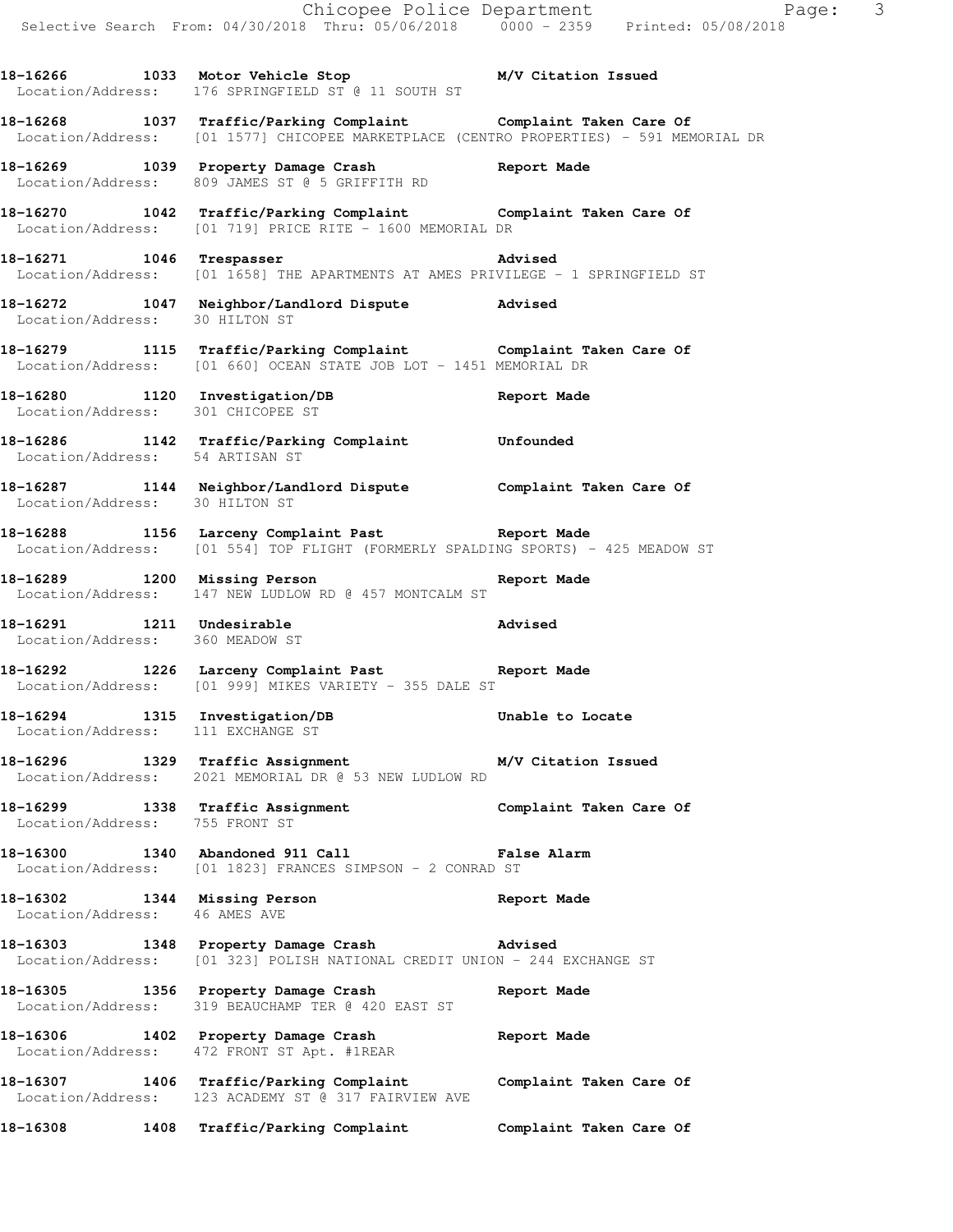|                                                                    | Selective Search From: 04/30/2018 Thru: 05/06/2018 0000 - 2359 Printed: 05/08/2018                                        | Chicopee Police Department<br>Page: 4 |
|--------------------------------------------------------------------|---------------------------------------------------------------------------------------------------------------------------|---------------------------------------|
|                                                                    | Location/Address: [01 843] CHICOPEE COMP HIGH SCHOOL - ROLF AVE                                                           |                                       |
|                                                                    | 18-16309 1425 Suspicious M/V<br>Location/Address: SULLIVAN ST @ KAVENEY ST                                                | Complaint Taken Care Of               |
| Location/Address: 220 MONTCALM ST                                  | 18-16310 1430 Motor Vehicle Stop M/V Citation Issued                                                                      |                                       |
|                                                                    | 18-16312 1431 Traffic/Parking Complaint Complaint Taken Care Of<br>Location/Address: 1041 MEMORIAL DR @ 591 PENDLETON AVE |                                       |
|                                                                    | 18-16313 1438 MAIL RUN 2008 12 Transport complete<br>Location/Address: [01 368] CITY HALL ANNEX - 274 FRONT ST            |                                       |
| 18-16314 1440 Investigation/DB                                     | Location/Address: [01 310] SUBWAY T&W INC. - 105 CENTER ST                                                                | Transport complete                    |
|                                                                    | 18-16315 1443 Motor Vehicle Stop M/V Citation Issued<br>Location/Address: [01 1639] SALTER COLLEGE - 645 SHAWINIGAN DR    |                                       |
|                                                                    | 18-16316 1444 Motor Vehicle Stop M/V Citation Issued<br>Location/Address: [01 1425] DANIELS TRUCK CENTER - 18 MONTCALM ST |                                       |
|                                                                    | 18-16318   1452   Motor Vehicle Stop   1407   Advised   Location/Address:   281   JAMES ST                                |                                       |
|                                                                    | 18-16319 1458 Assist Other Police Department ASSIST GIVEN<br>Location/Address: [01 309] MCDONALDS - 350 BURNETT RD        |                                       |
| Location/Address: 242 GROVE ST                                     | 18-16320 1459 Malicious Damage-Past 18-16320 Report Made                                                                  |                                       |
| Location/Address: HILLCREST ST                                     | 18-16321 1536 Breaking & Entering in progres Unfounded                                                                    |                                       |
|                                                                    | 18-16325 1628 Property Damage Crash Report Made<br>Location/Address: [01 1191] WALMART - 591 MEMORIAL DR                  |                                       |
| Location/Address: 128 ACREBROOK DR                                 | 18-16326 1632 Juvenile Complaint Complaint Taken Care Of                                                                  |                                       |
|                                                                    | 18-16327 1635 Property Damage Crash Report Made<br>Location/Address: 317 FAIRVIEW AVE @ 123 ACADEMY ST                    |                                       |
| 18-16330 1656 Assist Ambulance<br>Location/Address: 144 VADNAIS ST |                                                                                                                           | <b>ASSIST GIVEN</b>                   |
| Location/Address: 86 EASTERN DR                                    | 18-16331 1713 Larceny Complaint Past                                                                                      | Report Made                           |
|                                                                    | 18-16332 1724 Motor Vehicle Stop<br>Location/Address: 17 ST JAMES AVE @ 25 BEAUCHAMP TER                                  | Advised                               |
| 18-16333 1725 Missing Person<br>Location/Address: 46 AMES AVE      |                                                                                                                           | Report Made                           |
| 18-16335 1730 Sudden Death                                         | Location/Address: 90 WALNUT ST Apt. #2FL                                                                                  | Report Made                           |
| Location/Address: ARTISAN ST                                       | 18-16336 1733 Suspicious Person                                                                                           | Complaint Taken Care Of               |
|                                                                    | 18-16338 1811 Service of a Summons<br>Location/Address: 267B CHICOPEE ST Apt. #5                                          | <b>NOT SERVED</b>                     |
|                                                                    | 18-16339 1818 Service of a Summons<br>Location/Address: 510 MCKINSTRY AVE Apt. #2                                         | SERVED IN HAND                        |
| Location/Address: 458 MEADOW ST                                    | 18-16340 1829 Drug/Narcotic Activity                                                                                      | Advised                               |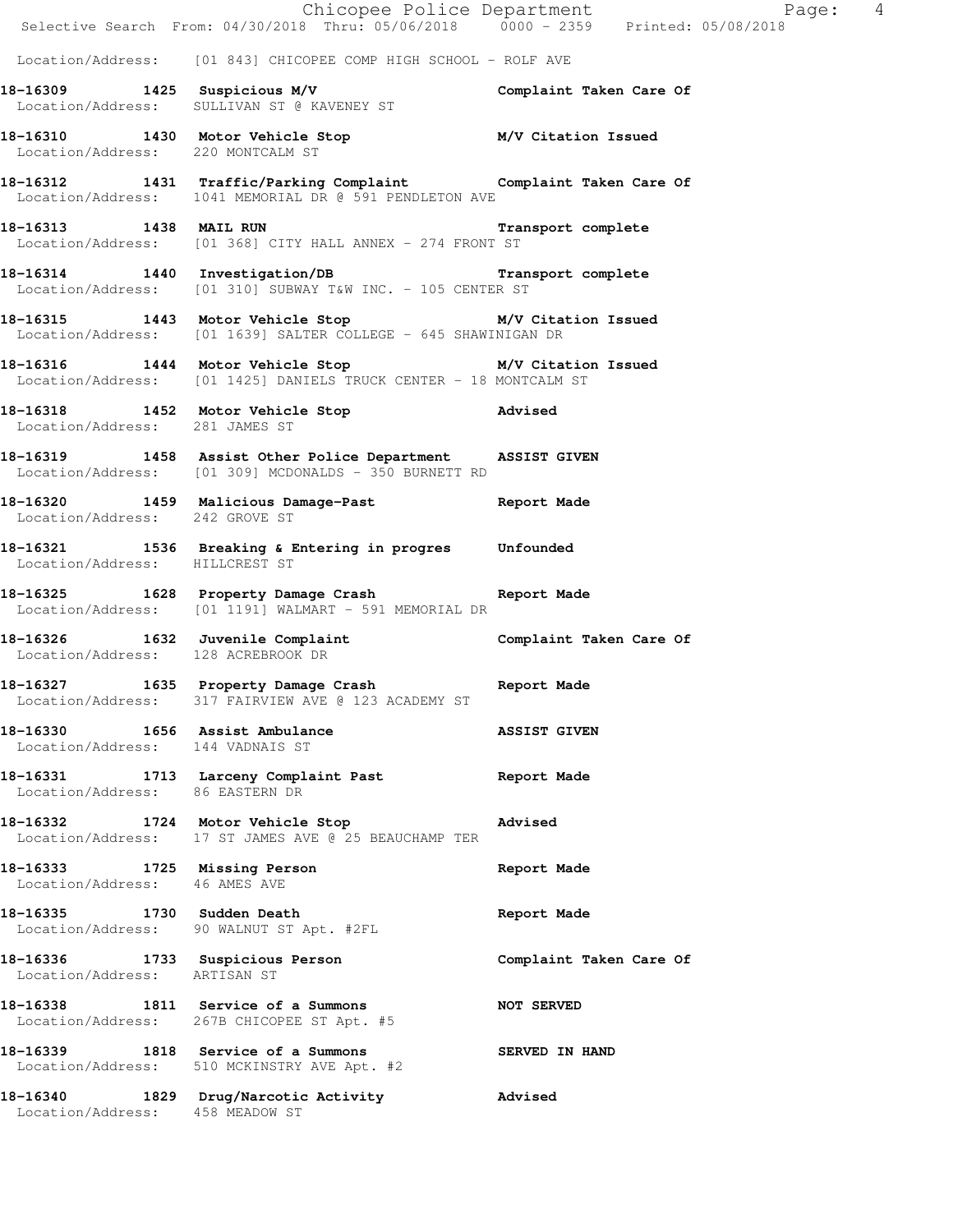|                                   | Selective Search From: 04/30/2018 Thru: 05/06/2018 0000 - 2359 Printed: 05/08/2018                                                                | Chicopee Police Department Fage: 5 |
|-----------------------------------|---------------------------------------------------------------------------------------------------------------------------------------------------|------------------------------------|
|                                   | 18-16341 1840 Prisoner Lunch 18-16341 Complaint Taken Care Of<br>Location/Address: [01 413] FALLS PIZZA - 103 MAIN ST                             |                                    |
|                                   | 18-16342 1843 Suspicious Person Consumer Unable to Locate<br>Location/Address: [01 93] SHELLEYS DANCE UNLIMITED - 48 CABOT ST                     |                                    |
| Location/Address: 9 TREMONT ST    | 18-16344 1846 Public Service ASSIST GIVEN                                                                                                         |                                    |
|                                   | 18-16346 1923 Breaking & Entering-Report Report Made<br>Location/Address: 1196 GRATTAN ST Apt. #3FL                                               |                                    |
|                                   | 18-16347 1939 Larceny Complaint Past Report Made<br>Location/Address: [01 1160] CHICOPEE LIBRARY-EMILY PARTYKA CENTER BRANCH - 449 FRONT ST       |                                    |
| Location/Address: 29 SULLIVAN ST  | 18-16348 1946 Keep The Peace-Others Complaint Taken Care Of                                                                                       |                                    |
|                                   | 18-16349 2009 Malicious Damage-Past No Report Necessary<br>Location/Address: 45 LAFAYETTE ST Apt. #3FL                                            |                                    |
| Location/Address: 61 HILLCREST ST | 18-16351 2037 Missing Person 2008 Advised                                                                                                         |                                    |
|                                   | 18-16355 2113 Suspicious M/V Complaint Taken Care Of<br>Location/Address: [01 673] CITIZENS BANK - 1283 MEMORIAL DR                               |                                    |
| Location/Address: 749 MEMORIAL DR | 18-16357 2135 Motor Vehicle Stop Criminal Complaint Reque                                                                                         |                                    |
|                                   | 18-16358 2137 Larceny Complaint Past Report Made<br>Location/Address: 28 SIMARD DR Apt. #3                                                        |                                    |
|                                   | 18-16361 2208 Abandoned/Found Property Complaint Taken Care Of<br>Location/Address: [01 39] MAC ARTHUR TERRACE APARTMENTS - 70 BROADWAY Apt. #128 |                                    |
|                                   | 18-16360 2210 Suspicious M/V<br>Location/Address: 44 PENDLETON AVE                                                                                | Unfounded                          |
|                                   | 18-16362 2218 Disturbance<br>Location/Address: [01 561] POLEP, J. DISTR SERVICES - 705 MEADOW ST                                                  |                                    |
|                                   | 18-16363 2220 Motor Vehicle Stop 31 Arrest<br>Location/Address: [01 740] BRADS SERVICE CENTER - 760 FRONT ST                                      |                                    |
| Location/Address: 533 BROADWAY    | 18-16364 2321 Personal Injury Crash                                                                                                               | Report Made                        |
| 18-16365 2332 Disturbance         | Location/Address: 78 DEBRA DR Apt. #3F                                                                                                            | <b>Advised</b>                     |
| Location/Address: 149 BOULAY CIR  | 18-16366 2342 Suspicious Person                                                                                                                   | Unable to Locate                   |
| For Date: $05/01/2018$ - Tuesday  |                                                                                                                                                   |                                    |
| Location/Address: 110 CHURCH ST   | 18-16368 0011 Abandoned/Found Property Report Made                                                                                                |                                    |
|                                   | 18-16381 0041 Assist Other Police Department ASSIST GIVEN<br>Location/Address: [01 1494] CVS - 235 CENTER ST                                      |                                    |
|                                   | 18-16385 0052 Suspicious Person<br>Location/Address: [01 931] TD BANK NA - 153 MEADOW ST                                                          | Advised                            |
| 18-16387                          | 0100 Suspicious Person<br>Advised<br>Location/Address: [01 323] POLISH NATIONAL CREDIT UNION - 244 EXCHANGE ST                                    |                                    |
|                                   | 0104 Suspicious Person                                                                                                                            | Advised                            |

Location/Address: 806 CHICOPEE ST @ 7 MT CARMEL AVE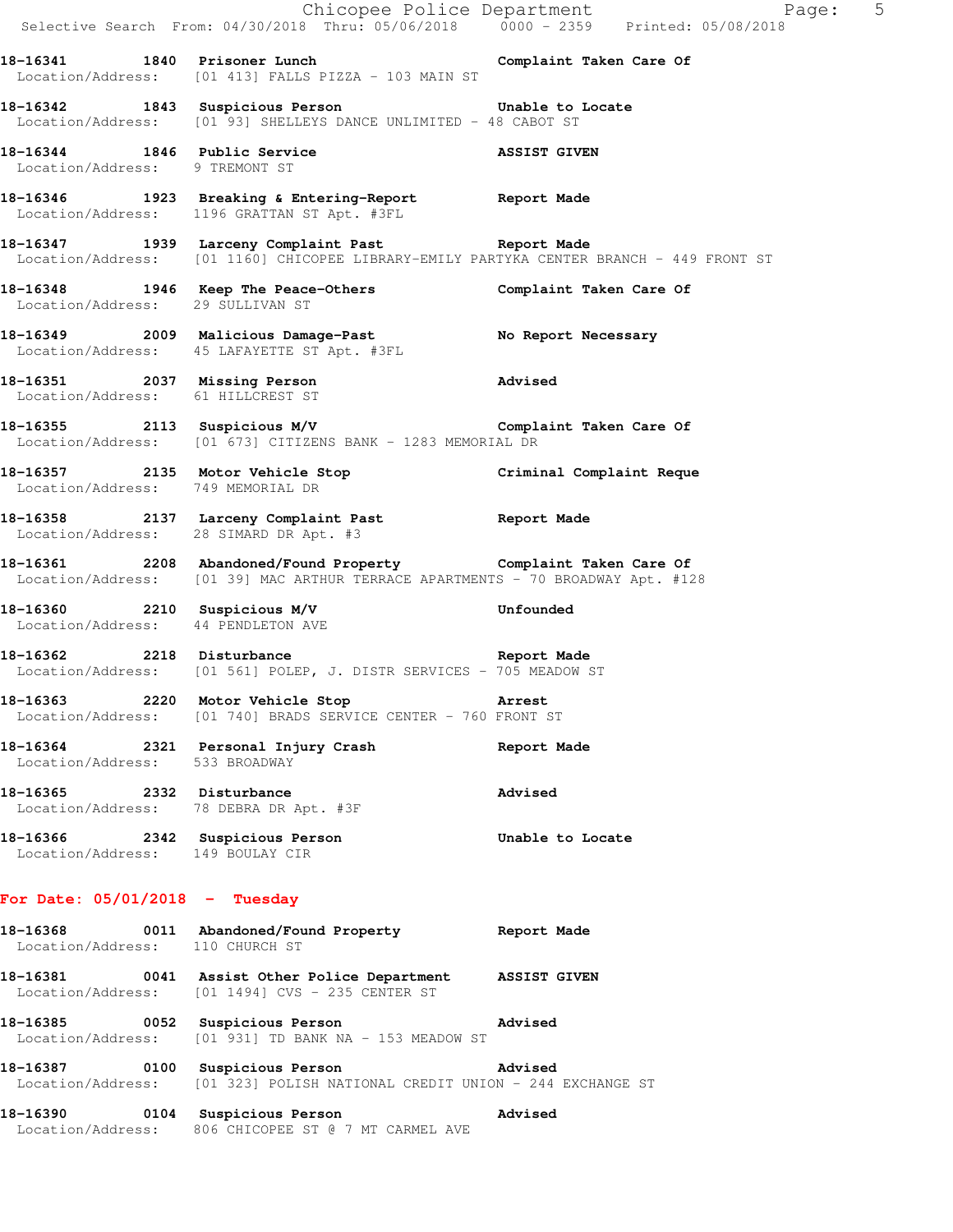**18-16391 0110 Suspicious M/V Complaint Taken Care Of**  Location/Address: [01 166] GROSSMANS BARGAIN OUTLET - 1956 MEMORIAL DR

**18-16393 0116 Traffic/Parking Complaint M/V Citation Issued**  Location/Address: [01 368] CITY HALL ANNEX - 274 FRONT ST

**18-16399 0125 Motor Vehicle Stop M/V Citation Issued**  Location/Address: [01 368] CITY HALL ANNEX - 274 FRONT ST

**18-16400 0132 Motor Vehicle Stop Advised**  Location/Address: [01 659] UNIQUE MOTORS - 1021 MEMORIAL DR

**18-16407 0214 Check The Well Being Complaint Taken Care Of**  Location/Address: 45 LAFAYETTE ST Apt. #2

**18-16409 0228 Suspicious M/V Advised**  Location/Address: [01 343] CABOTVILLE INDUSTRIAL PARK - 165 FRONT ST

**18-16415 0252 Abandoned 911 Call Appears Secure After Che**  Location/Address: [01 832] BELLAMY MIDDLE SCHOOL, EDWARD 6-8 - 314 PENDLETON AVE

**18-16421 0315 Traffic/Parking Complaint Complaint Taken Care Of**  Location/Address: 29 SULLIVAN ST

**18-16430 0343 Public Service Advised**  Location/Address: BASKIN DR

**18-16432 0352 Public Service Advised**  Location/Address: BASKIN DR

**18-16433 0358 Public Service Advised**  Location/Address: BASKIN DR

**18-16439 0414 Public Service Advised**  Location/Address: BASKIN DR

**18-16444 0451 Undesirable Complaint Taken Care Of**  Location/Address: [01 1196] SHELL - 95 WEST ST

**18-16458 0610 Motor Vehicle Stop M/V Citation Issued**  Location/Address: [01 1096] ARBOR KIDS, THE - 999 MEMORIAL DR

**18-16460 0614 Assist Ambulance ASSIST GIVEN**  Location/Address: [01 554] TOP FLIGHT (FORMERLY SPALDING SPORTS) - 425 MEADOW ST

**18-16461 0616 Motor Vehicle Stop Advised**  Location/Address: [01 1065] CHICOPEE HIGH SCHOOL - 820 FRONT ST

**18-16463 0627 Traffic Assignment Complaint Taken Care Of**  Location/Address: 1050 BURNETT RD

**18-16465 0632 Traffic Assignment Complaint Taken Care Of**  Location/Address: [01 843] CHICOPEE COMP HIGH SCHOOL - 617 MONTGOMERY ST

**18-16466 0632 Motor Vehicle Stop M/V Citation Issued**  Location/Address: [01 968] PINES MOTEL, CREATIVE - 1508 MEMORIAL DR

**18-16467 0633 Service of a Summons Unable to Locate**  Location/Address: 267 CHICOPEE ST Apt. #5B

**18-17699 0634 Property Damage Crash Report Made**  Location/Address: [01 843] CHICOPEE COMP HIGH SCHOOL - 617 MONTGOMERY ST

18-16468 **18-16468** 0637 Traffic Assignment **Complaint Taken Care Of** Location/Address: CHICOPEE ST

**18-16469 0638 Traffic Assignment Complaint Taken Care Of**  Location/Address: [01 1065] CHICOPEE HIGH SCHOOL - 820 FRONT ST

**18-16470 0638 Motor Vehicle Stop Advised**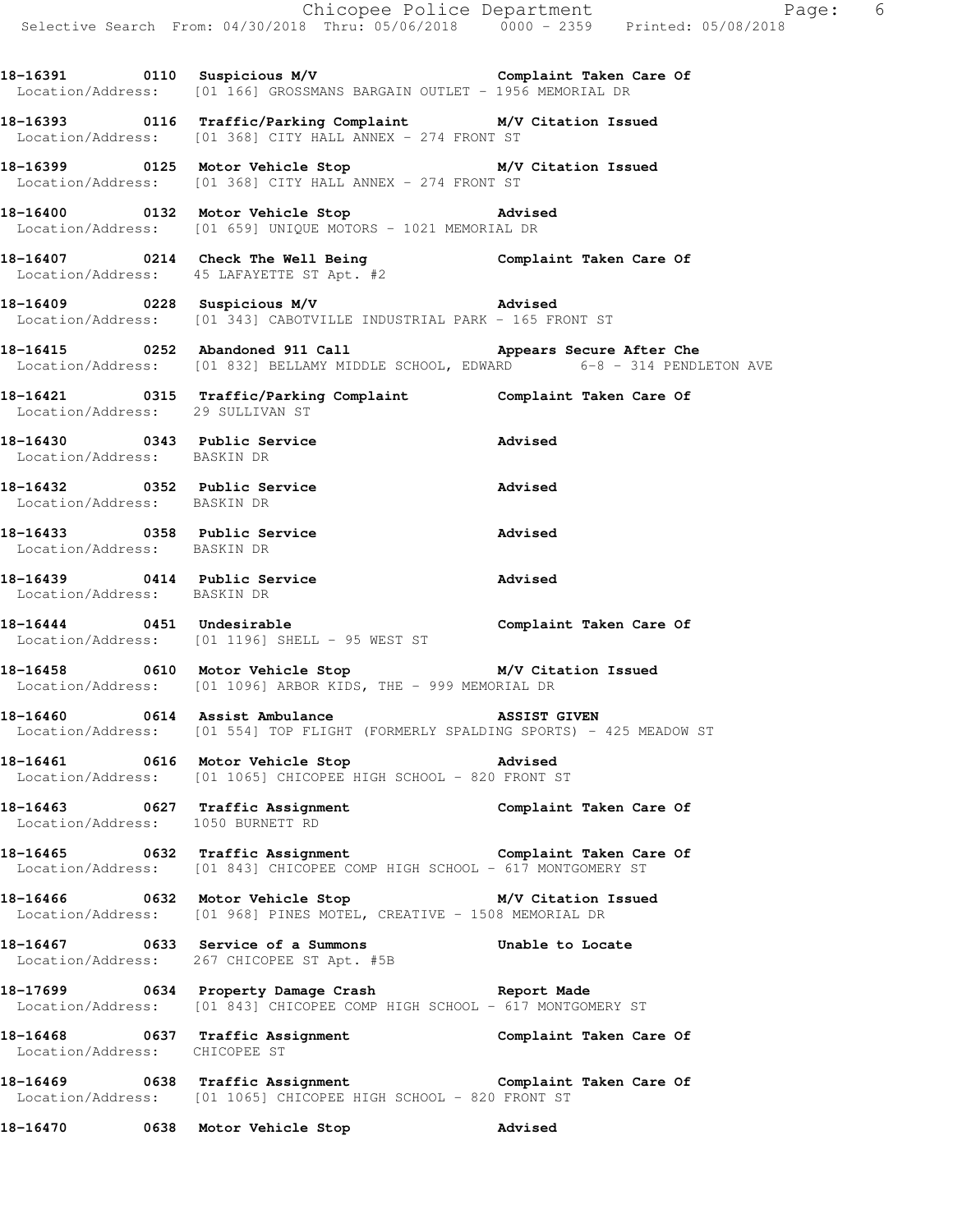|                                                                   |                                                                                                                                                | Chicopee Police Department<br>Selective Search From: 04/30/2018 Thru: 05/06/2018 0000 - 2359 Printed: 05/08/2018<br>$\overline{7}$ |
|-------------------------------------------------------------------|------------------------------------------------------------------------------------------------------------------------------------------------|------------------------------------------------------------------------------------------------------------------------------------|
| Location/Address: 85 STONINA DR                                   |                                                                                                                                                |                                                                                                                                    |
| Location/Address: MEMORIAL DR                                     | 18-16471    0642 Traffic Assignment    Complaint Taken Care Of                                                                                 |                                                                                                                                    |
|                                                                   | 18-16472 0643 Traffic Assignment M/V Citation Issued<br>Location/Address: 161 CHICOPEE ST @ 11 WILSON AVE                                      |                                                                                                                                    |
|                                                                   | 18-16474 0645 Motor Vehicle Stop M/V Citation Issued<br>Location/Address: [01 1117] CHICOPEE PROVISION - 19 SITARZ AVE                         |                                                                                                                                    |
| Location/Address: 79 STONINA DR                                   | 18-16473 0647 Motor Vehicle Stop 318-16473                                                                                                     |                                                                                                                                    |
|                                                                   | 18-16475 0647 Motor Vehicle Stop M/V Citation Issued<br>Location/Address: [01 843] CHICOPEE COMP HIGH SCHOOL - 617 MONTGOMERY ST               |                                                                                                                                    |
|                                                                   | 18-16476   0648   Traffic Assignment   Advised<br>Location/Address: [01 832] BELLAMY MIDDLE SCHOOL, EDWARD   6-8 - 314 PENDLETON AVE           |                                                                                                                                    |
|                                                                   | 18-16477 0658 Motor Vehicle Stop 30 Advised<br>Location/Address: [01 832] BELLAMY MIDDLE SCHOOL, EDWARD 6-8 - 314 PENDLETON AVE                |                                                                                                                                    |
|                                                                   | 18-16478 0659 Motor Vehicle Stop M/V Citation Issued<br>Location/Address: [01 843] CHICOPEE COMP HIGH SCHOOL - 617 MONTGOMERY ST               |                                                                                                                                    |
|                                                                   | 18-16479 0703 Motor Vehicle Stop M/V Citation Issued<br>Location/Address: GRANGER ST @ MEADOW ST                                               |                                                                                                                                    |
|                                                                   | 18-16480 0709 Motor Vehicle Stop M/V Citation Issued<br>Location/Address: [01 843] CHICOPEE COMP HIGH SCHOOL - 617 MONTGOMERY ST               |                                                                                                                                    |
|                                                                   | 18-16482    0729    Public Service    Complaint Taken Care Of<br>Location/Address: [01 825] CHICOPEE DISTRICT COURT - 30 CHURCH ST             |                                                                                                                                    |
| Location/Address: 106 STONINA DR                                  | 18-16464 0730 Animal Complaint Complaint Report Made                                                                                           |                                                                                                                                    |
|                                                                   | 18-16483 0735 Public Service 0fficer Canceled<br>Location/Address: [01 368] CITY HALL ANNEX - 274 FRONT ST                                     |                                                                                                                                    |
| 18-16484 0749 Suspicious M/V<br>Location/Address: 30 HARRISON AVE |                                                                                                                                                | Unable to Locate                                                                                                                   |
|                                                                   | 18-16485 0759 Transport Service <b>Transport Complete</b><br>Location/Address: [01 825] CHICOPEE DISTRICT COURT - 30 CHURCH ST                 |                                                                                                                                    |
|                                                                   | 18-16489 0820 Traffic/Parking Complaint Complaint Taken Care Of<br>Location/Address: [01 836] LAMBERT - LAVOIE SCHOOL K-5 - 99 KENDALL ST      |                                                                                                                                    |
| 18-16503 0858 Suspicious M/V<br>Location/Address: 615 BROADWAY    |                                                                                                                                                | Complaint Taken Care Of                                                                                                            |
|                                                                   | 18-16509 0914 Traffic/Parking Complaint Complaint Taken Care Of<br>Location/Address: [01 632] 450 MEMORIAL CONFERENCE CENTER - 450 MEMORIAL DR |                                                                                                                                    |
|                                                                   | 18-16513 0945 Service of a Summons NOT SERVED<br>Location/Address: 267 CHICOPEE ST Apt. #5B                                                    |                                                                                                                                    |
|                                                                   | 18-16514 0956 Traffic/Parking Complaint Officer Canceled<br>Location/Address: [01 660] OCEAN STATE JOB LOT - 1451 MEMORIAL DR                  |                                                                                                                                    |
|                                                                   | 18-16515 0957 Motor Vehicle Stop M/V Citation Issued<br>Location/Address: 120 SCHOOL ST @ 60 CABOT ST                                          |                                                                                                                                    |
|                                                                   | 18-16516   0957 Traffic/Parking Complaint   Unfounded<br>Location/Address: [01 661] LIQUORS 44 - 1461 MEMORIAL DR                              |                                                                                                                                    |
| Location/Address: SHAWINIGAN DR                                   | 18-16517 1000 Traffic Assignment                                                                                                               | No Report Necessary                                                                                                                |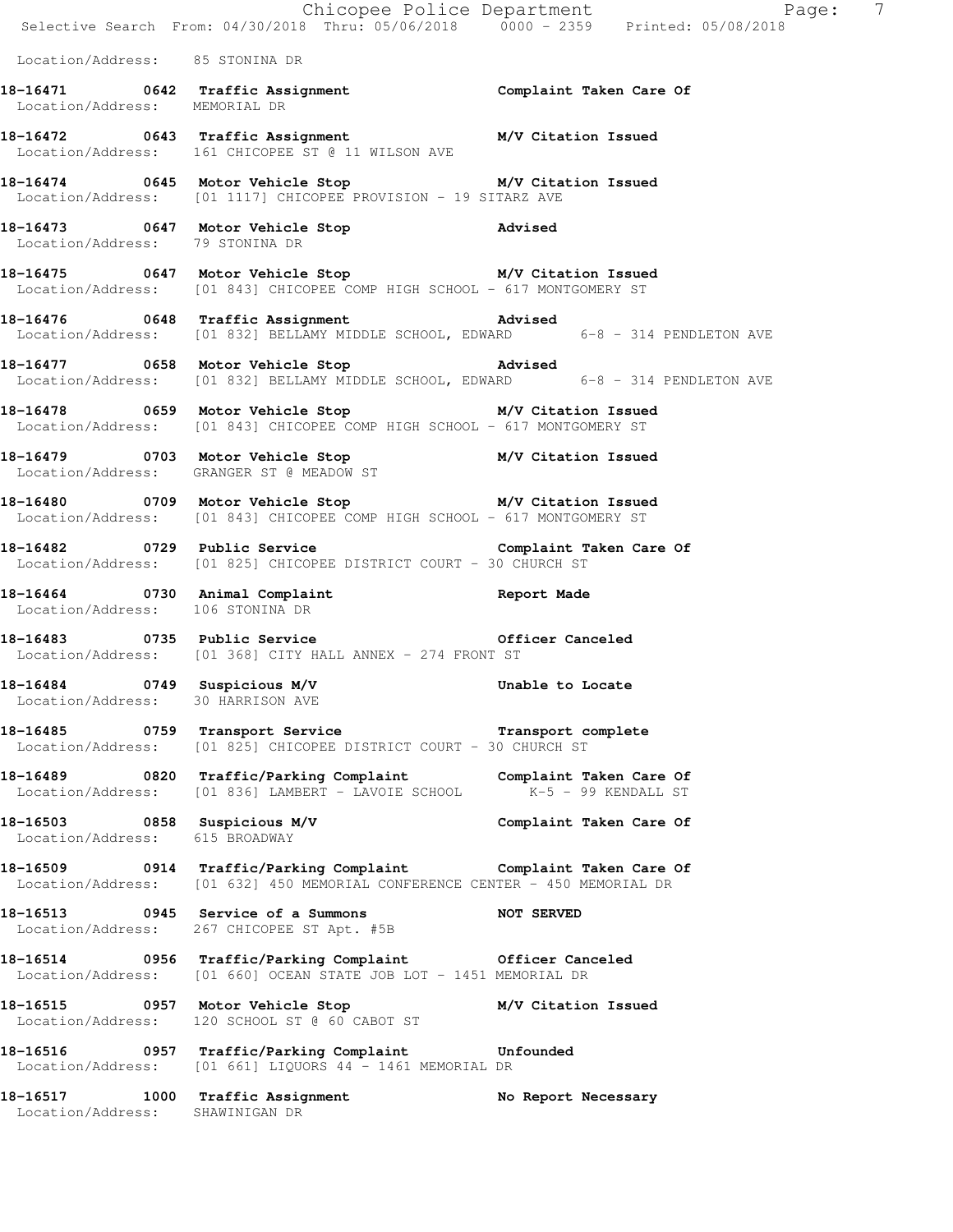|                                                                   | E Chicopee Police Department<br>Selective Search From: 04/30/2018 Thru: 05/06/2018 0000 - 2359 Printed: 05/08/2018                                        | Page: 8                 |
|-------------------------------------------------------------------|-----------------------------------------------------------------------------------------------------------------------------------------------------------|-------------------------|
| Location/Address: WARREGAN ST                                     | 18-16519 1005 Undesirable 100 Unable to Locate                                                                                                            |                         |
|                                                                   | 18-16518 1006 Personal Injury Crash 18-16518<br>Location/Address: [01 919] BIG Y WORLD CLASS MARKETS - 650 MEMORIAL DR                                    |                         |
|                                                                   | 18-16520 1013 Property Damage Crash Report Made Location/Address: 184 JAMES ST                                                                            |                         |
|                                                                   | 18-16521 1027 Property Damage Crash No Report Necessary<br>Location/Address: 618 MCKINSTRY AVE                                                            |                         |
|                                                                   | 18-16525 1055 Traffic/Parking Complaint Complaint Taken Care Of<br>Location/Address: [01 1577] CHICOPEE MARKETPLACE (CENTRO PROPERTIES) - 591 MEMORIAL DR |                         |
| Location/Address: VOLPE DR                                        | 18-16526 1057 Traffic/Parking Complaint Complaint Taken Care Of                                                                                           |                         |
|                                                                   | 18-16527 1104 Larceny Complaint Past Report Made<br>Location/Address: [01 1147] MUNICH HAUS - 13 CENTER ST                                                |                         |
| Location/Address: 27 BRISTOL ST                                   | 18-16529 1115 Keep The Peace-Others 18-16529                                                                                                              |                         |
|                                                                   | 18-16530 1135 Personal Injury Crash 18-16530<br>Location/Address: [01 1041] SENTRY UNIFORM - 803 JAMES ST                                                 |                         |
|                                                                   | 18-16531 1213 Breaking & Entering in progres Complaint Taken Care Of<br>Location/Address: ACROSS FROM - 133 FRONTENAC ST                                  |                         |
| Location/Address: 75 DEROY DR                                     | 18-16534 1217 Assist Ambulance                                                                                                                            | <b>ASSIST GIVEN</b>     |
| Location/Address: 483 EAST ST                                     | 18-16535 1223 Motor Vehicle Stop                                                                                                                          | Complaint Taken Care Of |
| 18-16537 1224 Public Service<br>Location/Address: 41 ARLINGTON ST |                                                                                                                                                           | Complaint Taken Care Of |
| 18-16536 1226 Public Service<br>Location/Address: 769 PROSPECT ST |                                                                                                                                                           | Complaint Taken Care Of |
|                                                                   | 18-16538 1255 Suspicious Person 18-16538 Unable to Locate<br>Location/Address: [01 842] DUPONT MEM MID SCHOOL, 1ST SGT. KEVIN A. - 650 FRONT ST           |                         |
| Location/Address: 124 SUMMIT AVE                                  | 18-16539 1328 Animal Complaint 18-16539 18-16539 1328 Animal Complaint Complaint Taken Care Of                                                            |                         |
|                                                                   | 18-16540 1338 Traffic/Parking Complaint Complaint Taken Care Of<br>Location/Address: [01 1065] CHICOPEE HIGH SCHOOL - 820 FRONT ST                        |                         |
|                                                                   | 18-16542 1400 Traffic/Parking Complaint Complaint Taken Care Of<br>Location/Address: [01 843] CHICOPEE COMP HIGH SCHOOL - ROLF AVE                        |                         |
|                                                                   | 18-16543 1402 Traffic Assignment Complaint Taken Care Of Constion/Address: [01 839] STEFANIK SCHOOL, GENERAL. JOHN J. K-5 - 720 MEADOW ST                 |                         |
| Location/Address: 63 EMMET ST                                     | 18-16544 1405 Traffic/Parking Complaint Advised                                                                                                           |                         |
|                                                                   | 18-16545 1407 Traffic/Parking Complaint Appears Secure After Che<br>Location/Address: [01 2039] DUNKIN DONUTS - 521 MEADOW ST                             |                         |
|                                                                   | 18-16546 1418 Undesirable<br>Location/Address: [01 1147] MUNICH HAUS - 13 CENTER ST                                                                       | Advised                 |
|                                                                   | 18-16547 1426 Disabled Motor Vehicle Complaint Taken Care Of<br>Vicinity of: [01 1621] CHIPOTE MEXICAN GRILLE - 530 MEMORIAL DR                           |                         |
|                                                                   | 18-16548 1429 Property Damage Crash Complaint Taken Care Of<br>Location/Address: BALTIC AVE @ FAIR ST                                                     |                         |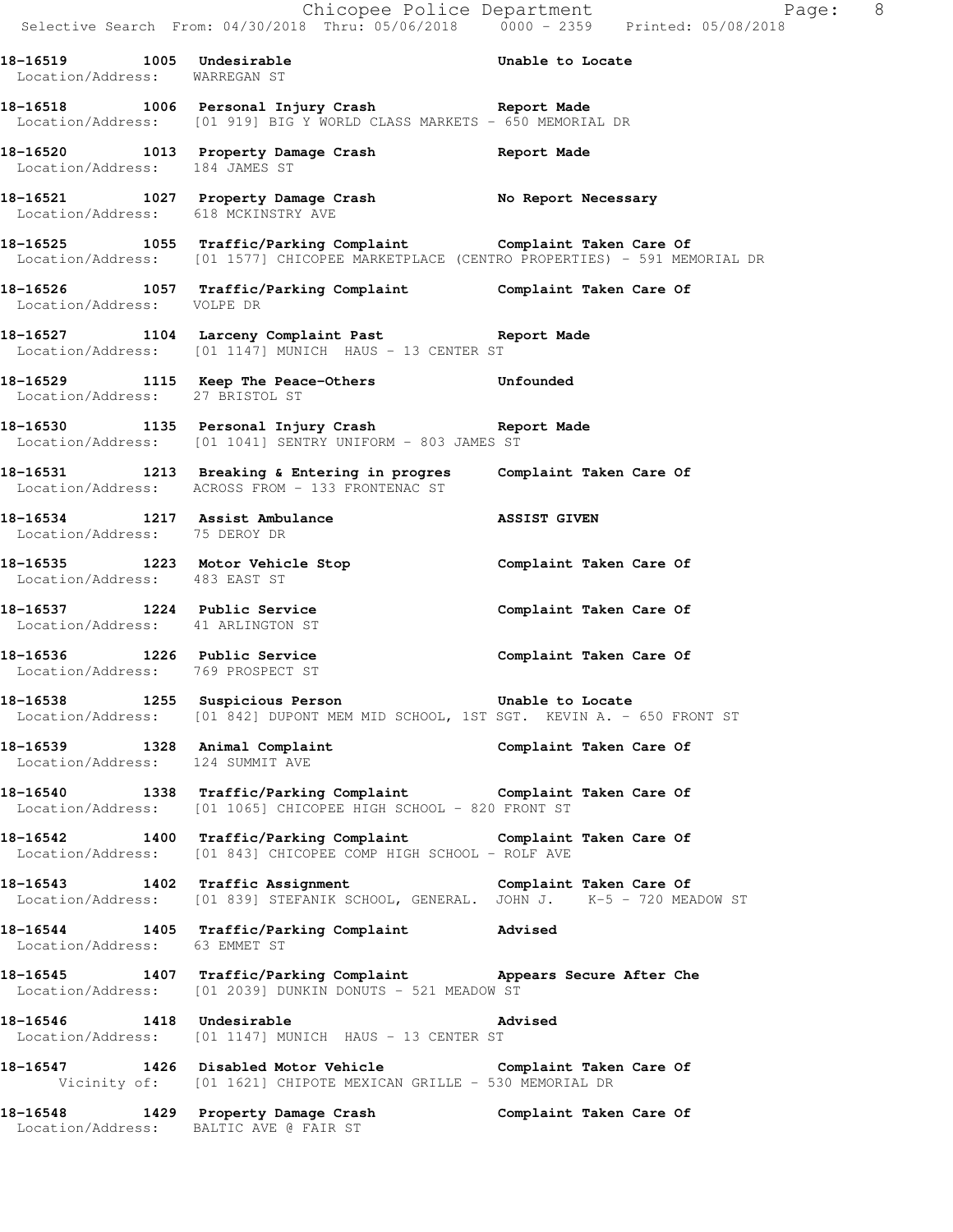**18-16549 1434 Disabled Motor Vehicle ASSIST GIVEN**  Location/Address: [01 1191] WALMART - 591 MEMORIAL DR

**18-16550 1434 Traffic/Parking Complaint ASSIST GIVEN**  Location/Address: [01 61] ST JOAN/ ST GEORGE SCHOOL - 589 GRATTAN ST @ 7 PERCY ST

**18-16551 1448 Traffic/Parking Complaint City Ordinance Violation**  Location/Address: [01 1577] CHICOPEE MARKETPLACE (CENTRO PROPERTIES) - 591 MEMORIAL DR

**18-16552 1458 Trespasser Complaint Taken Care Of**  Location/Address: [01 587] OREGON SPORTSMAN CLUB - 610 NEW LOMBARD RD

**18-16553 1501 Assist Ambulance ASSIST GIVEN**  Location/Address: [01 1525] CHICOPEE FIRE DEPARTMENT - STATION 5 - 580 CHICOPEE ST

**18-16757 1505 Firearms Investigation Report Made**  Location/Address: 110 CHURCH ST

**18-16554 1541 Motor Vehicle Stop Advised**  Location/Address: [01 465] POLISH HOME CAFE - 27 GROVE ST

**18-16700 1555 Public Service Report Made**  Location/Address: 51 GRATTAN ST Apt. #D

**18-16555 1601 Traffic/Parking Complaint Unable to Locate**  Location/Address: [01 719] PRICE RITE - 1600 MEMORIAL DR

**18-16558 1607 Suspicious Person Complaint Taken Care Of**  Location/Address: 4 SPRUCE ST Apt. #2FL

**18-16557 1609 Traffic Assignment Complaint Taken Care Of**  Location/Address: [01 574] PRIDE - 27 MONTGOMERY ST

**18-16560 1615 Motor Vehicle Stop M/V Citation Issued**  Location/Address: 3 MONTGOMERY ST @ 120 MEMORIAL DR

**18-16561 1615 Traffic/Parking Complaint Unable to Locate**  Location/Address: [01 276] SUNOCO A PLUS MINI MART - 1031 CHICOPEE ST

**18-16562 1620 Motor Vehicle Stop M/V Citation Issued**  Location/Address: BRIDGE ST

**18-16563 1631 Motor Vehicle Stop M/V Citation Issued**  Location/Address: 3 MONTGOMERY ST @ 120 MEMORIAL DR

**18-16564 1632 Motor Vehicle Stop M/V Citation Issued**  Location/Address: BRIDGE ST

**18-16565 1633 Assist Ambulance ASSIST GIVEN**  Location/Address: [01 1658] THE APARTMENTS AT AMES PRIVILEGE - 1 SPRINGFIELD ST Apt. #217

**18-16566 1634 Traffic Assignment Complaint Taken Care Of**  Location/Address: 3 MONTGOMERY ST @ 120 MEMORIAL DR

**18-16567 1637 Motor Vehicle Stop M/V Citation Issued**  Location/Address: BRIDGE ST

**18-16568 1638 Juvenile Complaint Unfounded**  Location/Address: [01 1160] CHICOPEE LIBRARY-EMILY PARTYKA CENTER BRANCH - 449 FRONT ST

**18-16569 1639 Property Damage Crash Report Made**  Location/Address: 46 JOHN ST Apt. #2FL

**18-16571 1641 Breaking & Entering-Report Report Made**  Location/Address: 213 MEADOW ST Apt. #1FL

**18-16570 1642 Motor Vehicle Stop M/V Citation Issued**  Location/Address: 3 MONTGOMERY ST @ 120 MEMORIAL DR

**18-16572 1644 Traffic/Parking Complaint Unable to Locate**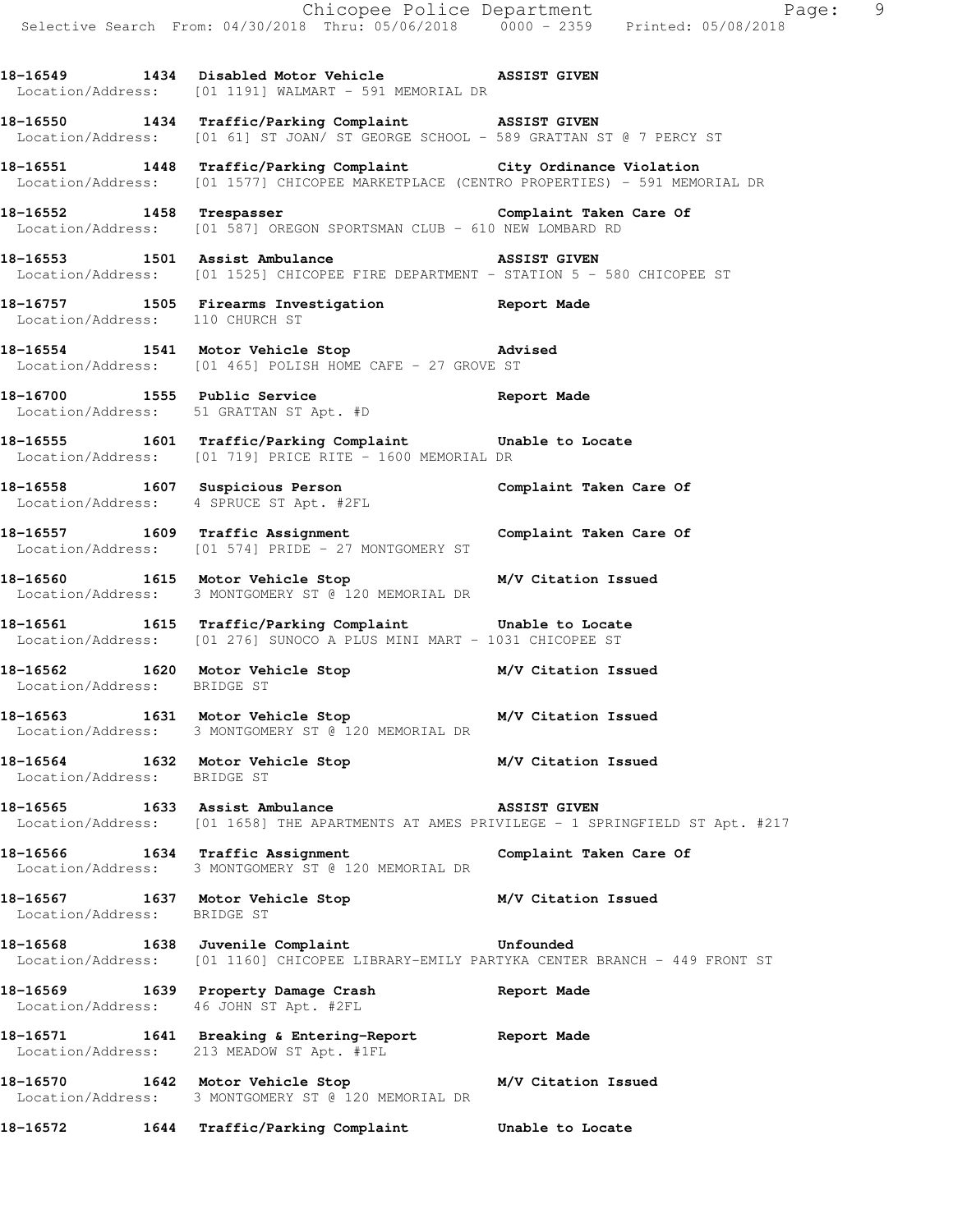|                                      | Chicopee Police Department<br>Selective Search From: 04/30/2018 Thru: 05/06/2018 0000 - 2359 Printed: 05/08/2018                     | Page: 10                |
|--------------------------------------|--------------------------------------------------------------------------------------------------------------------------------------|-------------------------|
| Location/Address: WARREGAN ST        |                                                                                                                                      |                         |
| Location/Address: BRIDGE ST          | 18-16573 1646 Motor Vehicle Stop M/V Citation Issued                                                                                 |                         |
|                                      | 18-16574 1651 Abandoned/Found Property Complaint Taken Care Of<br>Location/Address: ST. ROSE CEMETERY - OLSEN ST                     |                         |
|                                      | 18-16575 1654 Motor Vehicle Stop 30 Movised<br>Location/Address: 17 BROADWAY @ 133 EAST MAIN ST                                      |                         |
|                                      | 18-16578 1705 Assist Ambulance NSSIST GIVEN<br>Location/Address: [01 843] CHICOPEE COMP HIGH SCHOOL - 617 MONTGOMERY ST              |                         |
|                                      | 18-16579 1706 Motor Vehicle Stop M/V Citation Issued<br>Location/Address: 17 BROADWAY @ 133 EAST MAIN ST                             |                         |
|                                      | 18-16580 1706 Personal Injury Crash 18-16580<br>Location/Address: 257 HAMPDEN ST @ 187 MARION ST                                     |                         |
|                                      | 18-16581 1706 Abandoned/Found Property Advised<br>Location/Address: [01 1824] CHICOPEE STREET GENERAL STORE - 957 CHICOPEE ST        |                         |
|                                      | 18-16582 1712 Traffic/Parking Complaint Unable to Locate<br>Location/Address: 539 EAST ST @ 293 CAREW ST                             |                         |
|                                      | 18-16583 1714 Traffic Assignment Complaint Taken Care Of<br>Location/Address: [01 574] PRIDE - 27 MONTGOMERY ST                      |                         |
|                                      | <b>18-16584</b> 1715 Public Service <b>18-16584</b> 18-16584<br>Location/Address: [01 559] UNWIN OVERHEAD DOORS INC. - 657 MEADOW ST |                         |
|                                      | 18-16585 1716 Motor Vehicle Stop M/V Citation Issued<br>Location/Address: 3 MONTGOMERY ST @ 120 MEMORIAL DR                          |                         |
| Location/Address: 21 SUNFLOWER AVE   | 18-16586 1721 Assist Other Police Department Officer Canceled                                                                        |                         |
|                                      | 18-16588 1724 Check The Well Being 30 Advised<br>Location/Address: [01 444] WESTOVER TRAILER PARK - 1246 GRANBY RD Apt. #7921        |                         |
| Location/Address: 30 SOUTHERN DR     | 18-16587 1725 Disturbance Report Made                                                                                                |                         |
|                                      | 18-16589 1729 Motor Vehicle Stop M/V Citation Issued<br>Location/Address: 3 MONTGOMERY ST @ 120 MEMORIAL DR                          |                         |
| Location/Address: 57 WHITE BIRCH AVE | 18-16590 1729 Suspicious Person                                                                                                      | Complaint Taken Care Of |
|                                      | 18-16592 1739 Traffic/Parking Complaint Complaint Taken Care Of<br>Location/Address: 970 FRONT ST @ 208 GROVE ST                     |                         |
|                                      | 18-16594 1742 Traffic/Parking Complaint ASSIST GIVEN<br>Location/Address: 970 FRONT ST @ 208 GROVE ST                                |                         |
|                                      | 18-16595 1743 Motor Vehicle Stop M/V Citation Issued<br>Location/Address: 3 MONTGOMERY ST @ 120 MEMORIAL DR                          |                         |
|                                      | 18-16596 1746 Motor Vehicle Stop M/V Citation Issued<br>Location/Address: [01 2040] ARBORS KIDS AT CHICOPEE - 999 MEMORIAL DR        |                         |
|                                      | 18-16597 1758 Motor Vehicle Stop M/V Citation Issued<br>Location/Address: 3 MONTGOMERY ST @ 120 MEMORIAL DR                          |                         |
|                                      | 18-16600 1820 Motor Vehicle Stop M/V Citation Issued<br>Location/Address: 3 MONTGOMERY ST @ 31 GRATTAN ST                            |                         |
| Location/Address: 387 HAMPDEN ST     | 18-16602 1825 Motor Vehicle Stop                                                                                                     | Advised                 |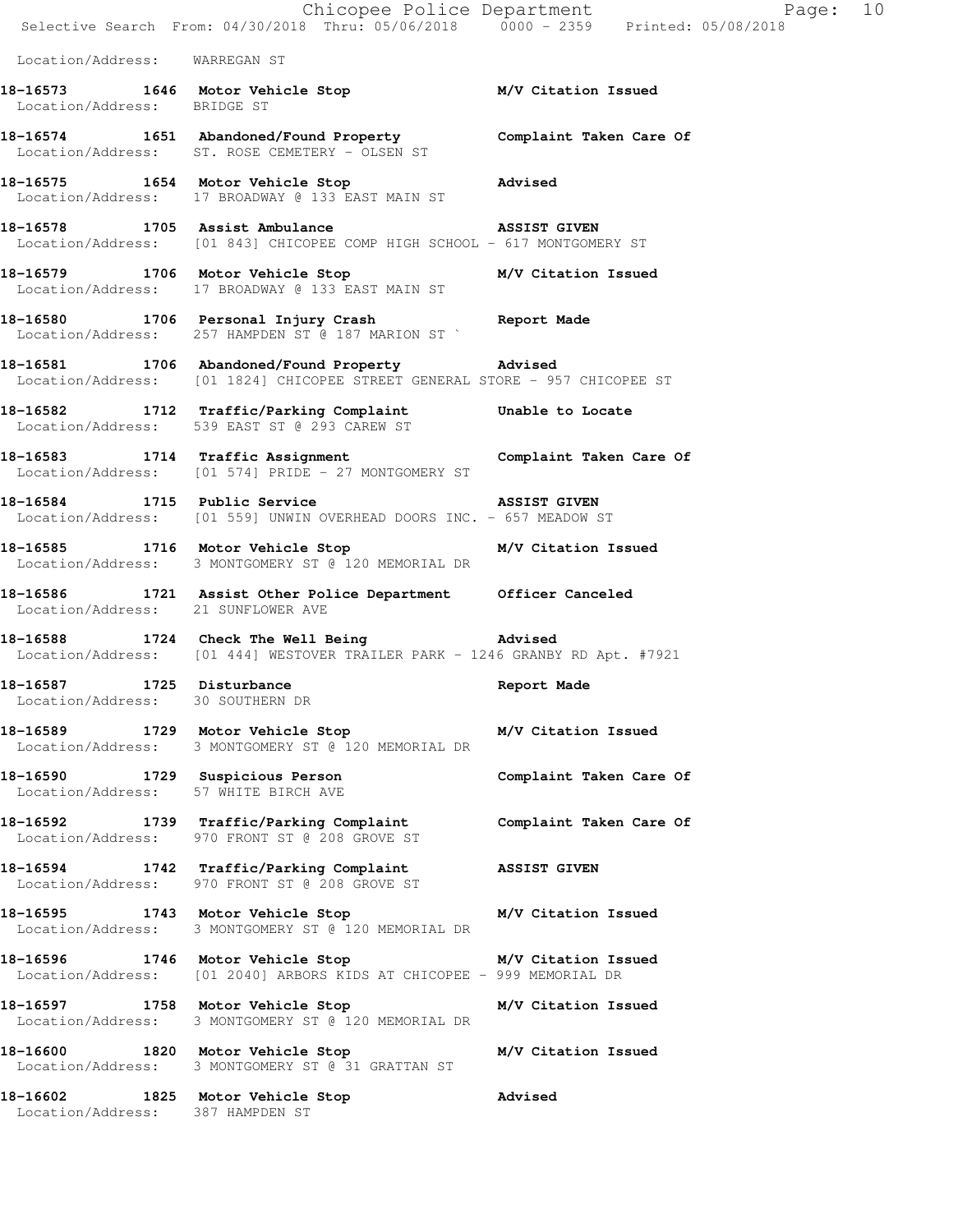|                                                                 |                                                                                                                                         | Chicopee Police Department<br>Selective Search From: 04/30/2018 Thru: 05/06/2018 0000 - 2359 Printed: 05/08/2018 |
|-----------------------------------------------------------------|-----------------------------------------------------------------------------------------------------------------------------------------|------------------------------------------------------------------------------------------------------------------|
|                                                                 | 18-16603 1830 Suspicious Person<br>Location/Address: [01 309] MCDONALDS - 350 BURNETT RD                                                |                                                                                                                  |
|                                                                 | 18-16606 1849 Disturbance Complaint Taken Care Of<br>Location/Address: [01 674] KENTUCKY FRIED CHICKEN - 1307 MEMORIAL DR               |                                                                                                                  |
|                                                                 | 18-16607 1854 Criminal Harassment and Advised<br>Location/Address: 22 HOWARD ST Apt. #2FL                                               |                                                                                                                  |
|                                                                 | 18-16608 1918 Abandoned 911 Call Castion/Address: [01 1859] WILLIMANSETT (EAST) NURSING HOME - 11 ST ANTHONY ST                         |                                                                                                                  |
|                                                                 | 18-16611   1941   Animal Complaint   18-16611   Complaint Taken Care Of Location/Address: 209 MEADOW ST                                 |                                                                                                                  |
|                                                                 | 18-16610 1942 Suspicious M/V 18-16610 Unable to Locate<br>Location/Address: SARATOGA AVE @ ROOSEVELT AVE                                |                                                                                                                  |
| Location/Address: 47 HUDSON AVE                                 | 18-16614 1947 Suspicious Person Unable to Locate                                                                                        |                                                                                                                  |
|                                                                 | 18-16617 2025 Motor Vehicle Stop 30 Advised<br>Location/Address: 283 FAIRVIEW AVE @ 115 BONNEVILLE AVE                                  |                                                                                                                  |
|                                                                 | and Disturbance Mo Report Necessary<br>Location/Address: 501 SPRINGFIELD ST                                                             |                                                                                                                  |
|                                                                 | 18-16619 2030 Motor Vehicle Stop 30 Advised<br>Location/Address: [01 157] EAST MAIN ST @ FULLER RD                                      |                                                                                                                  |
| Location/Address: 676 GRANBY RD                                 | 18-16620 2038 Suspicious Person <b>18-16620</b> Unable to Locate                                                                        |                                                                                                                  |
| Location/Address: 102 WINTHROP ST                               | 18-16621 2049 Animal Complaint Complaint Taken Care Of                                                                                  |                                                                                                                  |
|                                                                 | 18-16622 2103 Traffic Assignment Complaint Taken Care Of<br>Location/Address: [01 1289] ALL STAR CAR AND TRUCK RENTAL - 385 MEMORIAL DR |                                                                                                                  |
|                                                                 | 18-16623 2110 Motor Vehicle Stop Movised<br>Location/Address: 928 GRANBY RD                                                             |                                                                                                                  |
| Location/Address: 107 FREEDOM ST                                | 18-16626 2125 Service of a Summons                                                                                                      | <b>NOT SERVED</b>                                                                                                |
| 18-16627 2134 Public Service<br>Location/Address: 125 MEADOW ST |                                                                                                                                         | Advised                                                                                                          |
|                                                                 | 18-16628 2143 Check The Well Being<br>Location/Address: 35 NASSAU ST Apt. #2FL                                                          | Advised                                                                                                          |
| Location/Address: 336 EAST ST                                   | 18-16629 2204 Property Damage Crash No Report Necessary                                                                                 |                                                                                                                  |
|                                                                 | 18-16630 2212 Assist Fire<br>Location/Address: 35 NASSAU ST Apt. #2FL                                                                   | <b>ASSIST GIVEN</b>                                                                                              |
|                                                                 | 18-16632 2234 Property Damage Crash Report Made<br>Location/Address: [01 276] SUNOCO A PLUS MINI MART - 1031 CHICOPEE ST                |                                                                                                                  |
| Location/Address: 22 STATE ST                                   | 18-16633 2240 Drug Overdose                                                                                                             | Report Made                                                                                                      |
|                                                                 | 18-16636 2321 Check The Well Being 38SIST GIVEN<br>Location/Address: [01 1368] WESTERN MA REGIONAL WOMENS CORRECTIONAL - 701 CENTER ST  |                                                                                                                  |
| 18-16637 2347 Loud Music                                        | Location/Address: [01 297] BUFFALO CLUB - 333 JAMES ST                                                                                  | Complaint Taken Care Of                                                                                          |

**For Date: 05/02/2018 - Wednesday**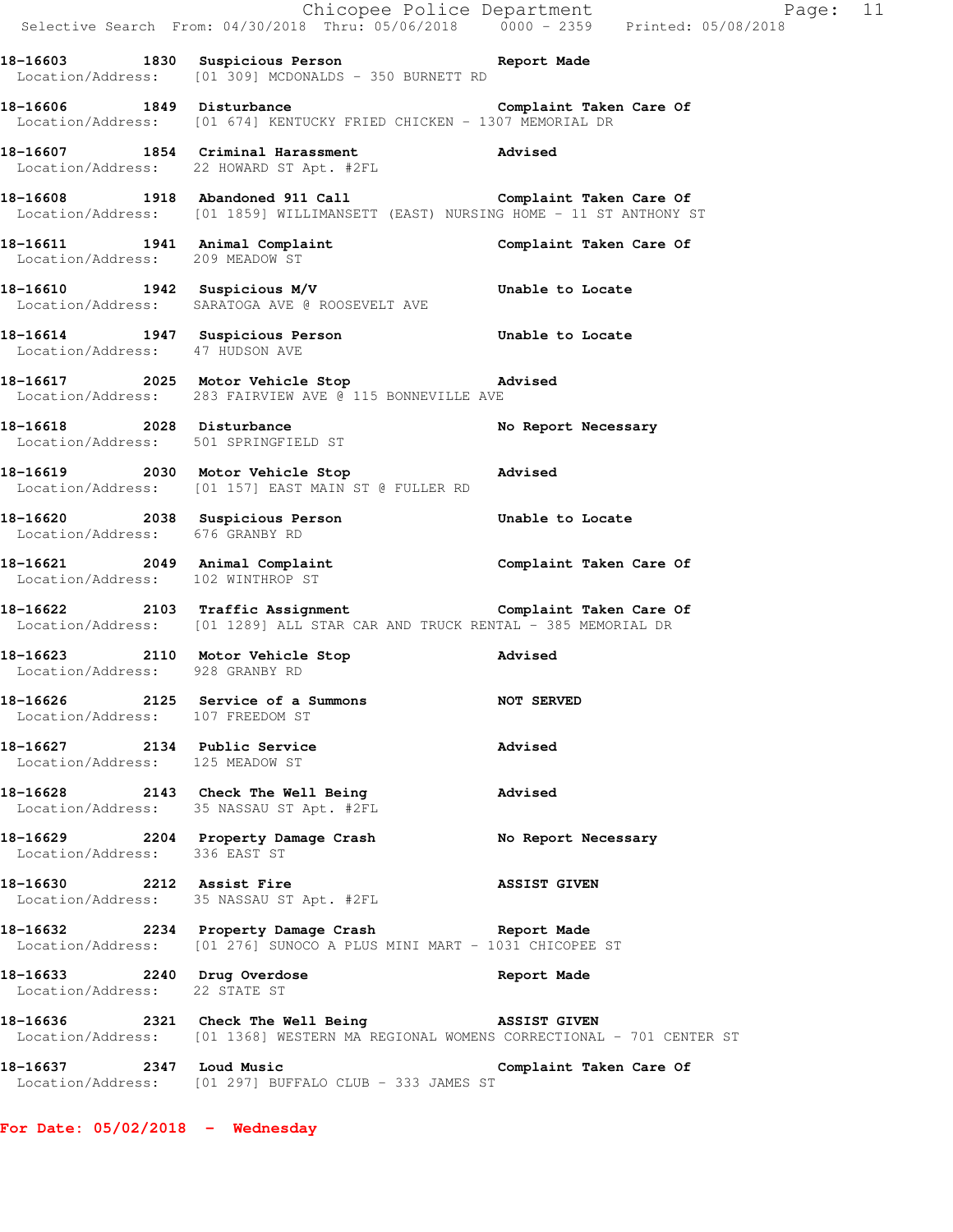18-16639 **0009** Larceny Complaint Past No Report Necessary

**18-16640 0013 Transport Service Transport complete** 

Location/Address: 202 CAREW ST

Location/Address: HOLYOKE HOSPITAL - BEECH ST **18-16641 0016 Juvenile Complaint Unable to Locate**  Location/Address: GRATTAN ST **18-16649 0110 Assist Ambulance ASSIST GIVEN**  Location/Address: 118 LEONA AVE **18-16653 0138 Motor Vehicle Stop M/V Citation Issued**  Location/Address: 13 OLIVINE ST @ 781 CHICOPEE ST **18-16654 0153 Suspicious Person Advised**  Location/Address: 55 FRONT ST @ 33 DEPOT ST **18-16657** 0219 Assist Fire **18-16657** Unfounded Location/Address: LOMBARD RD **18-16660 0223 Motor Vehicle Stop ASSIST GIVEN**  Location/Address: [01 1167] MR CONE - 1048 GRANBY RD **18-16665 0242 Disabled Motor Vehicle Advised**  Location/Address: [01 1429] SOUP'S CAFE - 8 CENTER ST **18-16666 0242 Stolen M/V L/P Report Report Made**  Location/Address: 21 ALVORD AVE Apt. #2FL **18-16668 0246 THREATS MADE Advised**  Location/Address: 45 LAFAYETTE ST Apt. #2 **18-16671 0321 Check The Well Being Arrest**  Location/Address: [01 78] CHICOPEE SELF STORAGE - 657 MEADOW ST **18-16672 0323 Public Service Advised**  Location/Address: BASKIN DR **18-16680 0420 Public Service Advised**  Location/Address: BASKIN DR **18-16684 0447 Public Service Advised**  Location/Address: BASKIN DR **18-16686 0450 Transport Service ASSIST GIVEN**  Location: MERCY HOSPITAL **18-16691 0538 Assist Ambulance ASSIST GIVEN**  Location/Address: 109 LEONA AVE **18-16692 0548 Motor Vehicle Stop Advised**  Location/Address: [01 734] AMVETS CLUB POST 12 - 754 MONTGOMERY ST **18-16693 0607 Motor Vehicle Stop M/V Citation Issued**  Location/Address: 151 MEMORIAL DR @ 7 CECILE DR **18-16694** 0613 Assist Fire **ASSIST GIVEN**  Location/Address: 40 CZEPIEL ST **18-16695 0622 Traffic/Parking Complaint Complaint Taken Care Of**  Location/Address: 1050 BURNETT RD **18-16697 0709 Property Damage Crash Report Made**  Location/Address: 33 YELLE ST @ 14 SIMARD DR **18-16698 0723 Public Service Complaint Taken Care Of**  Location/Address: [01 825] CHICOPEE DISTRICT COURT - 30 CHURCH ST **18-16699 0725 THREATS MADE Report Made**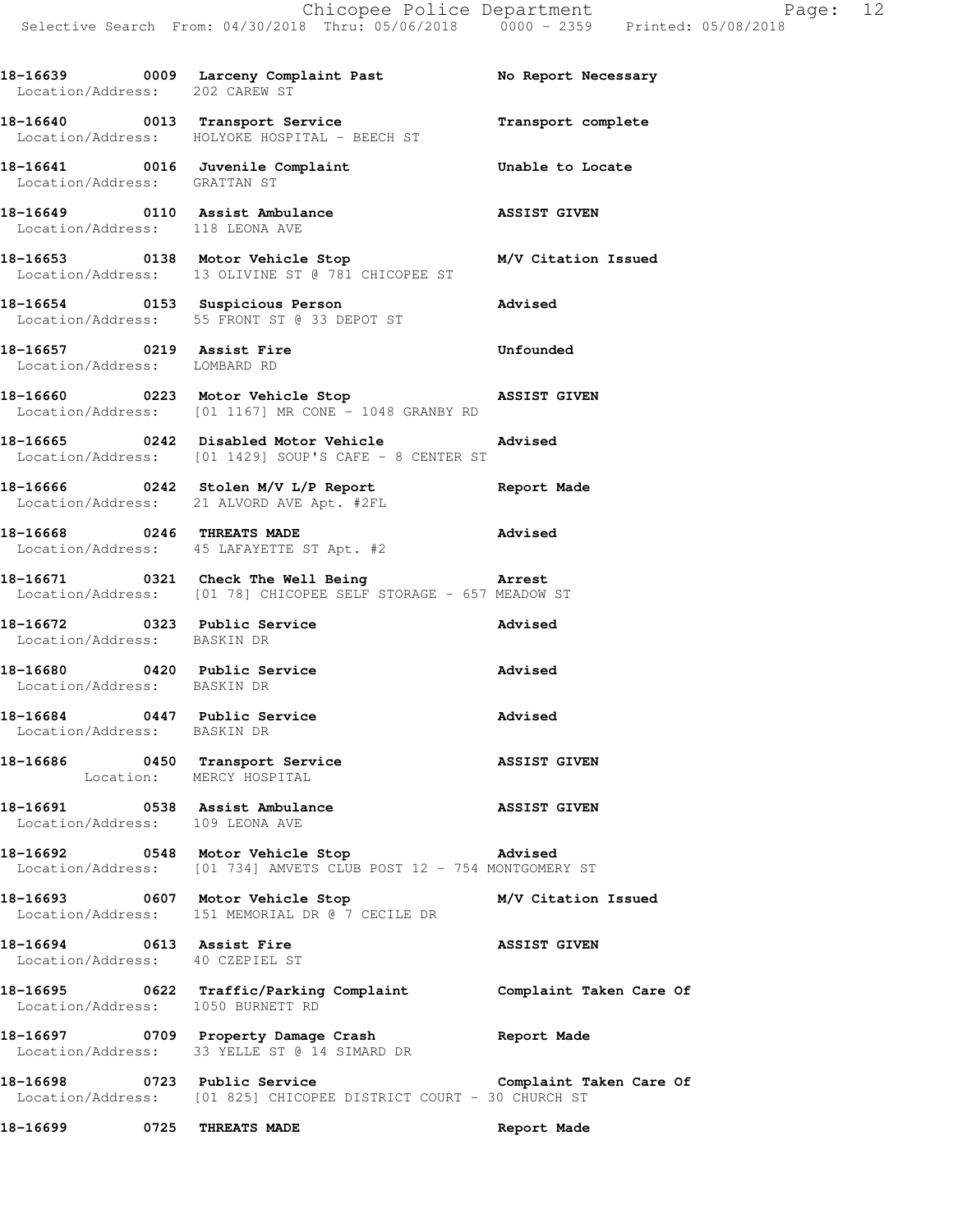|                                                                   |                                                                                                                                                           | Page: 13<br>E Chicopee Police Department<br>Selective Search From: 04/30/2018 Thru: 05/06/2018 0000 - 2359 Printed: 05/08/2018 |  |
|-------------------------------------------------------------------|-----------------------------------------------------------------------------------------------------------------------------------------------------------|--------------------------------------------------------------------------------------------------------------------------------|--|
| Location/Address: 199 EAST MAIN ST                                |                                                                                                                                                           |                                                                                                                                |  |
|                                                                   | 18-16704 0816 Car Wash Complaint Taken Care Of                                                                                                            |                                                                                                                                |  |
|                                                                   | Location/Address: [01 448] SOFT TOUCH AUTO WASH - 1469 GRANBY RD                                                                                          |                                                                                                                                |  |
|                                                                   | 18-16706 0823 Juvenile Complaint 18-16706 to Locate<br>Location/Address: [01 276] SUNOCO A PLUS MINI MART - 1031 CHICOPEE ST                              |                                                                                                                                |  |
| Location/Address: MOREAU DR                                       | 18-16707 0825 Traffic Assignment No Report Necessary                                                                                                      |                                                                                                                                |  |
|                                                                   | 18-16708 0826 Traffic/Parking Complaint Complaint Taken Care Of Location/Address: [01 836] LAMBERT - LAVOIE SCHOOL K-5 - 99 KENDALL ST                    |                                                                                                                                |  |
|                                                                   | 18-16709 0828 Malicious Damage-Past Neport Made<br>Location/Address: [01 1065] CHICOPEE HIGH SCHOOL - 820 FRONT ST                                        |                                                                                                                                |  |
|                                                                   | 18-16712 0838 Transport Service <b>18-16712</b> Transport complete<br>Location/Address: [01 825] CHICOPEE DISTRICT COURT - 30 CHURCH ST                   |                                                                                                                                |  |
|                                                                   | 18-16714 0845 Traffic/Parking Complaint Complaint Taken Care Of<br>Location/Address: [01 638] BJS WHOLESALE FOOD WAREHOUSE - 650 MEMORIAL DR              |                                                                                                                                |  |
|                                                                   | 18-16716 0849 Traffic/Parking Complaint Advised<br>Location/Address: [01 1196] SHELL - 95 WEST ST                                                         |                                                                                                                                |  |
|                                                                   | 18-16717 1853 Traffic/Parking Complaint 16 Complaint Taken Care Of<br>Location/Address: [01 632] 450 MEMORIAL CONFERENCE CENTER - 450 MEMORIAL DR         |                                                                                                                                |  |
| Location/Address:                                                 | 18-16718 0853 Property Damage Crash Report Made<br>[01 1228] VITALY'S AUTO BODY INC. - 108 MEADOW ST Apt. #`                                              |                                                                                                                                |  |
|                                                                   | 18-16728 0859 Traffic/Parking Complaint Complaint Taken Care Of<br>Location/Address: [01 174] COMMUNITY SUBSTANCE ABUSE CENTER - 628 CENTER ST            |                                                                                                                                |  |
|                                                                   | 18-16727 0905 Property Damage Crash Movised<br>Location/Address: [01 574] PRIDE - 27 MONTGOMERY ST                                                        |                                                                                                                                |  |
|                                                                   | 18-16731 0917 Disabled Motor Vehicle Complaint Taken Care Of<br>Location/Address: ARLINGTON ST @ WASHINGTON ST                                            |                                                                                                                                |  |
| 18-16739 0947 Warrant Service<br>Location/Address: 86 CRESCENT DR |                                                                                                                                                           | <b>ASSIST GIVEN</b>                                                                                                            |  |
|                                                                   | 18-16740 0947 Traffic/Parking Complaint Unfounded<br>Location/Address: [01 661] LIQUORS 44 - 1461 MEMORIAL DR                                             |                                                                                                                                |  |
|                                                                   | 18-16747 1017 Traffic/Parking Complaint Complaint Taken Care Of<br>Location/Address: [01 1577] CHICOPEE MARKETPLACE (CENTRO PROPERTIES) - 591 MEMORIAL DR |                                                                                                                                |  |
| Location/Address: 51 LINCOLN ST                                   | 18-16749 1025 Check The Well Being Complaint Taken Care Of                                                                                                |                                                                                                                                |  |
|                                                                   | 18-16748 1028 Traffic/Parking Complaint Complaint Taken Care Of<br>Location/Address: [01 919] BIG Y WORLD CLASS MARKETS - 650 MEMORIAL DR                 |                                                                                                                                |  |
|                                                                   | 18-16750 1050 Motor Vehicle Stop M/V Citation Issued<br>Location/Address: NEAR SALTER - SHAWINIGAN DR                                                     |                                                                                                                                |  |
|                                                                   | 18-16753 1053 Check The Well Being Complaint Taken Care Of<br>Location/Address: [01 1122] LIGHTHOUSE LIQUORS - 856 MEMORIAL DR                            |                                                                                                                                |  |
|                                                                   | 18-16754 1055 Traffic/Parking Complaint Appears Secure After Che<br>Location/Address: [01 2039] DUNKIN DONUTS - 521 MEADOW ST                             |                                                                                                                                |  |
|                                                                   | 18-16759 1109 Suspicious Person Complaint Taken Care Of<br>Location/Address: [01 848] DANA PARK - 263 NEWBURY ST                                          |                                                                                                                                |  |
|                                                                   | 18-16758 1111 Public Service                                                                                                                              | <b>ASSIST GIVEN</b>                                                                                                            |  |

Location/Address: [01 1243] ST. PAT'S CEMETERY - 155 FULLER RD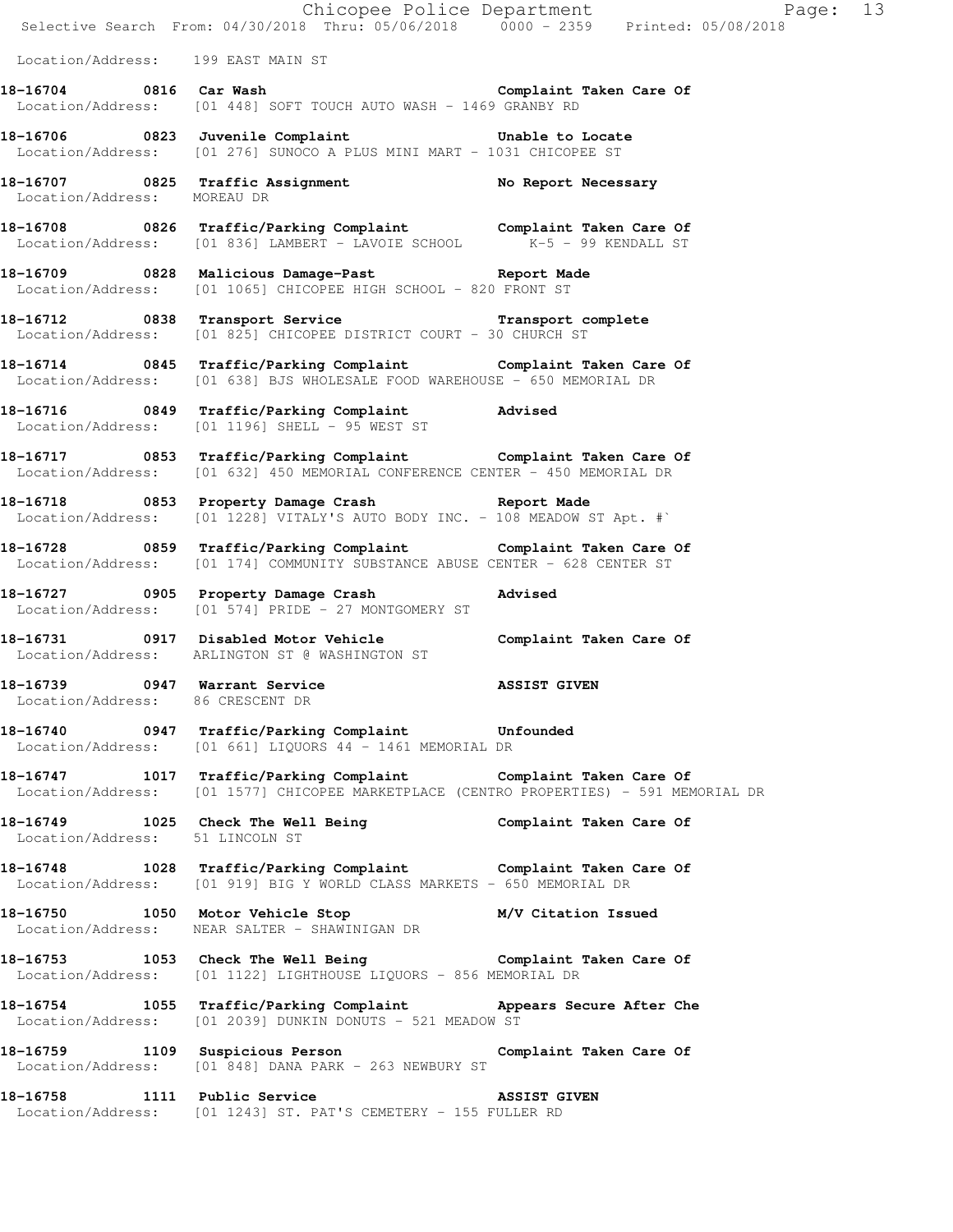|                                  |                                                                                                                                                           | Chicopee Police Department<br>Selective Search From: 04/30/2018 Thru: 05/06/2018 0000 - 2359 Printed: 05/08/2018 |  |
|----------------------------------|-----------------------------------------------------------------------------------------------------------------------------------------------------------|------------------------------------------------------------------------------------------------------------------|--|
|                                  |                                                                                                                                                           |                                                                                                                  |  |
|                                  | 18-16760 1143 Traffic/Parking Complaint Complaint Taken Care Of<br>Location/Address: $[01 644]$ STOP & SHOP SUPERMARKET - 672 MEMORIAL DR                 |                                                                                                                  |  |
|                                  | 18-16761 1152 Traffic/Parking Complaint City Ordinance Violation<br>Location/Address: [01 660] OCEAN STATE JOB LOT - 1451 MEMORIAL DR                     |                                                                                                                  |  |
|                                  | 18-16762 1153 Traffic/Parking Complaint Appears Secure After Che<br>Location/Address: [01 2050] FAMILY DOLLAR - 251 MEADOW ST                             |                                                                                                                  |  |
| Location: SAR                    | 18-16763 1153 Check The Well Being Complaint Taken Care Of                                                                                                |                                                                                                                  |  |
|                                  | 18-16765 1154 Stolen M/V L/P Report Name Report Made Location/Address: 15 FRANKLIN ST Apt. #3FL                                                           |                                                                                                                  |  |
|                                  | 18-16766 1200 Traffic/Parking Complaint Complaint Taken Care Of<br>Location/Address: [01 719] PRICE RITE - 1600 MEMORIAL DR                               |                                                                                                                  |  |
|                                  | 18-16767 1202 Property Damage Crash Report Made<br>Location/Address: 117 EAST ST @ 1 FULLER ST                                                            |                                                                                                                  |  |
| Location/Address: 63 EMMET ST    | 18-16771 1232 Traffic/Parking Complaint Complaint Taken Care Of                                                                                           |                                                                                                                  |  |
|                                  | 18-16772 1234 Larceny- In Progress 2011 Advised<br>Location/Address: [01 1252] MARSHALL'S - 591P MEMORIAL DR                                              |                                                                                                                  |  |
|                                  | 18-16773 1311 Traffic/Parking Complaint Complaint Taken Care Of<br>Location/Address: [01 1577] CHICOPEE MARKETPLACE (CENTRO PROPERTIES) - 591 MEMORIAL DR |                                                                                                                  |  |
|                                  | 18-16775 1324 Disabled Motor Vehicle Complaint Taken Care Of<br>Location/Address: [01 376] CURRY HONDA - 767 MEMORIAL DR                                  |                                                                                                                  |  |
| Location/Address: 49 FLORENCE ST | 18-16777 1337 Criminal Harassment Advised                                                                                                                 |                                                                                                                  |  |
| Location/Address: 157 MANNING ST | 18-16779 1338 THREATS MADE Report Made                                                                                                                    |                                                                                                                  |  |
|                                  | 18-16778 1339 Larceny Complaint Past Report Made<br>Location/Address: [01 188] PRIDE SERVICE STATION - 167 CHICOPEE ST                                    |                                                                                                                  |  |
| Location/Address: 120 MEADOW ST  | 18-16780 1340 Property Damage Crash Report Made                                                                                                           |                                                                                                                  |  |
| Location/Address: 29 SULLIVAN ST | 18-16781 1345 Keep The Peace-Others 20 Advised                                                                                                            |                                                                                                                  |  |
|                                  | 18-16782 1413 Traffic Assignment<br>Location/Address: [01 839] STEFANIK SCHOOL, GENERAL. JOHN J. K-5 - 720 MEADOW ST                                      | Complaint Taken Care Of                                                                                          |  |
|                                  | 18-16784 1420 Suspicious Person<br>Location/Address: 33 BRISTOL ST Apt. #2                                                                                | <b>Advised</b>                                                                                                   |  |
|                                  | 18-16783 1421 Check The Well Being 5 Unable to Locate<br>Location/Address: [01 1160] CHICOPEE LIBRARY-EMILY PARTYKA CENTER BRANCH - 449 FRONT ST          |                                                                                                                  |  |
|                                  | 18-16786 1429 Animal Complaint 15 Officer Canceled<br>Location/Address: [01 660] OCEAN STATE JOB LOT - 1451 MEMORIAL DR                                   |                                                                                                                  |  |
| 18-16791 1508 MAIL RUN           | Location/Address: [01 368] CITY HALL ANNEX - 274 FRONT ST                                                                                                 | Complaint Taken Care Of                                                                                          |  |
|                                  | 18-16792 1517 Traffic/Parking Complaint Complaint Taken Care Of<br>Location/Address: 351 PROSPECT ST @ 15 INGHAM ST                                       |                                                                                                                  |  |
| 18-16793 1520 Disturbance        | Location/Address: 299 EXCHANGE ST ` @ 16 CENTER ST                                                                                                        | Complaint Taken Care Of                                                                                          |  |
|                                  | 18-16794 1525 Animal Complaint<br>Location/Address: [01 1191] WALMART - 591 MEMORIAL DR                                                                   | Advised                                                                                                          |  |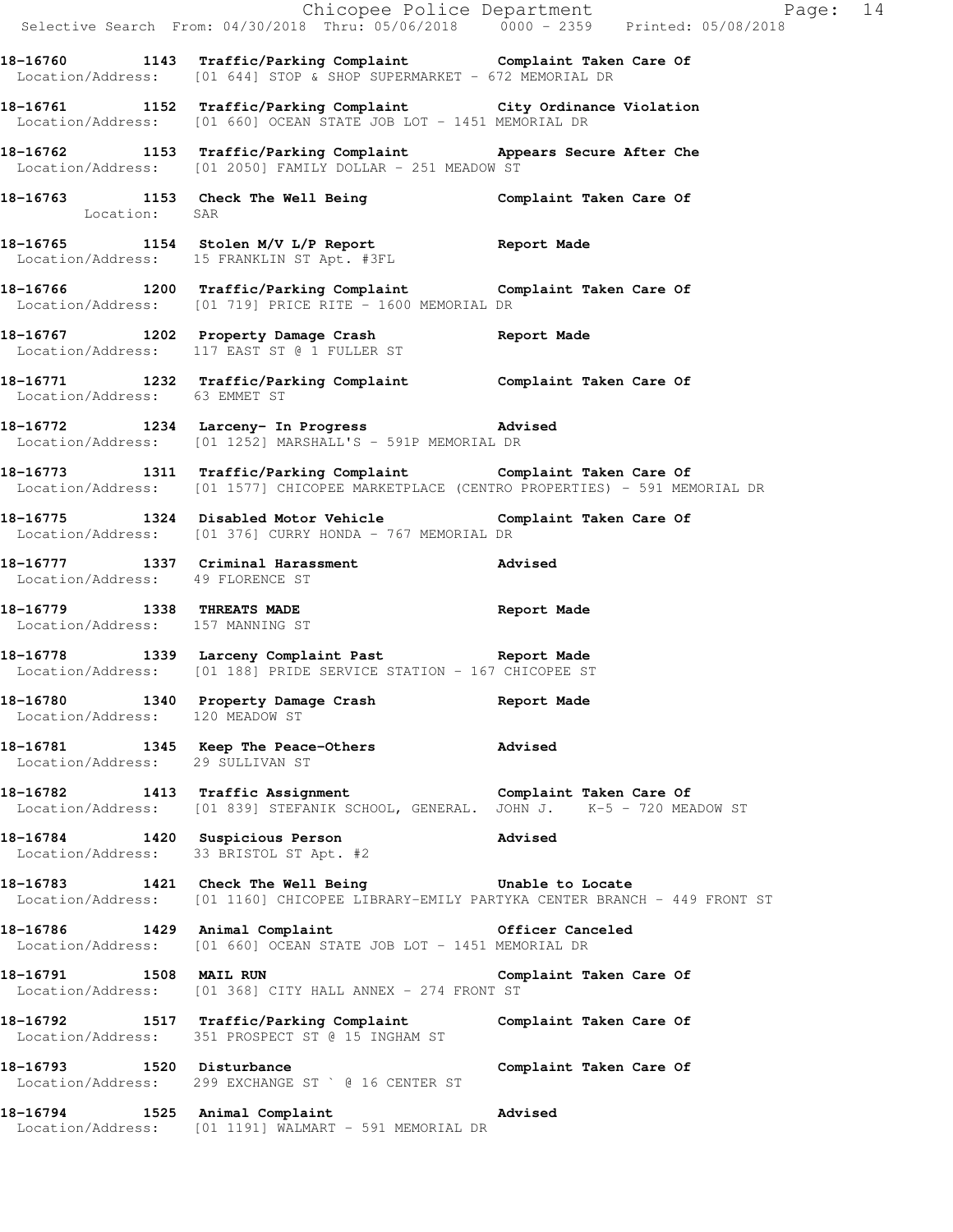|                                                                     |                                                                                                                                            | Chicopee Police Department<br>Selective Search From: 04/30/2018 Thru: 05/06/2018 0000 - 2359 Printed: 05/08/2018 |
|---------------------------------------------------------------------|--------------------------------------------------------------------------------------------------------------------------------------------|------------------------------------------------------------------------------------------------------------------|
|                                                                     | 18-16796 1537 Traffic/Parking Complaint Unable to Locate Location/Address: NEAR SELF STORAGE UNITS - MEADOW ST                             |                                                                                                                  |
| Location/Address: 49 ROBERTS POND LN                                | 18-16797 1545 Assist Ambulance ASSIST GIVEN                                                                                                |                                                                                                                  |
|                                                                     | 18-16798 1551 Traffic Assignment <b>18-168 Complaint Taken Care Of</b><br>Location/Address: [01 1844] NUNEZ TAX SERVICE - 28 MONTGOMERY ST |                                                                                                                  |
| Location/Address: 14 BARDON ST                                      | 18-16799 1601 Missing Person 18-16799 Madvised                                                                                             |                                                                                                                  |
|                                                                     | 18-16800 1603 Suspicious Person 18-16800 Advised<br>Location/Address: [01 1147] MUNICH HAUS - 13 CENTER ST                                 |                                                                                                                  |
|                                                                     | 18-16801 1607 Traffic Assignment 18-16801 Complaint Taken Care Of<br>Location/Address: 120 MEMORIAL DR @ 3 MONTGOMERY ST                   |                                                                                                                  |
|                                                                     | 18-16802 1607 Assist Ambulance 18-16802 ASSIST GIVEN<br>Location/Address: [01 318] CABOT LIQUOR STORE INC - 220 EXCHANGE ST                |                                                                                                                  |
|                                                                     | 18-16803 1607 Suspicious Person 18-1680 Complaint Taken Care Of<br>Location/Address: [01 284] MONEY STOP - 1098 CHICOPEE ST                |                                                                                                                  |
|                                                                     | 18-16804 1611 Motor Vehicle Stop M/V Citation Issued<br>Location/Address: 3 MONTGOMERY ST @ 120 MEMORIAL DR                                |                                                                                                                  |
|                                                                     | 18-16808 1620 Assist Ambulance ASSIST GIVEN Location/Address: 1003 MCKINSTRY AVE @ 1148 GRANBY RD                                          |                                                                                                                  |
| Location/Address: EXIT 2 - CENTER ST                                | 18-16806 1622 Property Damage Crash 18-16806 Report Made                                                                                   |                                                                                                                  |
| Location/Address: 583 BURNETT RD                                    | 18-16807 1623 Check The Well Being 18-16807                                                                                                |                                                                                                                  |
|                                                                     | 18-16809 1625 Public Service 20 20 20 20 21646<br>Location/Address: [01 1824] CHICOPEE STREET GENERAL STORE - 957 CHICOPEE ST              |                                                                                                                  |
|                                                                     | 18-16810 1626 Motor Vehicle Stop M/V Citation Issued<br>Location/Address: 3 MONTGOMERY ST @ 120 MEMORIAL DR                                |                                                                                                                  |
| 18-16811 1627 Assist Ambulance<br>Location/Address: 78 SOUTHWICK ST |                                                                                                                                            | <b>ASSIST GIVEN</b>                                                                                              |
| Location/Address: 103 EASTERN DR                                    | 18-16812 1628 Traffic/Parking Complaint City Ordinance Violation                                                                           |                                                                                                                  |
| 18-16814 1642 Motor Vehicle Stop                                    | Location/Address: 3 MONTGOMERY ST @ 120 MEMORIAL DR                                                                                        | M/V Citation Issued                                                                                              |
|                                                                     | 18-16817 1656 Suspicious Person 16 Unable to Locate<br>Location/Address: [01 315] BOBS BAKERY - 218 EXCHANGE ST                            |                                                                                                                  |
| 18-16818 1657 Motor Vehicle Stop                                    | Location/Address: 3 MONTGOMERY ST @ 120 MEMORIAL DR                                                                                        | M/V Citation Issued                                                                                              |
|                                                                     | 18-16820 1711 Motor Vehicle Stop<br>Location/Address: 3 MONTGOMERY ST @ 120 MEMORIAL DR                                                    | M/V Citation Issued                                                                                              |
|                                                                     | 18-16822 1723 Motor Vehicle Stop<br>Location/Address: 3 MONTGOMERY ST @ 120 MEMORIAL DR                                                    | M/V Citation Issued                                                                                              |
|                                                                     | 18-16823 1730 Traffic/Parking Complaint Complaint Taken Care Of<br>Location/Address: 36 ARTISAN ST Apt. #1                                 |                                                                                                                  |
|                                                                     | 18-16824 1735 Motor Vehicle Stop<br>Location/Address: 3 MONTGOMERY ST @ 120 MEMORIAL DR                                                    | M/V Citation Issued                                                                                              |

**18-16825 1739 Traffic/Parking Complaint Unable to Locate**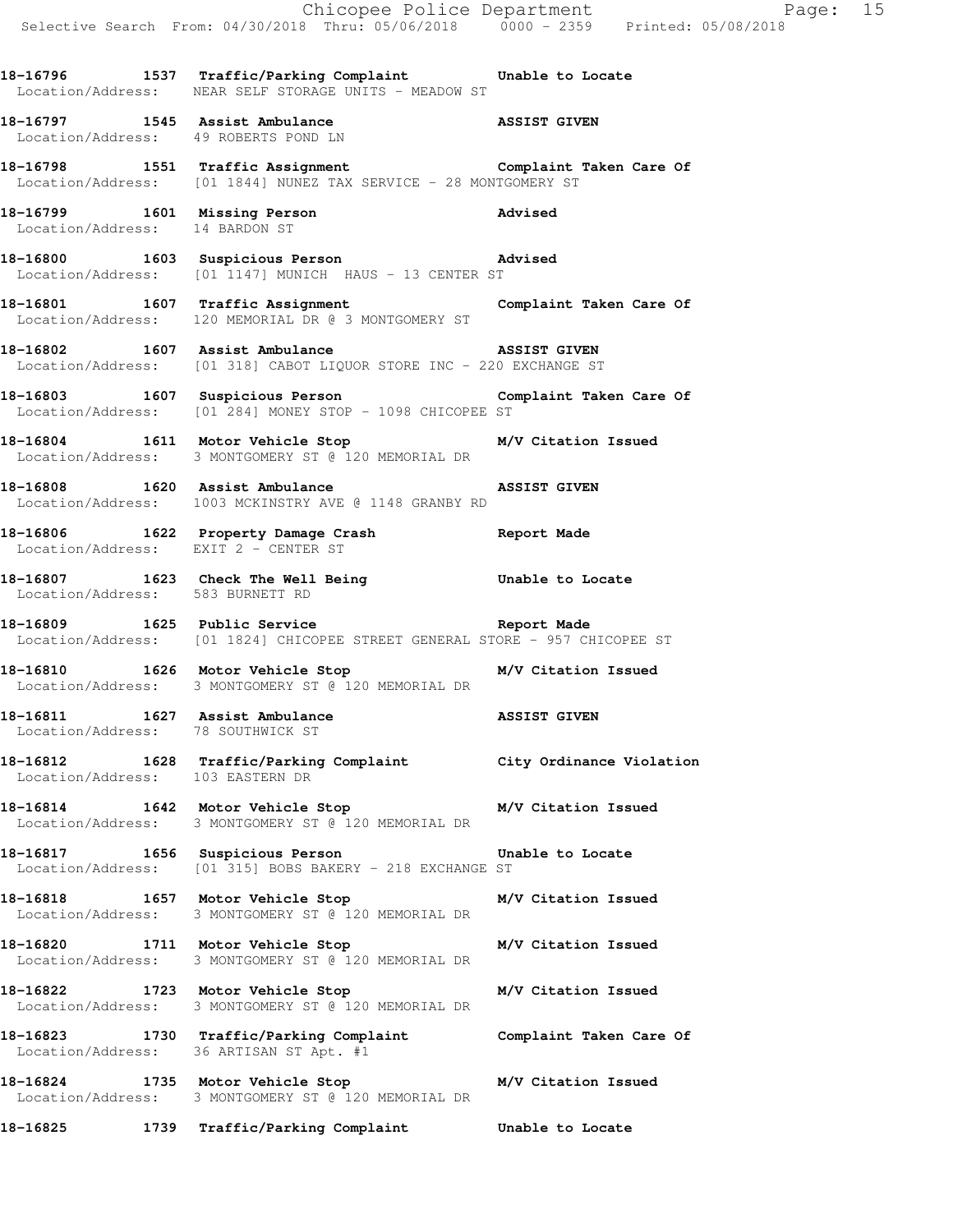|                                                            | Selective Search From: 04/30/2018 Thru: 05/06/2018     0000 - 2359     Printed: 05/08/2018                                           | Chicopee Police Department<br>Page: 16 |
|------------------------------------------------------------|--------------------------------------------------------------------------------------------------------------------------------------|----------------------------------------|
| Location/Address: 306 MANDALAY RD                          |                                                                                                                                      |                                        |
|                                                            | 18-16826 1747 Motor Vehicle Stop M/V Citation Issued<br>Location/Address: 3 MONTGOMERY ST @ 120 MEMORIAL DR                          |                                        |
| 18-16828 1756 Man Down<br>Location/Address: ST LOUIS AVE   |                                                                                                                                      | <b>ASSIST GIVEN</b>                    |
| Location/Address: GREENWICH ST                             | 18-16829 1758 Suspicious Person advised                                                                                              |                                        |
|                                                            | 18-16830 1801 Motor Vehicle Stop 30 Movised<br>Location/Address: 3 MONTGOMERY ST @ 31 GRATTAN ST                                     |                                        |
|                                                            | 18-16832 1811 Assist Ambulance<br>Location/Address: [01 1191] WALMART - 591 MEMORIAL DR                                              | <b>ASSIST GIVEN</b>                    |
|                                                            | 18-16833 1815 Property Damage Crash Report Made<br>Location/Address: [01 1147] MUNICH HAUS - 13 CENTER ST                            |                                        |
| 18-16834 1835 Drug Overdose                                | Location/Address: 1760 WESTOVER RD Apt. #15                                                                                          | Unable to Locate                       |
|                                                            | 18-16835 1850 Larceny Complaint Past Report Made<br>Location/Address: [01 1325] APPLEBEE'S - 597 MEMORIAL DR                         |                                        |
|                                                            | 18-16836 1856 Traffic/Parking Complaint Complaint Taken Care Of<br>Location/Address: GLENDALE ST @ ASHLAND ST                        |                                        |
| Location/Address: BENEFIT ST                               | 18-16837 1906 Suspicious Person                                                                                                      | Unable to Locate                       |
| Location/Address: ST JAMES AVE                             | 18-16838 1914 Traffic/Parking Complaint Report Made                                                                                  |                                        |
|                                                            | 18-16840 1934 Property Damage Crash<br>Location/Address: EXIT 3 OFF 391 - CHICOPEE ST                                                | Report Made                            |
| Location/Address: BUCKLEY BLVD                             | 18-16842 1948 Check The Well Being Conable to Locate                                                                                 |                                        |
|                                                            | 18-16843 1948 Violation Harassment Order Report Made<br>Location/Address: 45 LAFAYETTE ST Apt. #6                                    |                                        |
|                                                            | 18-16844 1958 Larceny Complaint Past Criminal Complaint Reque<br>Location/Address: [01 1147] MUNICH HAUS - 13 CENTER ST              |                                        |
|                                                            | 18-16845 1959 Traffic/Parking Complaint Unable to Locate<br>Location/Address: NONOTUCK AVE @ CASINO AVE                              |                                        |
| 18-16846 2009 Disturbance<br>Location/Address: 16 ROLF AVE |                                                                                                                                      | Report Made                            |
|                                                            | 18-16847 2103 Motor Vehicle Stop 318-16847<br>Location/Address: S/B - 591 PENDLETON AVE @ 1041 MEMORIAL DR                           |                                        |
|                                                            | 18-16850 2109 51a Check Child's Welfare Report Made<br>Location/Address: [01 57] COPPERLINE EATERY/ CONVENIENCE STORE - 409 BROADWAY |                                        |
| Location/Address: 150 DALE ST                              | 18-16849 2110 Check The Well Being Complaint Taken Care Of                                                                           |                                        |
| Location/Address: CHATEAUGAY ST                            | 18-16851 2118 Traffic/Parking Complaint Unable to Locate                                                                             |                                        |
|                                                            | 18-16853 2132 Animal Complaint Computer Unable to Locate<br>Location/Address: 392 SPRINGFIELD ST @ 13 MARION ST                      |                                        |
|                                                            | 18-16852 2133 Assist Ambulance<br>Location/Address: [01 1879] CENVEO CORP - 318 GRIFFITH RD Apt. #UNIT1                              | <b>ASSIST GIVEN</b>                    |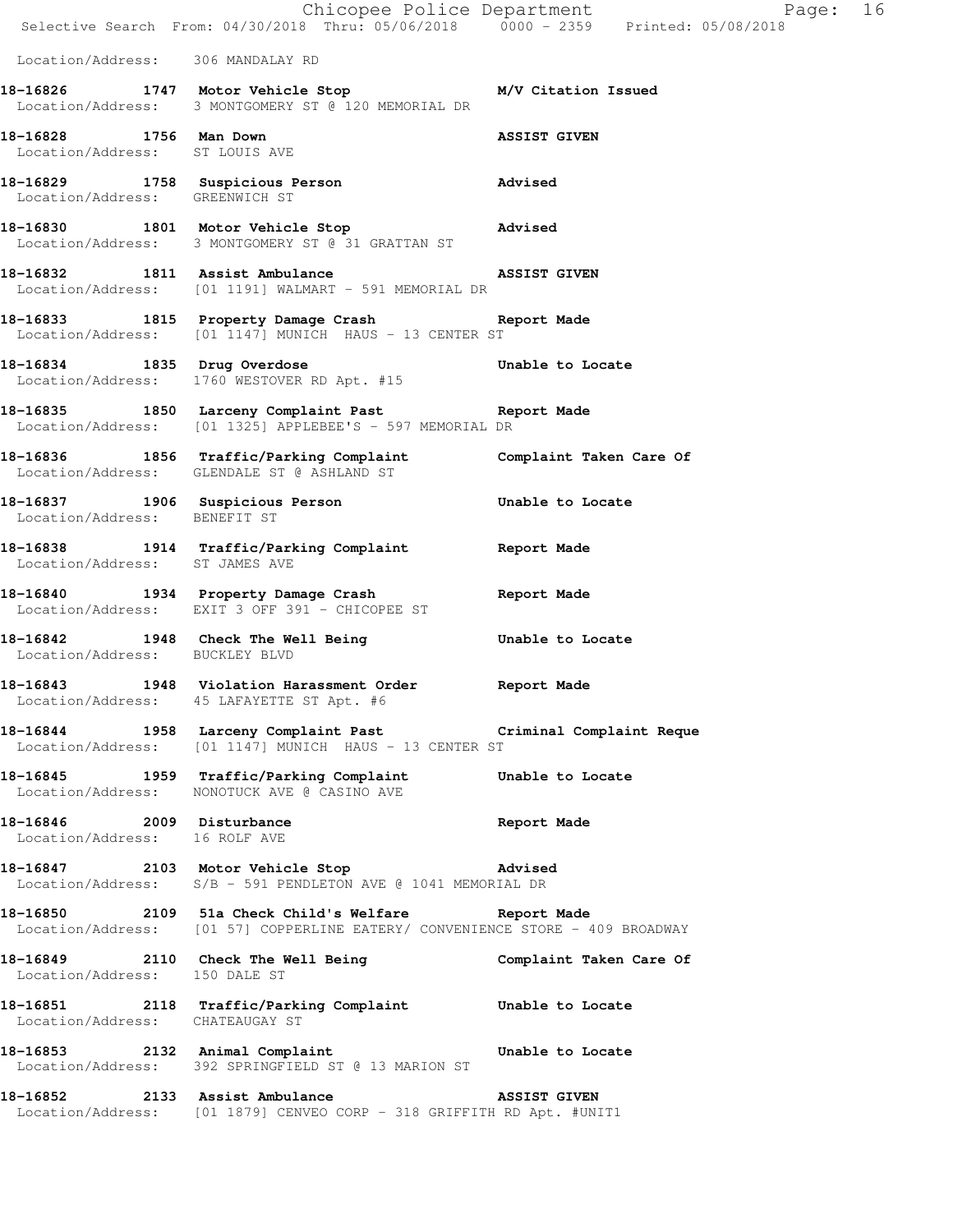|                                                            |                                                                                                                              | Page: 17                |
|------------------------------------------------------------|------------------------------------------------------------------------------------------------------------------------------|-------------------------|
|                                                            | Chicopee Police Department<br>Selective Search From: 04/30/2018 Thru: 05/06/2018 0000 - 2359 Printed: 05/08/2018             |                         |
|                                                            | 18-16855 2233 Disturbance Complaint Taken Care Of<br>Location/Address: [01 1252] MARSHALL'S - 591P MEMORIAL DR               |                         |
| 18-16856 2240 Loud Music<br>Location/Address: NORTHWOOD ST |                                                                                                                              | Unable to Locate        |
|                                                            | 18-16857 2258 Property Damage Crash Unfounded<br>Location/Address: 15 LINCOLN ST @ 229 BROADWAY                              |                         |
|                                                            | 18-16858 2259 Check The Well Being Unable to Locate<br>Location/Address: [01 276] SUNOCO A PLUS MINI MART - 1031 CHICOPEE ST |                         |
|                                                            | 18-16862 2352 Loud Music<br>Location/Address: 84 PELOQUIN DR                                                                 | Unfounded               |
| For Date: $05/03/2018$ - Thursday                          |                                                                                                                              |                         |
| Location/Address: 18 POLASKI AVE                           | 18-16865 0014 Assist Ambulance ASSIST GIVEN                                                                                  |                         |
|                                                            | 18-16869 0024 Suspicious M/V 18-16869 Advised<br>Location/Address: [01 343] CABOTVILLE INDUSTRIAL PARK - 165 FRONT ST        |                         |
| Location/Address: 22 HOWARD ST                             | 18-16875 0049 Neighbor/Landlord Dispute Advised                                                                              |                         |
| Location/Address: 31 EAST STREET AVE                       | 18-16880 <b>106</b> Breaking & Entering in progres Arrest                                                                    |                         |
|                                                            | 18-16885 0143 Disturbance<br>Location/Address: [01 1114] VALLEY VIEW APARTMENTS CHICOPEE HOUSING - 4 VALLEY VIEW CT          | Unfounded               |
| Location/Address: 336 SPRINGFIELD ST                       | 18-16889 0243 Disturbance                                                                                                    | Complaint Taken Care Of |
|                                                            | 18-16890 0248 Suspicious M/V 18-16890 Arrest<br>Location/Address: [01 1758] ALERT AMBULANCE SERVICE - 317 MEADOW ST          |                         |
| Location/Address: 88 RIVERS AVE                            | 18-16892 		 0309 Suspicious Person 		 Unable to Locate                                                                       |                         |
|                                                            | 18-16895 0343 Trespasser<br>Location/Address: [01 1196] SHELL - 95 WEST ST                                                   | Unable to Locate        |
| 18-16900 0441 Drug Overdose                                | Location/Address: 1 EMERSON ST Apt. #3FL                                                                                     | Report Made             |
|                                                            | Location/Address: [01 1191] WALMART - 591 MEMORIAL DR                                                                        |                         |
|                                                            | 18-16906 0543 Property Damage Crash Report Made<br>Location/Address: [01 306] RITE AID PHARMACY - 43 ST JAMES AVE            |                         |
|                                                            | 18-16907 0553 Disabled Motor Vehicle Complaint Taken Care Of<br>Location/Address: 1041 MEMORIAL DR @ 591 PENDLETON AVE       |                         |
| Location/Address: 391 - GRATTAN ST                         | 18-16908 0606 Motor Vehicle Stop M/V Citation Issued                                                                         |                         |
| Location/Address: 1050 BURNETT RD                          | 18-16909 0627 Traffic/Parking Complaint Complaint Taken Care Of                                                              |                         |
|                                                            | 18-16910 0630 Motor Vehicle Stop M/V Citation Issued<br>Location/Address: 547 GRATTAN ST @ 9 TRILBY AVE                      |                         |
|                                                            | 18-16911 18-16911 0630 Traffic Assignment 18 Complaint Taken Care Of<br>Location/Address: 351 PROSPECT ST @ 15 INGHAM ST     |                         |
| Location/Address: FRONT ST                                 | 18-16912 		 0631 Traffic Assignment 		 Complaint Taken Care Of                                                               |                         |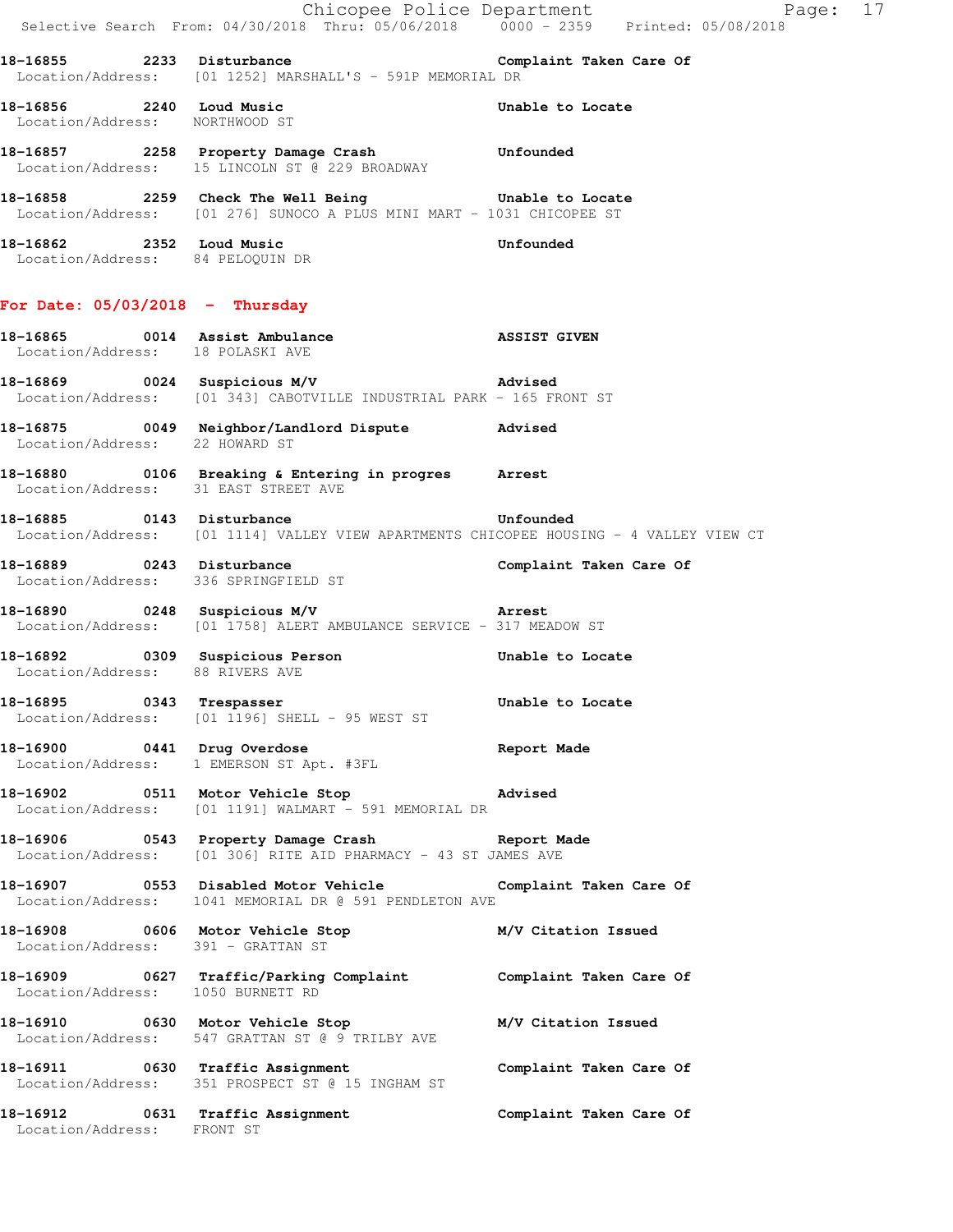18-16913 **18-16913** 0632 Traffic Assignment **Complaint Taken Care Of** Location/Address: [01 839] STEFANIK SCHOOL, GENERAL. JOHN J. K-5 - 720 MEADOW ST **18-16914 0635 Assist Ambulance ASSIST GIVEN** 

Location/Address: [01 930] 185 EXCHANGE ST

**18-16915 0646 Traffic Assignment Complaint Taken Care Of**  Location/Address: GRANBY RD

**18-16916 0654 Traffic Assignment Complaint Taken Care Of**  Location/Address: [01 1386] WENDY'S RESTAURUANT - 786 MEMORIAL DR

**18-16917 0659 Traffic Assignment Complaint Taken Care Of**  Location/Address: FRONT ST

**18-16918 0659 Traffic Assignment Complaint Taken Care Of**  Location/Address: MCKINSTRY AVE

**18-16919 0737 Public Service ASSIST GIVEN**  Location/Address: [01 1191] WALMART - 591 MEMORIAL DR

18-16920 **0743** Public Service **18-16920** SERVED IN HAND Location/Address: 53 PAJAK ST

**18-16921 0746 Public Service Complaint Taken Care Of**  Location/Address: [01 825] CHICOPEE DISTRICT COURT - 30 CHURCH ST

**18-16922 0755 Larceny Complaint Past Report Made**  Location/Address: [01 636] DENNYS - 467 MEMORIAL DR

**18-16923 0755 Public Service Unable to Locate**  Location/Address: [01 1328] SHERWIN WILLIAMS - 544 MEMORIAL DR

**18-16924 0819 Property Damage Crash Report Made**  Location/Address: [01 644] STOP & SHOP SUPERMARKET - 672 MEMORIAL DR

18-16925 0828 Car Wash **No Report Necessary** Location/Address: [01 448] SOFT TOUCH AUTO WASH - 1469 GRANBY RD

**18-16926 0831 Traffic/Parking Complaint City Ordinance Violation**  Location/Address: 705 PENDLETON AVE @ 20 DESLAURIERS ST M

**18-16927 0834 Property Damage Crash Report Made**  Location/Address: [01 2039] DUNKIN DONUTS - 521 MEADOW ST

**18-16928 0834 Traffic/Parking Complaint Complaint Taken Care Of**  Location/Address: [01 670] CUMBERLAND FARMS - 1061 MEMORIAL DR

**18-16929 0837 Traffic/Parking Complaint Appears Secure After Che**  Location/Address: [01 307] CHICOPEE CONVENIENCE MART - 201 EXCHANGE ST

**18-16930 0838 Transport Service Advised**  Location/Address: [01 825] CHICOPEE DISTRICT COURT - 30 CHURCH ST

**18-16931 0840 Transport Service ASSIST GIVEN**  Location/Address: [01 825] CHICOPEE DISTRICT COURT - 30 CHURCH ST

**18-16932 0847 Larceny Complaint Past Report Made**  Location/Address: 266 LOMBARD RD

**18-16933 0853 Car Wash Complaint Taken Care Of**  Location/Address: [01 448] SOFT TOUCH AUTO WASH - 1469 GRANBY RD

**18-16934 0853 Traffic/Parking Complaint Unable to Locate**  Location/Address: 72 ROSS AVE

**18-16935 0858 Motor Vehicle Stop M/V Citation Issued**  Location/Address: 144 BEAUCHAMP TER

**18-16938 0929 Traffic/Parking Complaint City Ordinance Violation**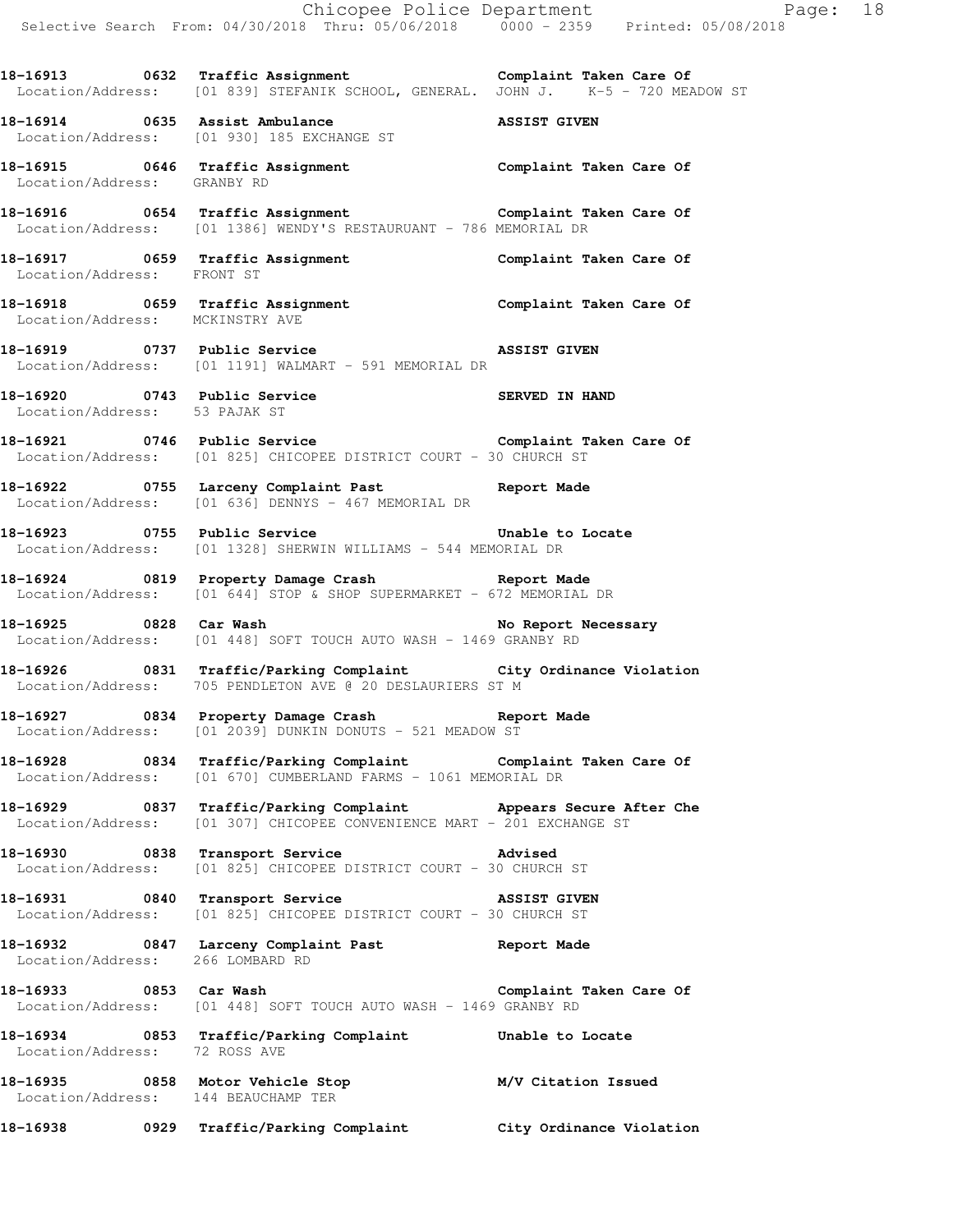|                                    | E<br>Chicopee Police Department<br>Selective Search From: 04/30/2018 Thru: 05/06/2018 0000 - 2359 Printed: 05/08/2018                                      | Page: 19 |
|------------------------------------|------------------------------------------------------------------------------------------------------------------------------------------------------------|----------|
|                                    | Location/Address: [01 938] HOME DEPOT - 655 MEMORIAL DR                                                                                                    |          |
|                                    | 18-16939 		 0929 Motor Vehicle Stop 		 M/V Citation Issued<br>Location/Address: 420 EAST ST @ 319 BEAUCHAMP TER                                            |          |
|                                    | 18-16940 0934 Traffic/Parking Complaint City Ordinance Violation<br>Location/Address: [01 1577] CHICOPEE MARKETPLACE (CENTRO PROPERTIES) - 591 MEMORIAL DR |          |
|                                    | 18-16941 0938 Public Service Complaint Taken Care Of<br>Location/Address: 299 COLUMBA ST                                                                   |          |
|                                    | 18-16942 0944 Property Damage Crash Report Made<br>Location/Address: [01 242] BIRCH PARK PLACE APARTMENTS CHICOPEE HOUSING - 630 CHICOPEE ST               |          |
|                                    | 18-16943 0952 Traffic/Parking Complaint Appears Secure After Che<br>Location/Address: [01 919] BIG Y WORLD CLASS MARKETS - 650 MEMORIAL DR                 |          |
|                                    | 18-16944 0956 Motor Vehicle Stop M/V Citation Issued<br>Location/Address: 1000 SHERIDAN ST @ 255 PADGETTE ST                                               |          |
|                                    | 18-16945 1005 Traffic/Parking Complaint Appears Secure After Che<br>Location/Address: [01 638] BJS WHOLESALE FOOD WAREHOUSE - 650 MEMORIAL DR              |          |
|                                    | 18-16948 1012 Check The Well Being 5 Unable to Locate<br>Location/Address: [01 674] KENTUCKY FRIED CHICKEN - 1307 MEMORIAL DR                              |          |
| Location/Address: CENTER ST        | 18-16950 1033 Traffic/Parking Complaint Unable to Locate                                                                                                   |          |
|                                    | 18-16951 1037 Motor Vehicle Stop M/V Citation Issued<br>Location/Address: 419 EAST ST @ 207 CRESTWOOD ST                                                   |          |
| Location/Address: 110 CHURCH ST    | 18-16952 1037 Disabled Motor Vehicle Complaint Taken Care Of                                                                                               |          |
| Location/Address: 1782 WESTOVER RD | 18-16953 1042 Motor Vehicle Stop M/V Citation Issued                                                                                                       |          |
|                                    | 18-16955 1049 Motor Vehicle Stop M/V Citation Issued<br>Location/Address: [01 652] SCRAPPYS LIQUOR LOCKER INC. - 577 EAST ST                               |          |
| 18-16956 1050 Motor Vehicle Stop   | Location/Address: 1640 WESTOVER RD                                                                                                                         | Advised  |
|                                    | 18-16959 1052 Animal Complaint 18-16959 Unfounded<br>Location/Address: [01 1191] WALMART - 591 MEMORIAL DR                                                 |          |
|                                    | 18-16958 1100 Check The Well Being Complaint Taken Care Of<br>Location/Address: [01 857] SZOT PARK - 97 SGT TRACY DR                                       |          |
|                                    | 18-16960 1108 Check The Well Being Complaint Taken Care Of<br>Location/Address: [01 1160] CHICOPEE LIBRARY-EMILY PARTYKA CENTER BRANCH - 449 FRONT ST      |          |
|                                    | 18-16961   1111   Motor Vehicle Stop   M/V Citation Issued Location/Address: 585 MCKINSTRY AVE                                                             |          |
|                                    | 18-16962 1117 Motor Vehicle Stop M/V Citation Issued<br>Location/Address: [01 1639] SALTER COLLEGE - 645 SHAWINIGAN DR                                     |          |
|                                    | 18-16966 1152 Motor Vehicle Stop M/V Citation Issued<br>Tocation/Address: 105 BROADWAY @ 13 PAINE AVE<br>Location/Address: 105 BROADWAY @ 13 PAINE AVE     |          |
| Location/Address: 100 EXCHANGE ST  | 18-16967 1154 Animal Complaint 61 Officer Canceled                                                                                                         |          |
| Location/Address: 841 CHICOPEE ST  | 18-16969 1214 DPW/CELD/WATER NOTIFIED Assisted other Agency                                                                                                |          |
|                                    | 18-16971 1226 Traffic/Parking Complaint Appears Secure After Che<br>Location/Address: [01 1607] RIVERBEND BEHAVIORAL AND SLEEP CENTER - 1109 GRANBY RD     |          |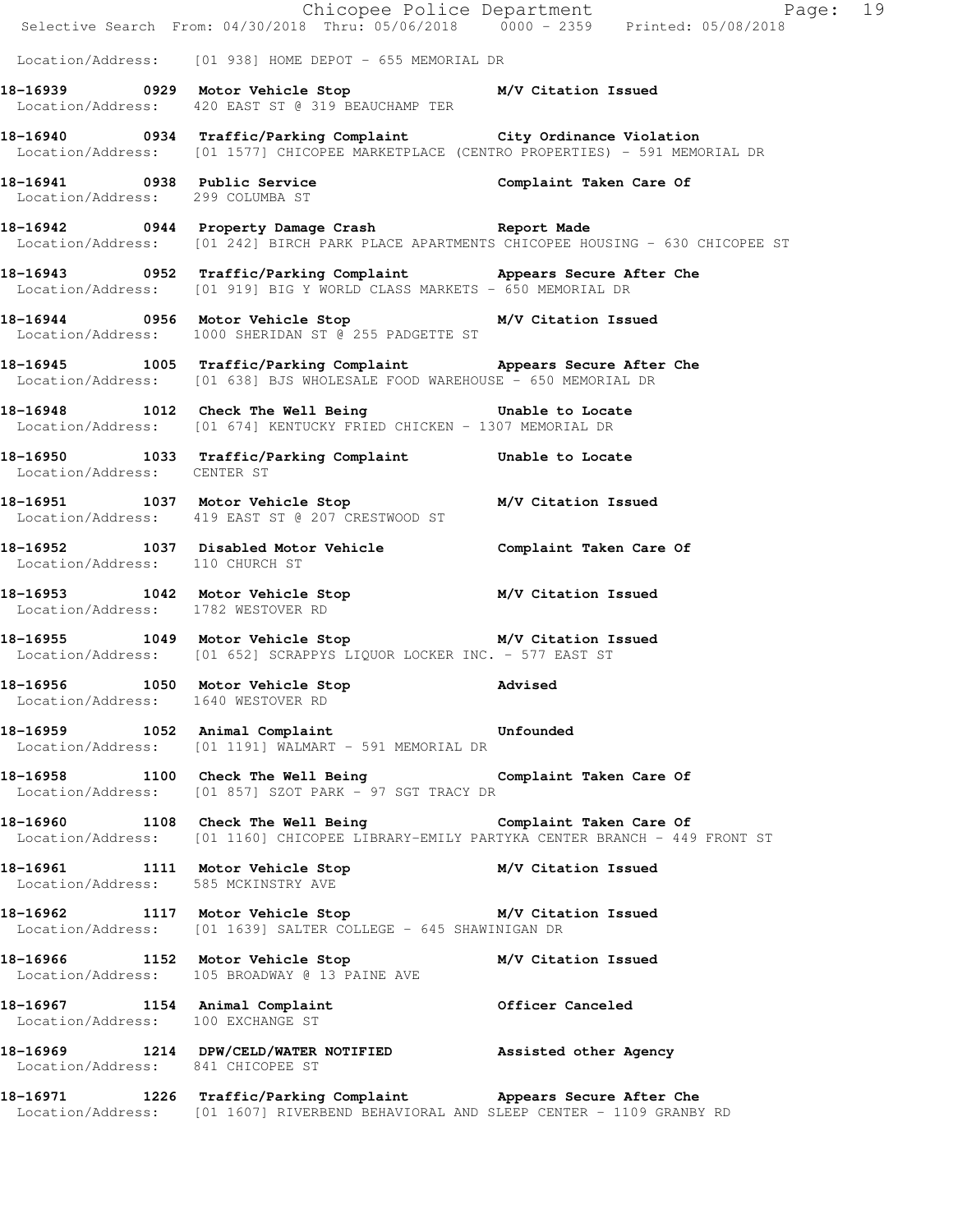|                                  |                                                                                                                                               | Chicopee Police Department<br>Selective Search From: 04/30/2018 Thru: 05/06/2018 0000 - 2359 Printed: 05/08/2018 |
|----------------------------------|-----------------------------------------------------------------------------------------------------------------------------------------------|------------------------------------------------------------------------------------------------------------------|
|                                  | 18-16972 1233 Traffic/Parking Complaint Appears Secure After Che<br>Location/Address: [01 919] BIG Y WORLD CLASS MARKETS - 650 MEMORIAL DR    |                                                                                                                  |
|                                  | 18-16973 1239 Assist Ambulance 18-16973 ASSIST GIVEN<br>Location/Address: [01 1712] HOLMES/COSME RESIDENCE - 59 ASSELIN ST                    |                                                                                                                  |
| Location/Address: 81 HOLIDAY CIR | 18-16975 1243 Sudden Death Negort Made                                                                                                        |                                                                                                                  |
|                                  | 18-16976 1244 Property Damage Crash Madvised<br>Location/Address: [01 1498] HONEYLAND FARMS - 206 NEWBURY ST                                  |                                                                                                                  |
|                                  | 18-16977 1247 Traffic/Parking Complaint Appears Secure After Che<br>Location/Address: [01 638] BJS WHOLESALE FOOD WAREHOUSE - 650 MEMORIAL DR |                                                                                                                  |
|                                  | 18-16978 1250 Larceny Complaint Past 18-16978 Report Made<br>Location/Address: [01 447] ADVANCE AUTO PARTS - 1445 MEMORIAL DR                 |                                                                                                                  |
|                                  | 18-16979 1256 Warrant Service<br>Location/Address: 336 SPRINGFIELD ST                                                                         |                                                                                                                  |
|                                  | 18-16980 1314 Traffic/Parking Complaint Appears Secure After Che<br>Location/Address: [01 449] CVS 2339 - 1176 GRANBY RD                      |                                                                                                                  |
| 18-16981 1328 MAIL RUN           | ASSIST GIVEN<br>Location/Address: [01 368] CITY HALL ANNEX - 274 FRONT ST                                                                     |                                                                                                                  |
|                                  | 18-16982 1349 Traffic/Parking Complaint Unfounded<br>Location/Address: [01 1577] CHICOPEE MARKETPLACE (CENTRO PROPERTIES) - 591 MEMORIAL DR   |                                                                                                                  |
|                                  | 18-16983 1353 Larceny Complaint Past 18-16983                                                                                                 | Location/Address: [01 25] FAIRHAVEN APARTMENTS CHICOPEE HOUSING - 400 BRITTON ST Apt. #212                       |
|                                  | 18-16984 1356 Property Damage Crash No Report Necessary<br>Location/Address: [01 336] GAWRON, PAUL & SONS PROVISION CO - 576 FULLER RD        |                                                                                                                  |
|                                  | 18-16985 1400 Property Damage Crash No Report Necessary<br>Location/Address: [01 305] CUMBERLAND FARMS - 37 MONTCALM ST                       |                                                                                                                  |
|                                  | 18-16986 1406 Traffic/Parking Complaint Appears Secure After Che<br>Location/Address: 203A EXCHANGE ST                                        |                                                                                                                  |
| Location/Address: SHERIDAN ST    | 18-16988 1418 Public Service No Report Necessary                                                                                              |                                                                                                                  |
|                                  | 18-16990 1428 Motor Vehicle Stop M/V Citation Issued<br>Location/Address: [01 938] HOME DEPOT - 655 MEMORIAL DR                               |                                                                                                                  |
| Location/Address: 40 STONINA DR  | 18-16991 1428 Service of a Summons Transport complete                                                                                         |                                                                                                                  |
|                                  | 18-16992 1433 Traffic/Parking Complaint Complaint Taken Care Of<br>Location/Address: [01 305] CUMBERLAND FARMS - 37 MONTCALM ST               |                                                                                                                  |
|                                  | 18-16993 1437 Service of a Summons Transport complete<br>Location/Address: 22 CANAL ST Apt. #2                                                |                                                                                                                  |
|                                  | 18-16995 1439 Suspicious M/V 18-16995 M/V Citation Issued<br>Location/Address: 1041 MEMORIAL DR @ 591 PENDLETON AVE                           |                                                                                                                  |
| 18-16996 1444 Disturbance        | Location/Address: [01 854] SARAH JANE PARK - 21 VIVIAN ST                                                                                     | Report Made                                                                                                      |
|                                  | 18-16997 1446 Public Service No Report Necessary<br>Location/Address: [01 1160] CHICOPEE LIBRARY-EMILY PARTYKA CENTER BRANCH - 449 FRONT ST   |                                                                                                                  |
|                                  | 18-16998 1448 Service of a Summons<br>Location/Address: 63 SCHOOL ST Apt. #1L                                                                 | SERVED IN HAND                                                                                                   |
|                                  | 18-16999 1459 Service of a Summons<br>Location/Address: 124 MARION ST                                                                         | Transport complete                                                                                               |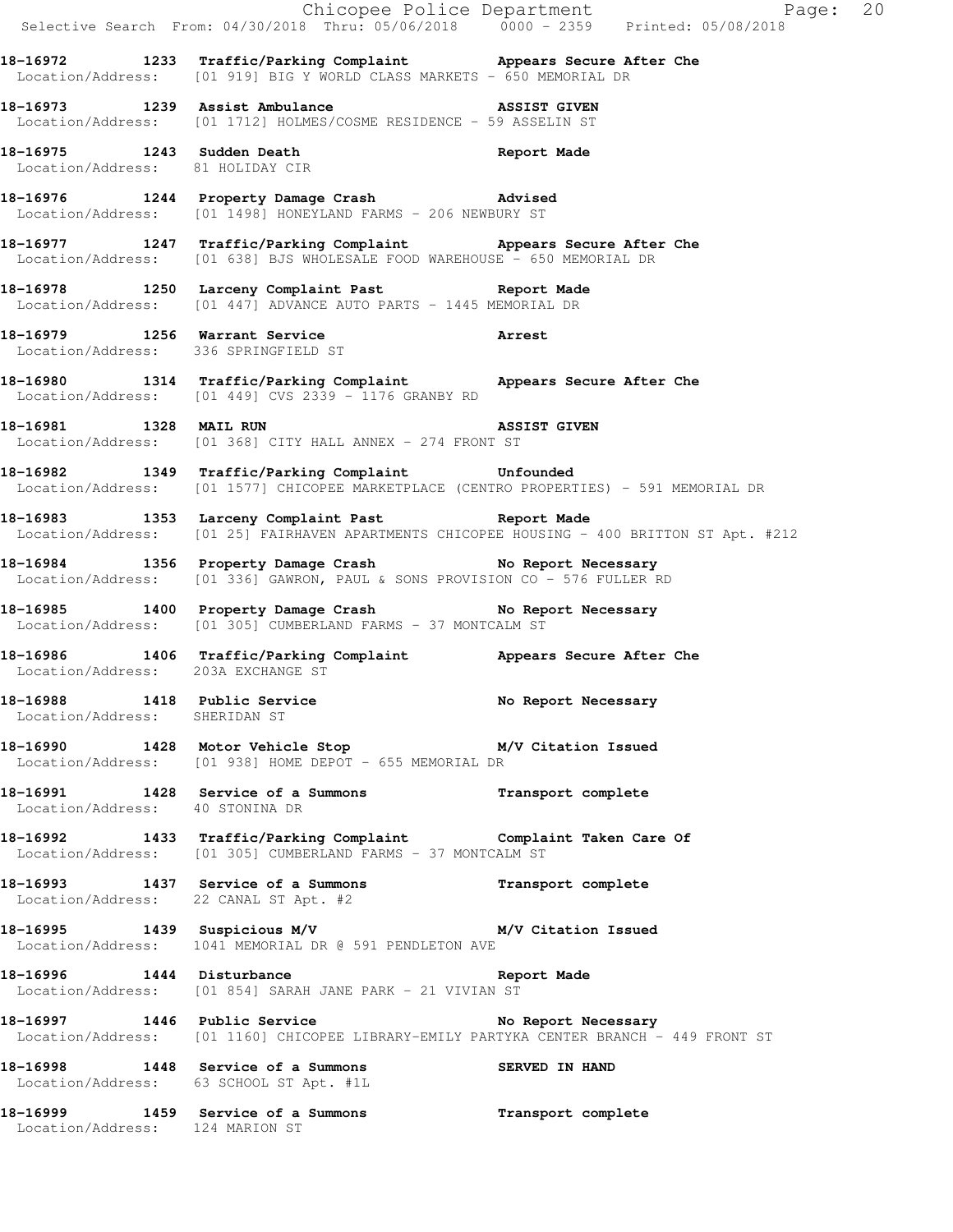**18-17000 1507 Check The Well Being Complaint Taken Care Of**  Location/Address: 5 STANLEY CT **18-17001 1508 Traffic Assignment Complaint Taken Care Of**  Location/Address: 905 MONTGOMERY ST **18-17002 1515 Disturbance Advised**  Location/Address: 24 CHESTNUT ST **18-17003 1517 THREATS MADE Criminal Complaint Reque**  Location/Address: 106 MEETINGHOUSE RD Apt. #1/2 **18-17004 1519 Malicious Damage-Past Report Made**  Location/Address: [01 643] REGISTRY OF MOTOR VEHICLES - 1011 CHICOPEE ST **18-17007 1534 Property Damage Crash Complaint Taken Care Of**  Location/Address: [01 73] PRIDE CONVENIENCE - 363 BURNETT RD **18-17008 1539 Property Damage Crash Report Made**  Location/Address: [01 337] WHITE EAGLE LIQUORS - 620 FULLER RD **18-17009 1544 Property Damage Crash Complaint Taken Care Of**  Location/Address: AREA OF EXIT 3 - CHICOPEE ST **18-17011 1546 Property Damage Crash Report Made**  Location/Address: [01 1533] 395 BURNETT RD @ 200 NEW LOMBARD RD 18-17010 1549 Property Damage Crash No Report Necessary Location/Address: [01 274] ROGERS PLACE - 1016 CHICOPEE ST **18-17012 1557 Traffic/Parking Complaint Advised**  Location/Address: 876 CHICOPEE ST @ 13 ADAMS ST **18-17014 1558 THREATS MADE Advised**  Location/Address: 106.5 MEETINGHOUSE RD 18-17016 1607 Public Service **181 Complaint Taken Care Of**  Location/Address: CHAPEL ST **18-17017 1616 Public Service Complaint Taken Care Of**  Location/Address: 336 SPRINGFIELD ST **18-17019 1622 Suspicious M/V Complaint Taken Care Of**  Location/Address: [01 1287] CHANNEL 22 NEWS CENTER - 1 BROADCAST CTR **18-17020 1626 Property Damage Crash Report Made**  Location/Address: EXIT 2 OFF RAMP. - CENTER ST **18-17022 1657 Drug Overdose Report Made**  Location/Address: 134 LUKASIK ST **18-17023 1709 Identity Fraud/Theft Report Made**  Location/Address: 11 LINDA AVE **18-17024 1747 Juvenile Complaint Report Made**  Location/Address: [01 740] BRADS SERVICE CENTER - 760 FRONT ST **18-17026 1809 Disturbance Report Made**  Location/Address: 3 WEST ST @ 56 EXCHANGE ST **18-17027 1817 Traffic Assignment Complaint Taken Care Of**  Location/Address: 200 BURNETT RD **18-17029 1831 Assist Fire ASSIST GIVEN**  Location/Address: 90 EDBERT ST **18-17030 1832 Neighbor/Landlord Dispute Advised**  Location/Address: 45 LAFAYETTE ST Apt. #2 **18-17033 1856 Suspicious M/V Unable to Locate**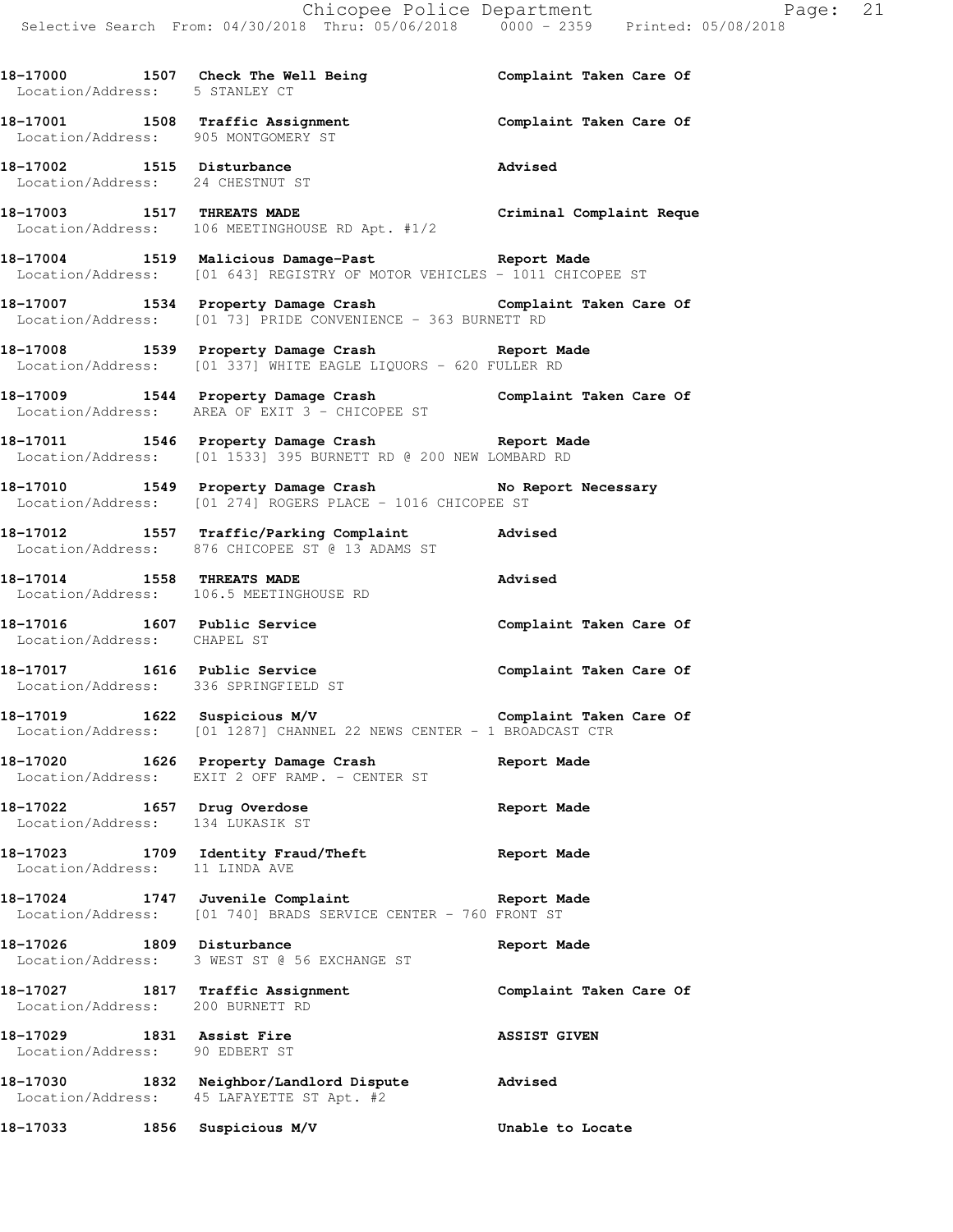|                                                               | E Chicopee Police Department<br>Selective Search From: 04/30/2018 Thru: 05/06/2018 0000 - 2359 Printed: 05/08/2018                | Page: 22            |
|---------------------------------------------------------------|-----------------------------------------------------------------------------------------------------------------------------------|---------------------|
|                                                               |                                                                                                                                   |                     |
|                                                               | Location/Address: 185 STATE ST @ 460 MEADOW ST                                                                                    |                     |
| Location/Address: 50 DONLYN DR                                | 18-17036 1906 Check The Well Being Complaint Taken Care Of                                                                        |                     |
|                                                               | 18-17037 1912 Assist Ambulance ASSIST GIVEN<br>Location/Address: ACROSS THE STREET - 30 PIPIT DR                                  |                     |
|                                                               | 18-17038 1922 Abandoned/Found Property Report Made<br>Location/Address: FRONT LOBBY - 110 CHURCH ST                               |                     |
| 18-17039 1925 Assist Ambulance                                | Location/Address: 1302 MEMORIAL DR Apt. #1C                                                                                       | <b>ASSIST GIVEN</b> |
| Location/Address: 90 DEBRA DR                                 | 18-17040 1930 Assist Ambulance NSSIST GIVEN                                                                                       |                     |
|                                                               | 18-17041 1947 Drug Overdose<br>Location/Address: [03] 73 PARK Apt. #1                                                             | <b>Report Made</b>  |
|                                                               | 18-17042 1951 Check The Well Being<br>Location/Address: BRIDGE - 1 SPRINGFIELD ST                                                 | Advised             |
|                                                               | 18-17043 1952 Undesirable 20 20 Unable to Locate<br>Location/Address: [01 318] CABOT LIQUOR STORE INC - 220 EXCHANGE ST           |                     |
| Location/Address: 46 FRANK ST                                 | 18-17044 1956 Check The Well Being 3 Advised                                                                                      |                     |
|                                                               | 18-17045 2014 Stolen M/V L/P Report Arrest<br>Location/Address: [01 820] GALLAGHERS OLDE FASHION SERVICE STATION - 560 EAST ST    |                     |
| Location/Address: 97 GRAPE ST                                 | 18-17047 2029 Custody/Probate 2007 advised                                                                                        |                     |
| Location/Address: 58 FREDETTE ST                              | 18-17049 2105 PRIVATE TOW/REPO Complaint Taken Care Of                                                                            |                     |
| Location/Address: 89 THADDEUS ST                              | 18-17050 2112 Traffic/Parking Complaint Unable to Locate                                                                          |                     |
| Location/Address: 694 EAST MAIN ST                            | 18-17052 2122 Breaking & Entering-Report Unfounded                                                                                |                     |
| Location/Address: 128 CRESCENT DR                             | 18-17053 2126 Assault & Battery Complaint Report Made                                                                             |                     |
|                                                               | 18-17055 2150 Transport Service<br>Location/Address: [02] 130 PEARL ST                                                            | Transport complete  |
| Location/Address: 40 FILLMORE ST                              | 18-17056 2211 Check The Well Being No Report Necessary                                                                            |                     |
|                                                               | 18-17058 2245 Assist Ambulance<br>Location/Address: KENDALL APAREMENTS - 4 SPRINGFIELD ST Apt. #110                               | <b>ASSIST GIVEN</b> |
|                                                               | 18-17059 2245 Check The Well Being Complaint Taken Care Of<br>Location/Address: [01 318] CABOT LIQUOR STORE INC - 220 EXCHANGE ST |                     |
| 18-17060 2253 Assist Ambulance<br>Location/Address: CENTER ST |                                                                                                                                   | <b>ASSIST GIVEN</b> |
| 18-17062 2300 Disturbance<br>Location/Address: 59 ARTISAN ST  |                                                                                                                                   | Advised             |
|                                                               | 18-17063 2317 Transport Service<br>Location: BAYSTATE MEDICAL CENTER                                                              | Transport complete  |

**For Date: 05/04/2018 - Friday**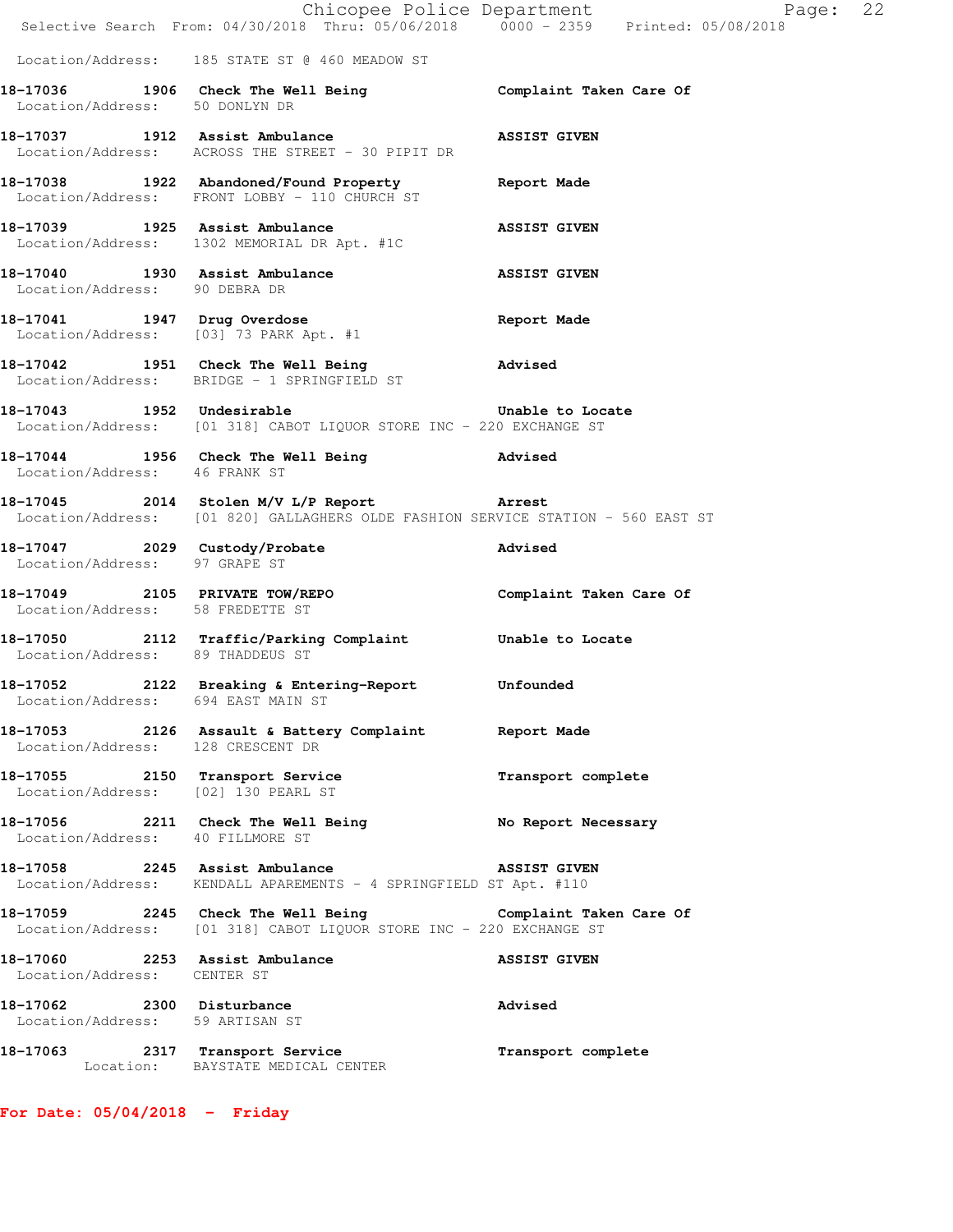|                                                               | E Chicopee Police Department<br>Selective Search From: 04/30/2018 Thru: 05/06/2018 0000 - 2359 Printed: 05/08/2018                | Page: 23 |
|---------------------------------------------------------------|-----------------------------------------------------------------------------------------------------------------------------------|----------|
| Location/Address: 694 EAST MAIN ST                            | 18-17065 0005 Assault & Battery Complaint Report Made                                                                             |          |
|                                                               | 18-17068 0026 Suspicious M/V Complaint Taken Care Of<br>Location/Address: [01 343] CABOTVILLE INDUSTRIAL PARK - 165 FRONT ST      |          |
|                                                               | 18-17076   0059   Traffic/Parking Complaint   Complaint Taken Care Of $\sim$ Location/Address: 103 CHAPEL ST                      |          |
|                                                               | 18-17081 0116 Motor Vehicle Stop Movised<br>Location/Address: [01 508] TD'S SPORTS PUB - 699 GRATTAN ST                           |          |
|                                                               | 18-17095 0144 Traffic/Parking Complaint Complaint Taken Care Of Location/Address: 460 EAST ST                                     |          |
|                                                               | 18-17096 0145 Assist Ambulance ASSIST GIVEN Location/Address: 13 BAPTIST AVE Apt. #1FL                                            |          |
|                                                               | 18-17097 0149 Motor Vehicle Stop 30 Advised<br>Location/Address: [01 168] ROLLIN ROC TAVERN - 258 EXCHANGE ST                     |          |
|                                                               | 18-17105 0225 Disturbance <b>18-17105</b> Unable to Locate<br>Location/Address: 2 SPRINGFIELD ST Apt. #3FL                        |          |
|                                                               | 18-17107 18-17107 0309 Suspicious Person 18-17107<br>Location/Address: [01 990] RIVER VALLEY COUNSELING CENTER - 147 GRAPE ST     |          |
| Location/Address: BASKIN DR                                   | 18-17110 0323 Public Service                                                                                                      | Advised  |
| 18-17114 0330 Public Service<br>Location/Address: BASKIN DR   |                                                                                                                                   | Advised  |
| Location/Address: BASKIN DR                                   | 18-17116 0339 Public Service                                                                                                      | Advised  |
| 18-17119 0349 Public Service<br>Location/Address: BASKIN DR   |                                                                                                                                   | Advised  |
| 18-17121 0424 Undesirable<br>Location/Address: 15 FRANKLIN ST |                                                                                                                                   | Advised  |
|                                                               | 18-17122 0434 Motor Vehicle Stop 318-17122<br>Location/Address: [01 1287] CHANNEL 22 NEWS CENTER - 1 BROADCAST CTR                |          |
| 18-17123 0445 Public Service<br>Location/Address: BASKIN DR   |                                                                                                                                   | Advised  |
|                                                               | 18-17130 0555 Motor Vehicle Stop M/V Citation Issued<br>Location/Address: [01 505] LUCKY STRIKE - 703 GRATTAN ST                  |          |
|                                                               | 18-17132 0620 Motor Vehicle Stop M/V Citation Issued<br>Location/Address: [01 1370] SAYEGH JEWELERS - 601 MEMORIAL DR Apt. #LOT F |          |
| Location/Address: 183 GRANBY RD                               | 18-17133 0621 Motor Vehicle Stop M/V Citation Issued                                                                              |          |
|                                                               | 18-17134 0627 Traffic Assignment Complaint Taken Care Of<br>Location/Address: 2021 MEMORIAL DR @ 53 NEW LUDLOW RD                 |          |
| Location/Address: FRONT ST                                    | 18-17136 0629 Traffic Assignment 18-17136 Complaint Taken Care Of                                                                 |          |
| Location/Address: MEADOW ST                                   | 18-17135 0630 Traffic Assignment Complaint Taken Care Of                                                                          |          |
|                                                               | 18-17137 0631 Traffic Assignment Advised<br>Location/Address: [01 1] MCCELLENDS GARDENS - 123 ACADEMY ST                          |          |
| Location/Address: CHICOPEE ST                                 | 18-17138 0632 Traffic Assignment Complaint Taken Care Of                                                                          |          |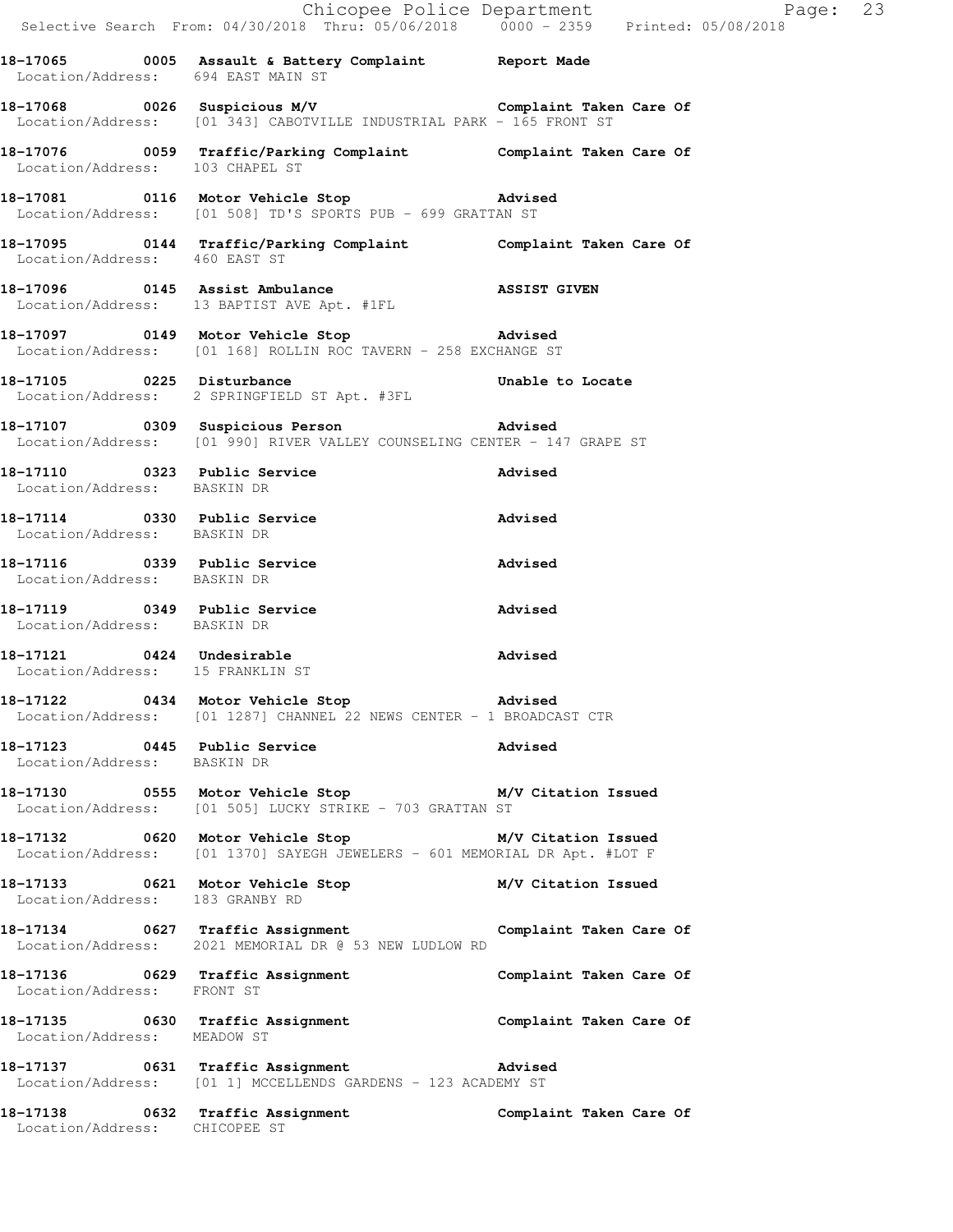**18-17139 0633 Motor Vehicle Stop M/V Citation Issued**  Location/Address: [01 860] MASON MANOR APTS. - 265 NEW LUDLOW RD

**18-17140 0633 Traffic Assignment Complaint Taken Care Of**  Location/Address: MEMORIAL DR

**18-17141 0633 Disturbance Advised**  Location/Address: 26 CAMBRIDGE ST Apt. #1FL

18-17143 **18-17143** 0635 Traffic Assignment **Complaint Taken Care Of** Location/Address: BRIDGE ST

**18-17142 0637 Traffic Assignment Complaint Taken Care Of**  Location/Address: SHAWINIGAN DR

**18-17144 0638 Motor Vehicle Stop M/V Citation Issued**  Location/Address: 678 MEADOW ST

**18-17145 0639 Disabled Motor Vehicle Complaint Taken Care Of**  Location/Address: [01 1191] WALMART - 591 MEMORIAL DR

**18-17146 0647 Motor Vehicle Stop M/V Citation Issued**  Location/Address: [01 860] MASON MANOR APTS. - 265 NEW LUDLOW RD

**18-17147 0656 Motor Vehicle Stop M/V Citation Issued**  Location/Address: 473 CHICOPEE ST

**18-17148 0701 Motor Vehicle Stop M/V Citation Issued**  Location/Address: [01 860] MASON MANOR APTS. - 265 NEW LUDLOW RD

**18-17149 0702 Traffic Assignment No Report Necessary**  Location/Address: [01 1792] EAST ST GRILL AND CREAMERY - 415 EAST ST

**18-17150 0704 Motor Vehicle Stop Advised**  Location/Address: [01 2057] BERNAT'S POLISH MEAT PRODUCTS - 895 MEADOW ST

18-17153 0712 Public Service **1888** SERVED IN HAND Location/Address: [01 825] CHICOPEE DISTRICT COURT - 30 CHURCH ST

**18-17154 0719 Traffic Assignment Unable to Locate**  Location/Address: BROADWAY

**18-17155 0723 Motor Vehicle Stop M/V Citation Issued**  Location/Address: CHURCH ST

**18-17156 0728 Service of a Summons NOT SERVED**  Location/Address: [01 245] POULIOT RESIDENCE - 19 RAYMOND AVE

**18-17157 0732 Service of a Summons SERVED IN HAND**  Location/Address: 107 FREEDOM ST

**18-17158 0736 Malicious Damage-Past Report Made**  Location/Address: 472 FRONT ST

**18-17159 0757 Check The Well Being Unable to Locate**  Location/Address: [01 188] BY DAVITT BRIDGE - 21 SPRINGFIELD ST @ 235 FRONT ST

**18-17161 0810 Transport Service Transport complete**  Location/Address: [01 825] CHICOPEE DISTRICT COURT - 30 CHURCH ST

**18-17164 0833 Malicious Damage-Past Report Made**  Location/Address: 30 NASSAU ST

**18-17165 0837 Traffic/Parking Complaint Complaint Taken Care Of**  Location/Address: MOREAU DR

**18-17166 0838 Shoplifter Report Made**  Location/Address:  $[01]$  306] RITE AID PHARMACY - 1-5 ST JAMES AVE

**18-17168 0855 Car Wash Complaint Taken Care Of**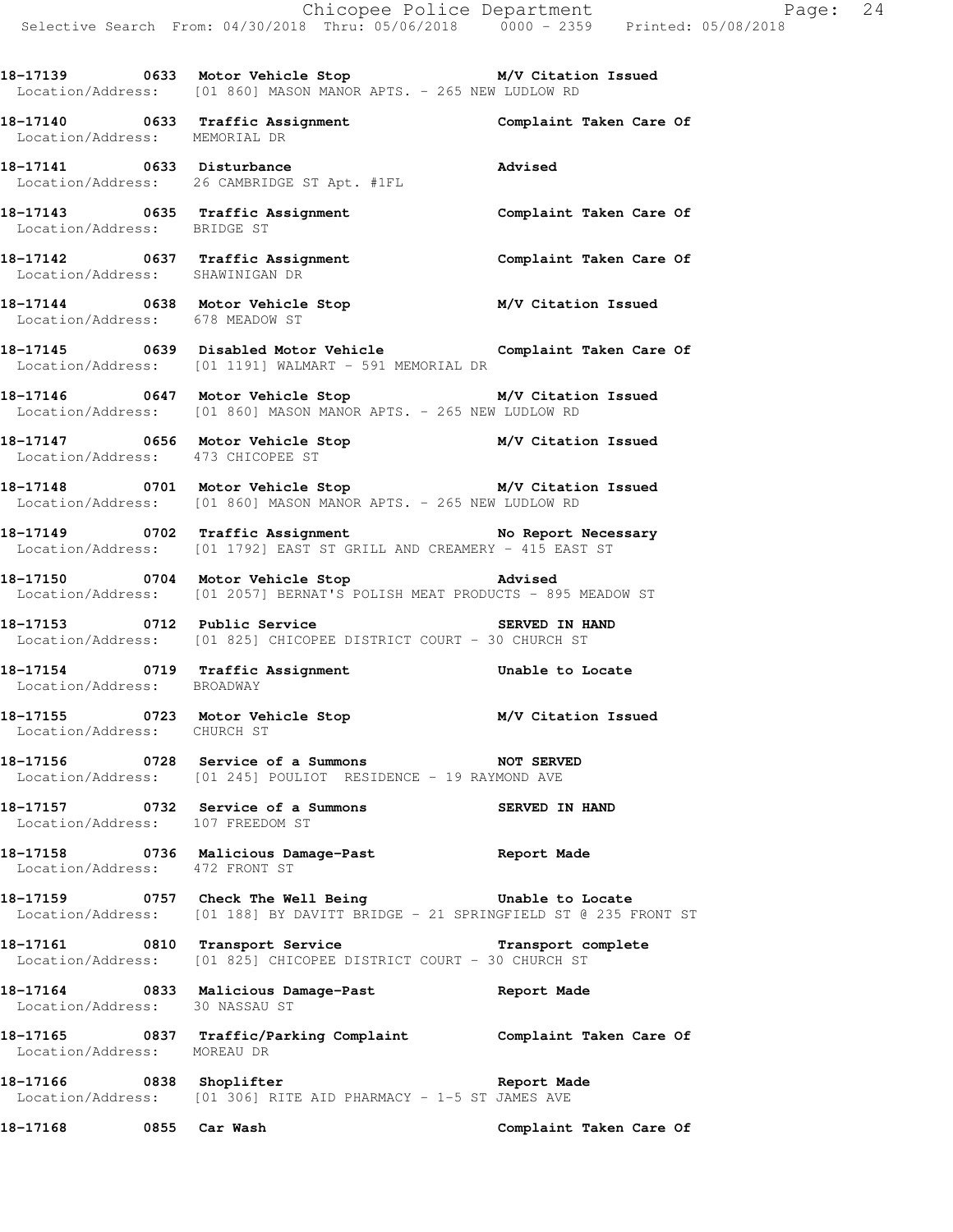|                                                                |                                                                                                                                             | Chicopee Police Department<br>Selective Search From: 04/30/2018 Thru: 05/06/2018 0000 - 2359 Printed: 05/08/2018 |
|----------------------------------------------------------------|---------------------------------------------------------------------------------------------------------------------------------------------|------------------------------------------------------------------------------------------------------------------|
|                                                                | Location/Address: [01 448] SOFT TOUCH AUTO WASH - 1469 GRANBY RD                                                                            |                                                                                                                  |
|                                                                | 18-17174 0933 Motor Vehicle Stop Contract Madvised<br>Location/Address: [01 938] HOME DEPOT - 655 MEMORIAL DR                               |                                                                                                                  |
|                                                                | 18-17175 0937 Traffic/Parking Complaint Unfounded<br>Location/Address: [01 938] HOME DEPOT - 655 MEMORIAL DR                                |                                                                                                                  |
|                                                                | 18-17177 0952 Traffic/Parking Complaint Unfounded<br>Location/Address: [01 1577] CHICOPEE MARKETPLACE (CENTRO PROPERTIES) - 591 MEMORIAL DR |                                                                                                                  |
|                                                                | 18-17179 0958 Neighbor/Landlord Dispute Advised<br>Location/Address: 37 SHERMAN AVE                                                         |                                                                                                                  |
|                                                                | 18-17181 1002 Investigation/DB Complaint Taken Care Of Complaint Complaint Complaint Care Of                                                |                                                                                                                  |
|                                                                | 18-17182 1014 Check The Well Being Advised<br>Location/Address: [01 718] CVS 693 - 1616 MEMORIAL DR                                         |                                                                                                                  |
| Location/Address: PELOQUIN DR                                  | 18-17183 1016 Check The Well Being No Report Necessary                                                                                      |                                                                                                                  |
|                                                                | 18-17188 1115 Shoplifter 18-17188 18851 1115 Shoplifter<br>Location/Address: [01 919] BIG Y WORLD CLASS MARKETS - 650 MEMORIAL DR           |                                                                                                                  |
| Location/Address: 160 RUSKIN ST                                | 18-17189 1119 Recovered Stolen M/V L/P Complaint Taken Care Of                                                                              |                                                                                                                  |
|                                                                | 18-17190 1131 Public Service No Report Necessary<br>Location/Address: [01 825] CHICOPEE DISTRICT COURT - 30 CHURCH ST                       |                                                                                                                  |
|                                                                | 18-17193 1148 Disturbance 2001 1148 Arrest<br>Location/Address: [01 838] CHICOPEE ACADEMY @SELSER 6-12 - 12 DARE WAY                        |                                                                                                                  |
|                                                                | 18-17194 1151 Property Damage Crash NSSIST GIVEN<br>Location/Address: [01 288] BORYS FURNITURE - 508 MONTGOMERY ST                          |                                                                                                                  |
| Location/Address: 48 CLARK ST                                  | 18-17195 1152 Property Damage Crash 18-17195                                                                                                |                                                                                                                  |
| 18-17198 1207 Disturbance                                      | Location/Address: [01 1564] HAMPDEN CHARTER SCHOOL OF SCIENCE - 20 JOHNSON RD                                                               | <b>ASSIST GIVEN</b>                                                                                              |
| 18-17199 1210 Public Service<br>Location/Address: 472 FRONT ST |                                                                                                                                             | No Report Necessary                                                                                              |
|                                                                | 18-17200 1220 Drug Overdose<br>Location/Address: 828 CHICOPEE ST Apt. #3                                                                    | <b>ASSIST GIVEN</b>                                                                                              |
| Location/Address: 123 SPRINGFIELD ST                           | 18-17202 1226 Service of a Summons SERVED IN HAND                                                                                           |                                                                                                                  |
|                                                                | 18-17204 1232 Traffic/Parking Complaint Appears Secure After Che<br>Location/Address: [01 1890] DOLLAR PLUS HOME DECOR - 187 EXCHANGE ST    |                                                                                                                  |
| Location/Address: 752 MEMORIAL DR                              | 18-17205 1232 Check The Well Being Complaint Taken Care Of                                                                                  |                                                                                                                  |
| Location/Address: 526 SPRINGFIELD ST                           | 18-17208 1244 Service of a Summons NOT SERVED                                                                                               |                                                                                                                  |
| Location/Address: 72 ROSS AVE                                  | 18-17207 1250 Traffic/Parking Complaint Unable to Locate                                                                                    |                                                                                                                  |
|                                                                | 18-17209 1254 Animal Complaint 18-17209 1254<br>Location/Address: [01 638] BJS WHOLESALE FOOD WAREHOUSE - 650 MEMORIAL DR                   |                                                                                                                  |
| Location/Address: 43 LUTHER ST                                 | 18-17210 1301 Identity Fraud/Theft                                                                                                          | Report Made                                                                                                      |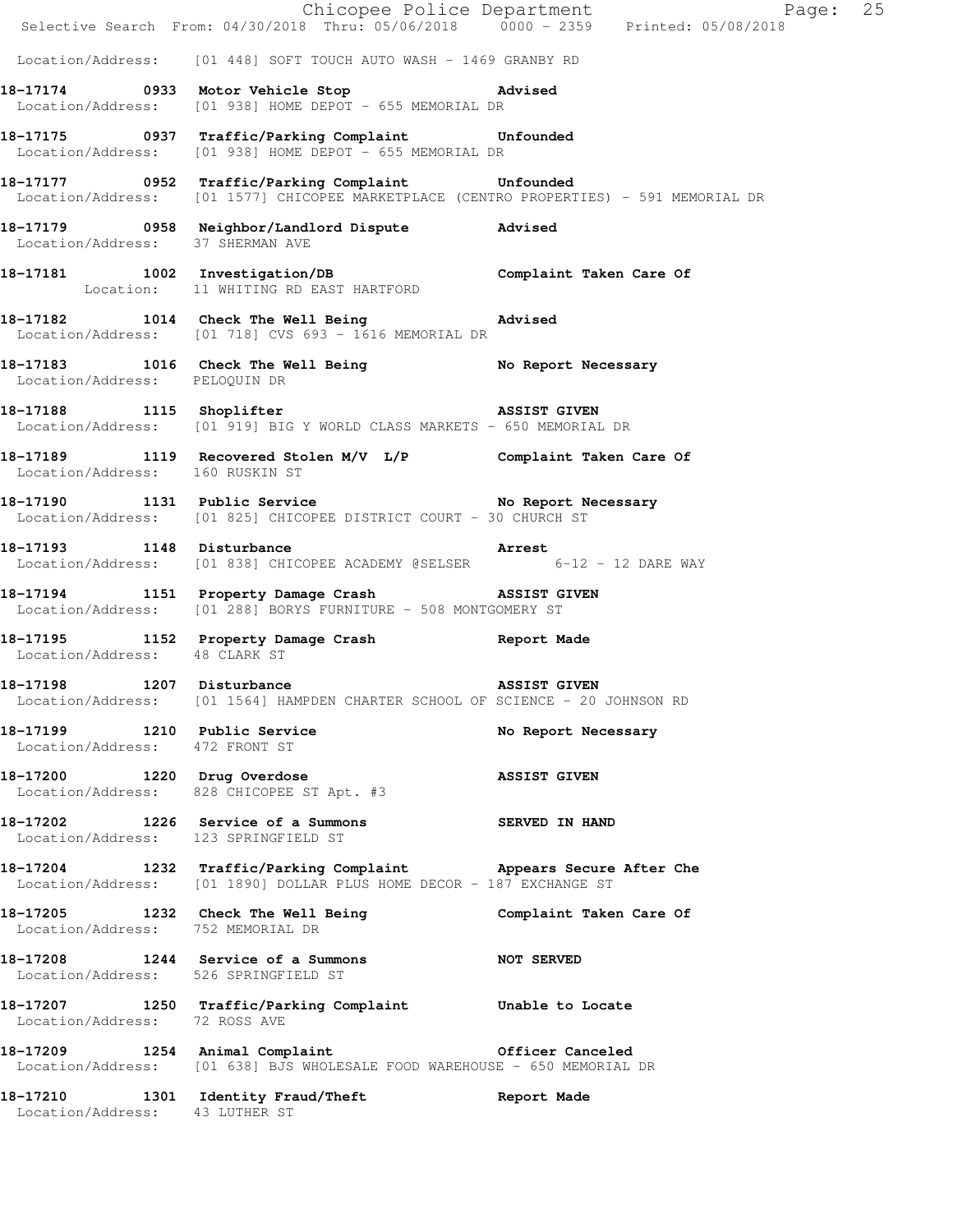|                                                              |                                                                                                                                                     | Chicopee Police Department<br>Selective Search From: 04/30/2018 Thru: 05/06/2018 0000 - 2359 Printed: 05/08/2018 |  |
|--------------------------------------------------------------|-----------------------------------------------------------------------------------------------------------------------------------------------------|------------------------------------------------------------------------------------------------------------------|--|
|                                                              | 18-17211 1311 Public Service No Report Necessary<br>Location/Address: [01 832] BELLAMY MIDDLE SCHOOL, EDWARD 6-8 - 314 PENDLETON AVE                |                                                                                                                  |  |
| Location/Address: 16 NEW YORK AVE                            | 18-17213 1315 Check The Well Being Complaint Taken Care Of                                                                                          |                                                                                                                  |  |
|                                                              | 18-17214 1325 Traffic/Parking Complaint Complaint Taken Care Of Location/Address: [01 670] CUMBERLAND FARMS - 1061 MEMORIAL DR                      |                                                                                                                  |  |
| 18-17215 1326 Undesirable                                    | 18-17215 1326 Undesirable Unfounded Unfounded Location/Address: 828 CHICOPEE ST Apt. #3                                                             |                                                                                                                  |  |
|                                                              | 18-17217 1349 MAIL RUN Complaint Taken Care Of<br>Location/Address: [01 368] CITY HALL ANNEX - 274 FRONT ST                                         |                                                                                                                  |  |
|                                                              | 18-17219 1403 Traffic/Parking Complaint Complaint Taken Care Of<br>Location/Address: [01 839] STEFANIK SCHOOL, GENERAL. JOHN J. K-5 - 720 MEADOW ST |                                                                                                                  |  |
| Location/Address: CHASE PL                                   | 18-17220 1409 Traffic Assignment Complaint Taken Care Of                                                                                            |                                                                                                                  |  |
| Location/Address: 21 ABBEY ST                                | 18-17222 1434 Suspicious M/V Report Made                                                                                                            |                                                                                                                  |  |
|                                                              | 18-17223 1436 Motor Vehicle Stop Modvised<br>Location/Address: [01 1363] MOE'S SOUTHWEST GRILL - 601 MEMORIAL DR Apt. #LOT C                        |                                                                                                                  |  |
|                                                              | 18-17224 1436 Traffic/Parking Complaint Complaint Taken Care Of<br>Location/Address: 3 CHASE PL @ 381 FRONT ST                                      |                                                                                                                  |  |
| Location/Address: 340 DALE ST                                | 18-17227 1448 Larceny Complaint Past 0fficer Canceled                                                                                               |                                                                                                                  |  |
|                                                              | 18-17228 1449 Public Service No Report Necessary<br>Location/Address: [01 740] BRADS SERVICE CENTER - 760 FRONT ST                                  |                                                                                                                  |  |
| Location/Address: 62 OHIO AVE                                | 18-17229 1453 Transport Service <b>18-17229</b> Transport complete                                                                                  |                                                                                                                  |  |
|                                                              | 18-17230 1500 Property Damage Crash Report Made<br>Location/Address: [01 507] ALDEN CREDIT UNION MAIN BRANCH - 710 GRATTAN ST                       |                                                                                                                  |  |
| Location/Address: 18 MONTVUE ST                              | 18-17232 1512 Larceny Complaint Past                                                                                                                | Advised                                                                                                          |  |
| Location/Address: 788 SHERIDAN ST                            | 18-17234 1530 Motor Vehicle Stop M/V Citation Issued                                                                                                |                                                                                                                  |  |
|                                                              | 18-17236 1602 Property Damage Crash Massisted other Agency<br>Location/Address: WOMENS JAIL - CENTER ST                                             |                                                                                                                  |  |
|                                                              | 18-17237 1617 Traffic/Parking Complaint M/V Citation Issued<br>Location/Address: [01 938] HOME DEPOT - 655 MEMORIAL DR                              |                                                                                                                  |  |
|                                                              | 18-17238 1625 Check The Well Being Complaint Taken Care Of<br>Location/Address: [01 829] CHICOPEE PUBLIC SCHOOL ADMINISTRATION BLDG - 180 BROADWAY  |                                                                                                                  |  |
|                                                              | 18-17239 1631 Car Wash<br>Location/Address: [01 448] SOFT TOUCH AUTO WASH - 1469 GRANBY RD                                                          | Complaint Taken Care Of                                                                                          |  |
|                                                              | 18-17240 1639 Property Damage Crash<br>Location/Address: 227 CENTER ST @ 5 HAMPDEN ST                                                               | Report Made                                                                                                      |  |
| Location/Address: 50 ST JAMES AVE                            | 18-17241 1651 Motor Vehicle Stop Steport Made                                                                                                       |                                                                                                                  |  |
| 18-17242 1651 Disturbance<br>Location/Address: 50 TREMONT ST |                                                                                                                                                     | Unable to Locate                                                                                                 |  |
|                                                              | 18-17243 1651 Traffic/Parking Complaint Advised<br>Location/Address: [01 636] DENNYS - 467 MEMORIAL DR                                              |                                                                                                                  |  |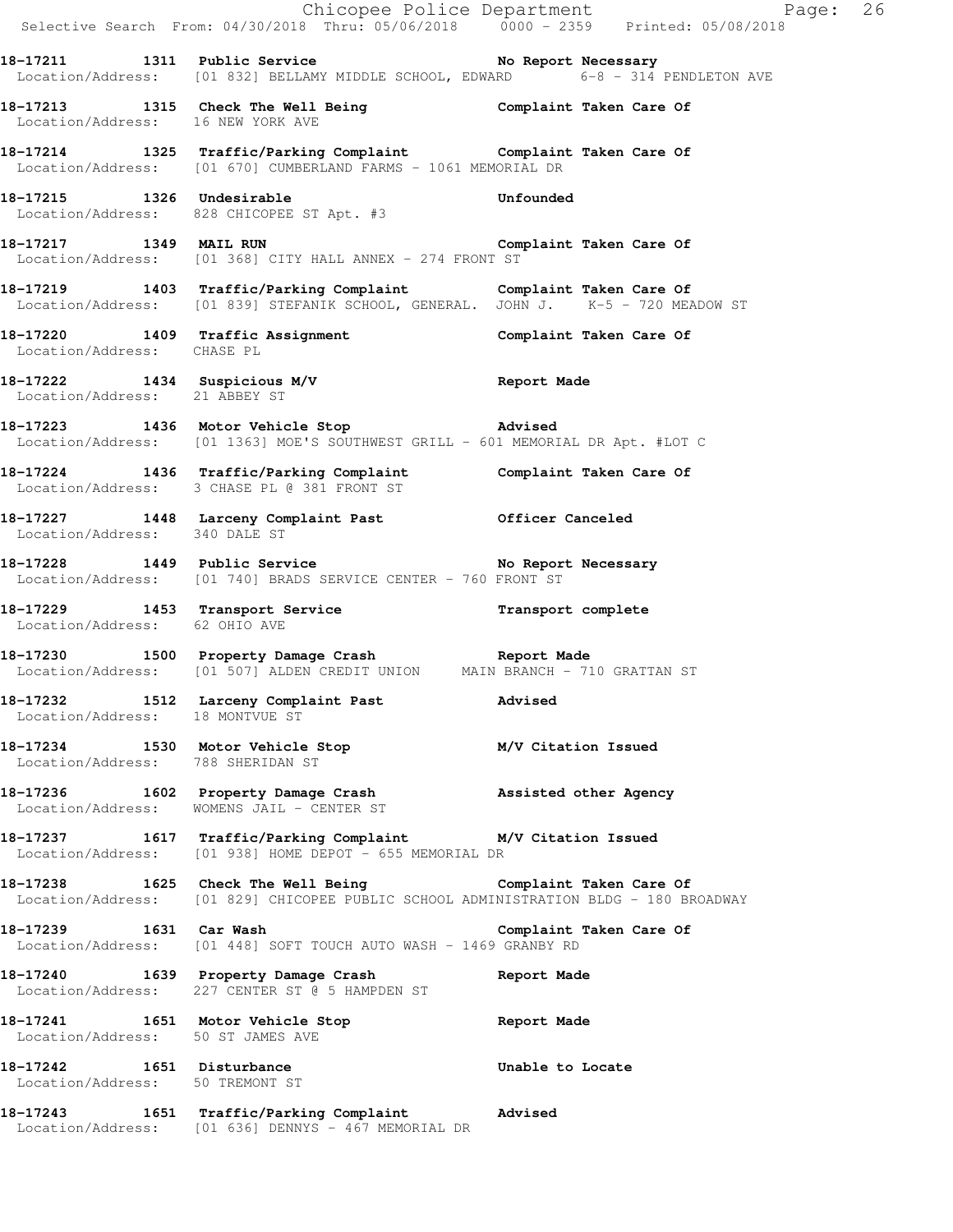**18-17246 1709 Drug/Narcotic Activity Unfounded**  Location/Address: [01 234] WILLIMANSETT (WEST) NURSING HOME - 546 CHICOPEE ST

**18-17248 1718 Malicious Damage-Past Advised**  Location/Address: [01 1252] MARSHALL'S - 591P MEMORIAL DR

**18-17249 1724 Property Damage Crash Assisted other Agency**  Location/Address: [01 1494] CVS - 235 CENTER ST

18-17251 1726 Property Damage Crash No Report Necessary Location/Address: [01 1494] CVS - 235 CENTER ST

**18-17253 1745 Public Service ASSIST GIVEN**  Location/Address: [01 1102] CANTERBURY ARMS CHICOPEE HOUSING - 165 EAST MAIN ST Apt. #511

**18-17254 1754 Assault & Battery Complaint Report Made**  Location/Address: 63 SCHOOL ST

**18-17256 1802 Service of a Summons SERVED IN HAND**  Location/Address: [01 245] POULIOT RESIDENCE - 19 RAYMOND AVE

**18-17257 1825 Motor Vehicle Stop Advised**  Location/Address: [01 782] ELMS, COLLEGE OF OUR LADY OF THE - 291 SPRINGFIELD ST

**18-17262 1826 Larceny Complaint Past Advised**  Location/Address: 117 SKEELE ST

**18-17258 1837 Assist Fire ASSIST GIVEN**  Location/Address: NE SECTOR - 560 MEADOW ST @ 241 MCKINSTRY AVE

**18-17260 1852 Property Damage Crash Complaint Taken Care Of**  Location/Address: [01 39] MAC ARTHUR TERRACE APARTMENTS - 70 BROADWAY Apt. #219

**18-17261 1857 Assist Ambulance ASSIST GIVEN**  Location/Address: [01 638] BJS WHOLESALE FOOD WAREHOUSE - 650 MEMORIAL DR

**18-17263 1903 Juvenile Complaint Complaint Taken Care Of**  Location/Address: 94 GRAPE ST

**18-17264 1923 Undesirable Complaint Taken Care Of**  Location/Address: [01 1272] FAMILY DOLLAR #1972 - 209 EXCHANGE ST

**18-17265 1932 Drug Overdose Report Made**  Location/Address: [01 444] WESTOVER TRAILER PARK - 1246 GRANBY RD Apt. #56

**18-17266 1937 Suspicious Person Arrest**  Location/Address: 16 CENTER ST @ 299 EXCHANGE ST

**18-17269 1950 Malicious Damage-Past Complaint Taken Care Of**  Location/Address: 13 BAPTIST AVE

**18-17270 2002 Traffic/Parking Complaint Unable to Locate**  Location/Address: 46 PEMBROKE PL

**18-17272 2007 Disturbance Unable to Locate**  Location/Address: 30 CENTER ST

**18-17273 2019 Drug Overdose Report Made**  Location/Address: [01 269] JENROSE WINES & LIQUORS - 945 CHICOPEE ST

**18-17274 2030 Assault & Battery Complaint Report Made**  Location/Address: 276 EAST MAIN ST Apt. #3L

**18-17275 2050 Disturbance Report Made**  Location/Address: 49 CABOT ST @ 219 EXCHANGE ST

**18-17276 2054 Check The Well Being Unable to Locate**  Location/Address: THE BACK IN THE BASEMENT - 17 ST JACQUES AVE

**18-17278 2105 Suspicious M/V Complaint Taken Care Of**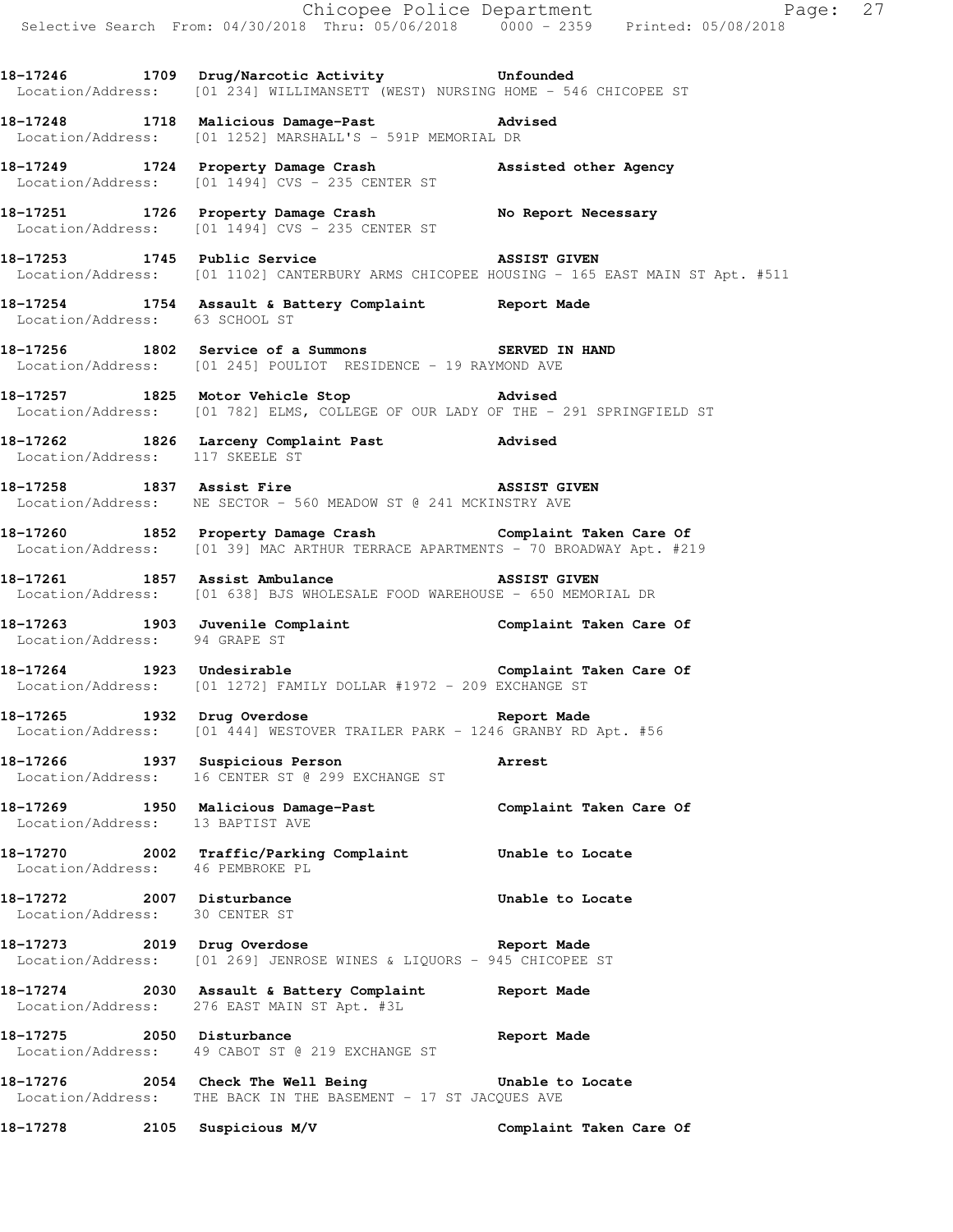|                                  | Chicopee Police Department                                                                                 |                         |  |
|----------------------------------|------------------------------------------------------------------------------------------------------------|-------------------------|--|
|                                  | Selective Search From: 04/30/2018 Thru: 05/06/2018  0000 - 2359  Printed: 05/08/2018                       |                         |  |
| Location/Address: MONTGOMERY ST  |                                                                                                            |                         |  |
|                                  | 18-17280 2112 Juvenile Complaint<br>Location/Address: 80 WEST MAIN ST Apt. #3 LEF                          | <b>ASSIST GIVEN</b>     |  |
|                                  | 18-17279 2113 Property Damage Crash<br>Location/Address: 618 CHICOPEE ST @ CALL ST                         | Report Made             |  |
| Location/Address: 38 PARKER ST   | 18-17282 2129 Harassing Phone Calls                                                                        | Complaint Taken Care Of |  |
| Location/Address: CHICOPEE ST    | 18-17283 2135 Juvenile Complaint                                                                           | Complaint Taken Care Of |  |
| Location/Address: 24 COBB AVE    | 18-17284 2143 Juvenile Complaint                                                                           | <b>ASSIST GIVEN</b>     |  |
|                                  | 18-17285 2154 Check The Well Being 30 Advised<br>Location/Address: [01 647] BURGER KING - 1284 MEMORIAL DR |                         |  |
| Location/Address: 120 MEADOW ST  | 18-17286 2218 Check The Well Being                                                                         | Unable to Locate        |  |
| Location/Address: [04] 34 NASSAU | 18-17288 2309 Assault & Battery Complaint                                                                  | Report Made             |  |

**18-17291 2339 Larceny Complaint Past Report Made**  Location/Address: 61 EASTERN DR

## **For Date: 05/05/2018 - Saturday**

| 18-17292<br>Location/Address: | 0008 | Traffic/Parking Complaint<br>103 CHAPEL ST                        | Complaint Taken Care Of |  |  |
|-------------------------------|------|-------------------------------------------------------------------|-------------------------|--|--|
| 18-17296                      |      | 0014 Traffic/Parking Complaint<br>Location/Address: 102 CHAPEL ST | Complaint Taken Care Of |  |  |
|                               |      |                                                                   |                         |  |  |

**18-17301 0029 Assist Ambulance ASSIST GIVEN**  Location/Address: 11 SYREK ST

**18-17304 0039 Disturbance Complaint Taken Care Of**  Location/Address: [01 168] ROLLIN ROC TAVERN - 258 EXCHANGE ST

**18-17305 0039 Traffic/Parking Complaint Unable to Locate**  Location/Address: CHICOPEE ST

**18-17306 0051 Breaking & Entering in progres Unfounded**  Location/Address: [01 444] WESTOVER TRAILER PARK - 1246 GRANBY RD

**18-17308 0055 Disturbance Unfounded**  Location/Address: [01 2059] RIVOLI THE - 41 SPRINGFIELD ST

**18-17315 0114 Motor Vehicle Stop Advised**  Location/Address: 17 BRITTON ST @ 1865 MEMORIAL DR

**18-17319 0129 Breaking & Entering in progres Unfounded**  Location/Address: 44 NEW YORK AVE

**18-17321 0137 Suspicious M/V Complaint Taken Care Of**  Location/Address: [01 837] LITWIN SCHOOL, SGT. ROBERT R. K-5 - 135 LITWIN LN

**18-17325 0149 Assault & Battery Complaint Arrest**  Location/Address: 127 EAST ST

**18-17326 0152 Motor Vehicle Stop Advised**  Location/Address: [01 271] C&T PIZZA INC - 982 CHICOPEE ST

**18-17327 0155 Loud Music Unable to Locate**  Location/Address: [01 168] ROLLIN ROC TAVERN - 258 EXCHANGE ST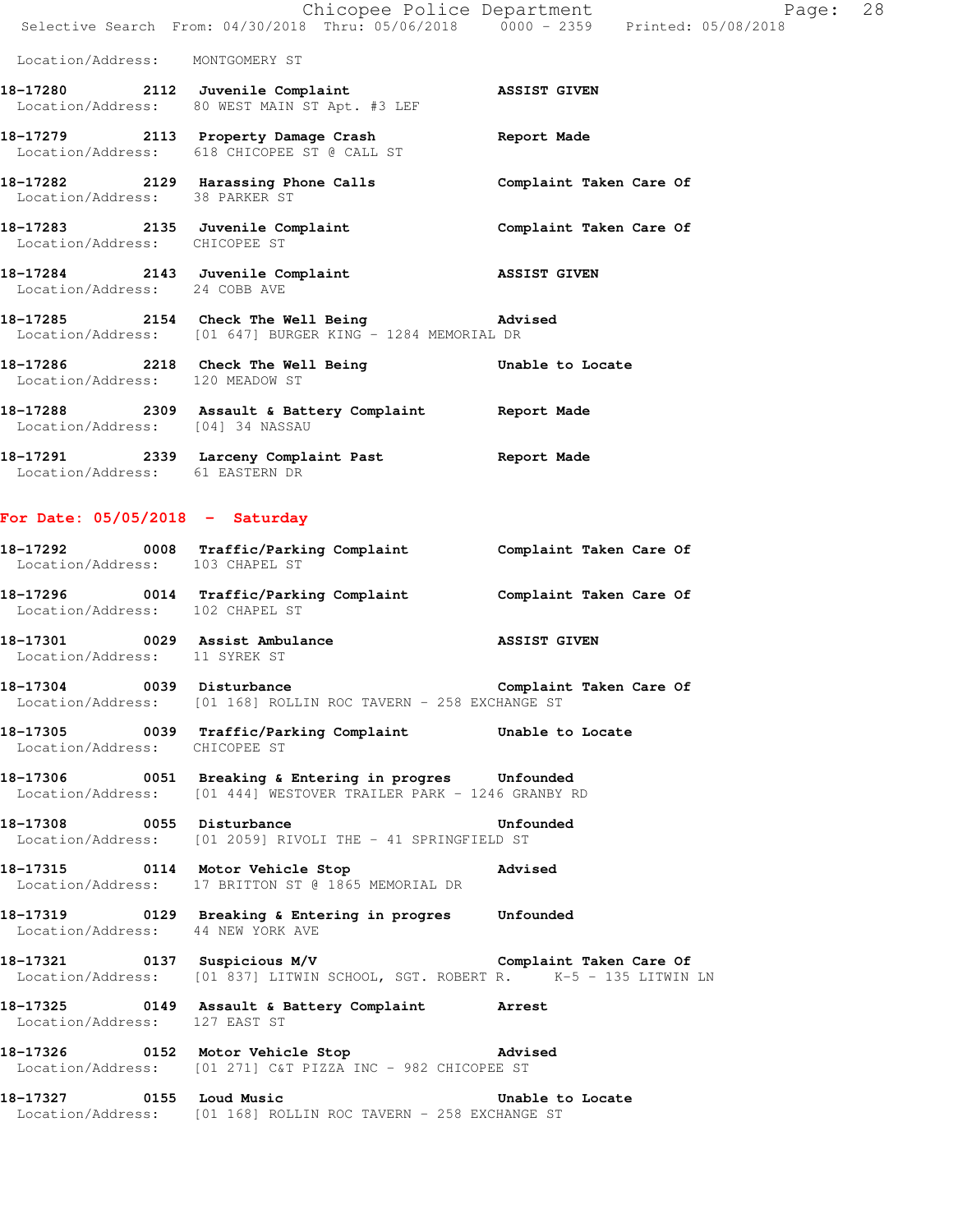Chicopee Police Department Page: 29 Selective Search From: 04/30/2018 Thru: 05/06/2018 0000 - 2359 Printed: 05/08/2018 18-17328 0157 Assist Ambulance **ASSIST GIVEN**  Location/Address: 2 GROCKI DR **18-17329 0206 Transport Service Transport complete**  Location/Address: [07] LUDLOW JAIL - 627 RANDELL RD **18-17337 0234 Suspicious Person Advised**  Location/Address: [01 2039] DUNKIN DONUTS - 521 MEADOW ST **18-17338 0242 Disturbance Advised**  Location/Address: [01 1348] KIRBY SCHOOLHOUSE CONDOMINIUMS - 90 MCKINSTRY AVE **18-17342 0307 Motor Vehicle Stop M/V Citation Issued**  Location/Address: CHICOPEE ST @ SPRINGFIELD ST **18-17349 0351 Assist Other Police Department Assisted other Agency**  Location/Address: 100 LUKASIK ST **18-17352 0418 Drug Overdose Report Made**  Location/Address: 22 JOHN ST Apt. #2R **18-17363 0610 Property Damage Crash Report Made**  Location/Address: 49 FAIR ST @ 259 DALE ST **18-17364 0616 Public Service Complaint Taken Care Of**  Location/Address: MCKINSTRY AVE **18-17366 0646 Service of a Summons SERVED IN HAND**  Location/Address: 526 SPRINGFIELD ST **18-17369 0655 Assist Ambulance ASSIST GIVEN**  Location/Address: 10 WEST ST **18-17373 0818 Traffic/Parking Complaint Complaint Taken Care Of**  Location/Address: SPRING ST **18-17374 0833 Property Damage Crash Report Made**  Location/Address: 254 BEAUCHAMP TER **18-17375 0845 Drug Overdose Report Made**  Location/Address: [01 361] CITGO, WYMAN - 451 GRATTAN ST 18-17376 0849 Shoplifter **Arrest**  Location/Address: [01 1191] WALMART - 591 MEMORIAL DR **18-17377 0850 Traffic/Parking Complaint Unable to Locate**  Location/Address: 72 ROSS AVE **18-17380 0943 Keep The Peace-Others Advised**  Location/Address: 22 ABBEY ST Apt. #2L **18-17381 0945 Abandoned/Found Property Complaint Taken Care Of**  Location/Address: 46 LUDGER AVE **18-17385 1100 Motor Vehicle Stop Advised**  Location/Address: 174 CENTER ST **18-17386 1108 Traffic/Parking Complaint Complaint Taken Care Of**  Location/Address: [01 1577] CHICOPEE MARKETPLACE (CENTRO PROPERTIES) - 591 MEMORIAL DR **18-17387 1108 Neighbor/Landlord Dispute Advised**  Location/Address: 45 LAFAYETTE ST **18-17389 1112 Firearms Investigation Complaint Taken Care Of**  Location/Address: [01 39] MAC ARTHUR TERRACE APARTMENTS - 70 BROADWAY Apt. #86 18-17391 1201 Public Service **1201 1201 Complaint Taken Care Of**  Location/Address: 63 KOWAL DR **18-17393 1204 Animal Complaint Unfounded** 

Location/Address: 126 PEACE ST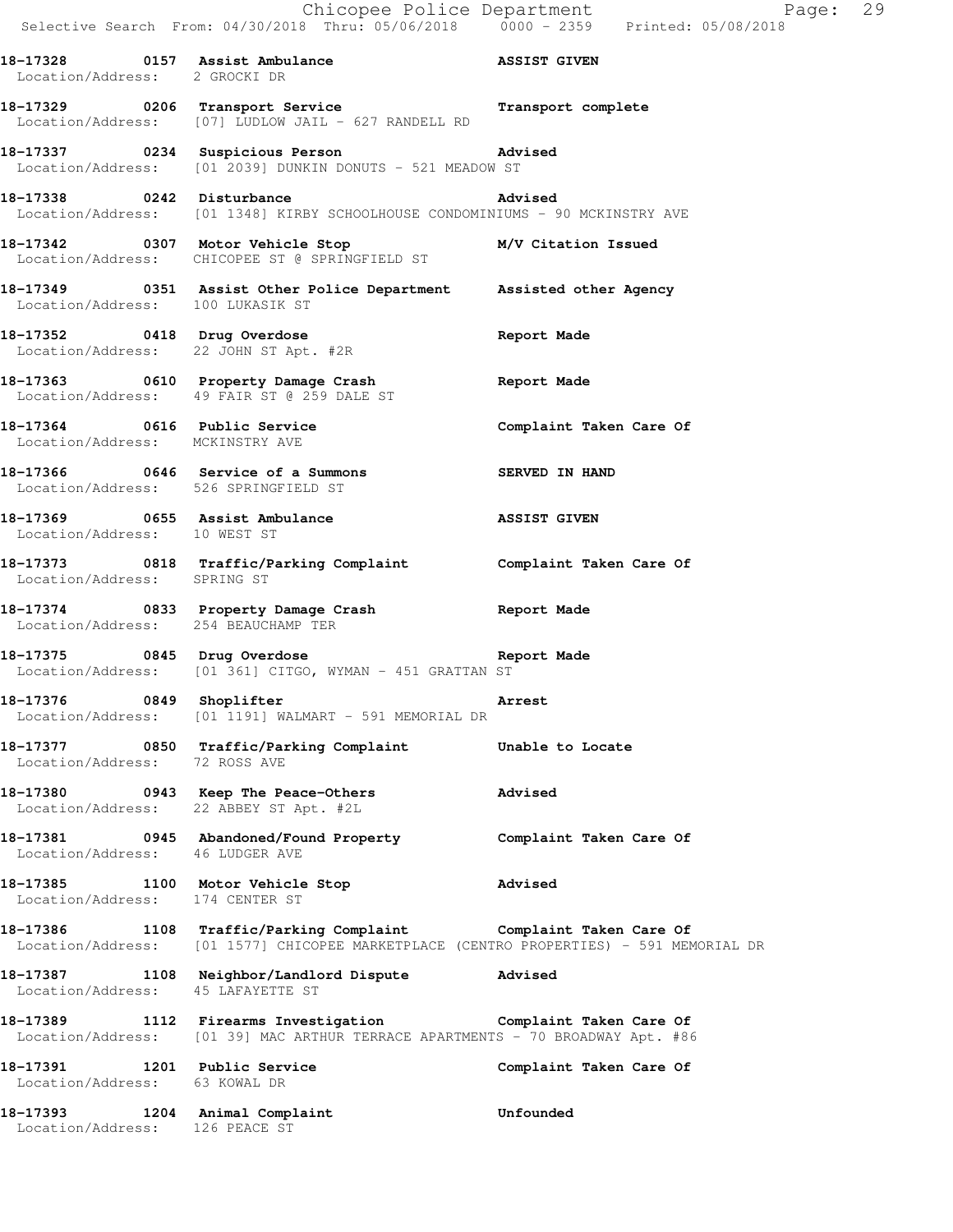**18-17397 1234 Neighbor/Landlord Dispute Complaint Taken Care Of**  Location/Address: 14 GILL ST **18-17398 1240 Malicious Damage-Past Report Made**  Location/Address: 60 HORSESHOE DR **18-17399 1241 Public Service Advised**  Location/Address: 60 BEVERLY ST **18-17400 1242 Traffic/Parking Complaint Complaint Taken Care Of**  Location/Address: HASTINGS ST **18-17401 1242 Disabled Motor Vehicle Complaint Taken Care Of**  Location/Address: [01 1027] DUNKIN DONUTS - 820 MEMORIAL DR 18-17403 1256 Disturbance **18-17403** Complaint Taken Care Of Location/Address: 45 BRENTWOOD TER **18-17404 1303 HAZMAT INCIDENT Report Made**  Location/Address: [01 1405] FASTENAL - 317 MEADOW ST **18-17405 1314 Undesirable Complaint Taken Care Of**  Location/Address: [01 497] MOTEL 6 - 36 JOHNNY CAKE HOLLOW RD **18-17411 1416 Abandoned/Found Property Report Made**  Location/Address: [02] MAIN ST **18-17414 1441 Property Damage Crash Report Made**  Location/Address: 30 GRATTAN ST @ 583 CHICOPEE ST **18-17415 1454 Public Service Unable to Locate**  Location/Address: 252 MONTCALM ST **18-17416 1510 Breaking & Entering in progres Report Made**  Location/Address: 33 ERLINE ST **18-17418 1533 Traffic/Parking Complaint Complaint Taken Care Of**  Location/Address: [01 1577] CHICOPEE MARKETPLACE (CENTRO PROPERTIES) - 591 MEMORIAL DR 18-17419 **1541** Assist Fire **1541** Assisted other Agency Location/Address: [01 1191] WALMART - 591 MEMORIAL DR **18-17421 1556 Assist Fire ASSIST GIVEN**  Location/Address: [01 343] CABOTVILLE INDUSTRIAL PARK - 165 FRONT ST **18-17422 1556 Car Wash Complaint Taken Care Of**  Location/Address: [01 448] SOFT TOUCH AUTO WASH - 1469 GRANBY RD **18-17424 1615 Personal Injury Crash Report Made**  Location/Address: [01 574] PRIDE - 27 MONTGOMERY ST **18-17425 1625 Car Wash Complaint Taken Care Of**  Location/Address: [01 448] SOFT TOUCH AUTO WASH - 1469 GRANBY RD **18-17426 1639 Service of a Summons NOT SERVED**  Location/Address: 267B CHICOPEE ST Apt. #5 **18-17427 1659 Loud Music Advised**  Location/Address: 53 EMPIRE ST Apt. #E **18-17428 1701 Loud Music Advised**  Location/Address: HOUSE TO THE RIGHT OF - 318 SPRINGFIELD ST **18-17429 1710 Suspicious Person Arrest**  Location/Address: [01 1272] FAMILY DOLLAR #1972 - 209 EXCHANGE ST **18-17431 1727 Motor Vehicle Stop M/V Citation Issued**  Location/Address: [01 1605] DULIDE RESIDENCE - 357 IRENE ST **18-17432 1734 Larceny Complaint Past Report Made**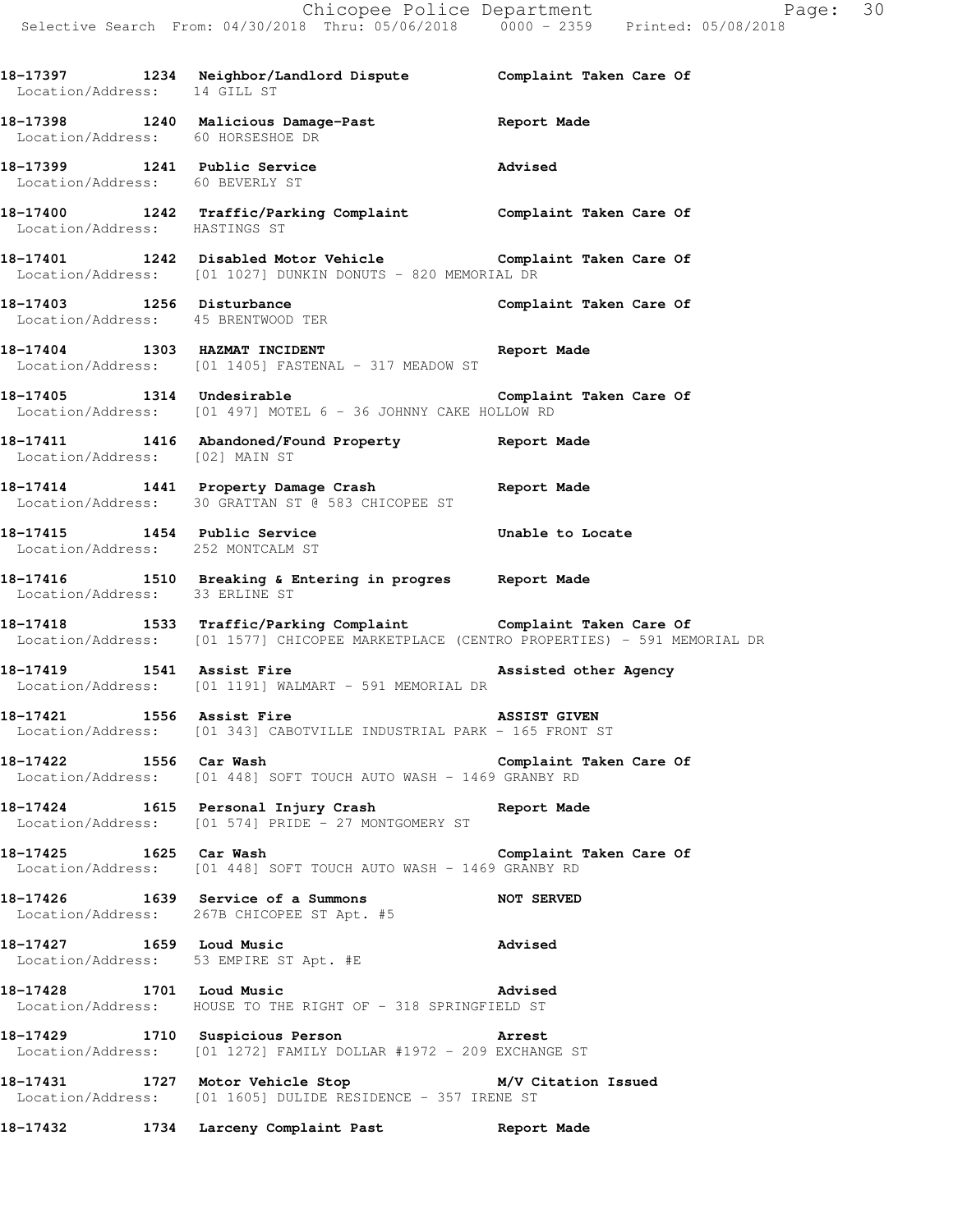|                                                                | E Chicopee Police Department<br>Selective Search From: 04/30/2018 Thru: 05/06/2018 0000 - 2359 Printed: 05/08/2018            | Page: 31                |
|----------------------------------------------------------------|-------------------------------------------------------------------------------------------------------------------------------|-------------------------|
|                                                                | Location/Address: 90 DEBRA DR Apt. #2E                                                                                        |                         |
| Location/Address: 106 PELOQUIN DR                              | 18-17434 1742 Neighbor/Landlord Dispute Advised                                                                               |                         |
|                                                                | 18-17435 1745 Motor Vehicle Stop M/V Citation Issued<br>Location/Address: MOUNTAINVIEW ST @ PONDVIEW DR                       |                         |
| Location/Address: 67 SUNNYSIDE ST                              | 18-17436 1757 Missing Person                                                                                                  | Complaint Taken Care Of |
|                                                                | 18-17437 1802 Public Service Complaint Taken Care Of<br>Location/Address: 1865 MEMORIAL DR @ 17 BRITTON ST                    |                         |
| 18-17439 1817 Disturbance                                      | <b>Example 2018</b> Advised<br>Location/Address: [01 965] CHICOPEE VILLAGE TOWNHOMES - 68 EASTERN DR                          |                         |
|                                                                | 18-17440 1834 Identity Fraud/Theft Report Made Location/Address: 113 EXCHANGE ST Apt. #1R                                     |                         |
| Location/Address: 543 SPRINGFIELD ST                           | 18-17441 1835 Abandoned/Found Property Report Made                                                                            |                         |
|                                                                | 18-17442 1842 Prisoner Lunch<br>Location/Address: [01 413] FALLS PIZZA - 103 MAIN ST                                          | Complaint Taken Care Of |
|                                                                | 18-17443 1851 Motor Vehicle Stop Movised<br>Location/Address: [01 359] AMERICAN LEGION POST 438, FAIRVIEW - 292 NEW LUDLOW RD |                         |
| Location/Address: 97 GRAPE ST                                  | 18-17444 1905 Custody/Probate                                                                                                 | <b>Advised</b>          |
| Location/Address: 40 ELIZABETH ST                              | 18-17445 1910 Public Service Complaint Taken Care Of                                                                          |                         |
|                                                                | 18-17447 1918 Loud Music<br>Location/Address: [01 857] SZOT PARK - 97 SGT TRACY DR                                            | Complaint Taken Care Of |
| Location/Address: 32 KANE DR                                   | 18-17448 1932 Check The Well Being Conable to Locate                                                                          |                         |
| Location/Address: 492 GRANBY RD                                | 18-17449 2000 Motor Vehicle Stop 30 Advised                                                                                   |                         |
| 18-17451 2006 Animal Complaint                                 | Location/Address: 1466 DONOHUE RD Apt. #8                                                                                     | Complaint Taken Care Of |
|                                                                | 18-17452 2007 Abandoned/Found Property Complaint Taken Care Of<br>Location/Address: YELLE ST MASS @ MASSACHUSETTS AVE         |                         |
| 18-17454 2043 Disturbance<br>Location/Address: JONES FERRY RD  |                                                                                                                               | Complaint Taken Care Of |
|                                                                | 18-17455 2056 Traffic/Parking Complaint Complaint Taken Care Of<br>Location/Address: [01 461] HAIR CUTTERY - 1410 MEMORIAL DR |                         |
| 18-17457 2120 Loud Music<br>Location/Address: 32 MARBLE AVE    |                                                                                                                               | Advised                 |
|                                                                | 18-17459 2143 Motor Vehicle Stop 30 Advised<br>Location/Address: [01 506] BROCHU INSURANCE AGENCY INC - 725 GRATTAN ST        |                         |
| Location/Address: 104 ELMER DR                                 | 18-17461 2155 Custody/Probate                                                                                                 | Advised                 |
| 18-17462 2205 Disturbance<br>Location/Address: 22 CELESTINE ST |                                                                                                                               | Advised                 |
| Location/Address: 78 SKEELE ST                                 | 18-17463 2224 Breaking & Entering in progres Complaint Taken Care Of                                                          |                         |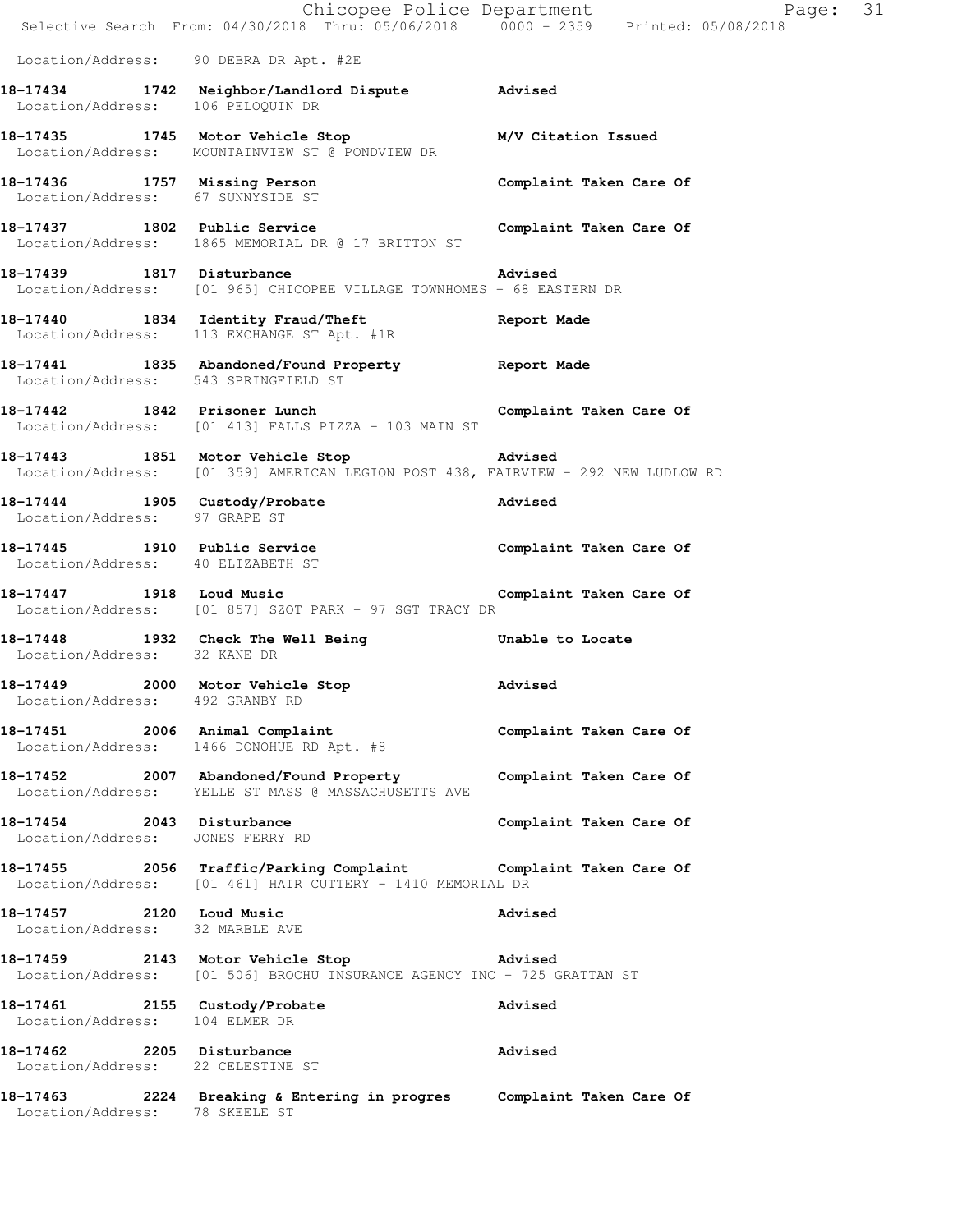|                                                                 |                                                                                                                                                           | Exage: 32<br>Selective Search From: 04/30/2018 Thru: 05/06/2018 0000 - 2359 Printed: 05/08/2018 |  |
|-----------------------------------------------------------------|-----------------------------------------------------------------------------------------------------------------------------------------------------------|-------------------------------------------------------------------------------------------------|--|
|                                                                 | 18-17468 2253 Suspicious M/V Chable to Locate<br>Location/Address: [01 735] ARBYS ROAST BEEF RESTUARANT - 1483 GRANBY RD                                  |                                                                                                 |  |
|                                                                 | 18-17469 2306 Loud Music 2008 2009 2010<br>Location/Address: [01 1208] LAZER AUTO WASH - 200 ST JAMES AVE                                                 |                                                                                                 |  |
|                                                                 | 18-17470 2310 Motor Vehicle Stop Advised<br>Location/Address: [01 2040] ARBORS KIDS AT CHICOPEE - 999 MEMORIAL DR                                         |                                                                                                 |  |
|                                                                 | 18-17471 2310 Assist Ambulance ASSIST GIVEN Location/Address: 2 SPRINGFIELD ST Apt. #110                                                                  |                                                                                                 |  |
|                                                                 | 18-17472 2315 Motor Vehicle Stop M/V Citation Issued<br>Location/Address: 494 CHICOPEE ST                                                                 |                                                                                                 |  |
|                                                                 | 18-17474 2329 Undesirable 2008 Report Made<br>Location/Address: [01 820] GALLAGHERS OLDE FASHION SERVICE STATION - 560 EAST ST                            |                                                                                                 |  |
| For Date: $05/06/2018$ - Sunday                                 |                                                                                                                                                           |                                                                                                 |  |
| Location/Address: CENTER ST                                     | 18-17476 0005 Traffic/Parking Complaint Complaint Taken Care Of                                                                                           |                                                                                                 |  |
| Location/Address: 124 FRONTENAC ST                              | 18-17477 0012 Suspicious Person Movised                                                                                                                   |                                                                                                 |  |
| Location/Address: 103 CHAPEL ST                                 | 18-17482 18-17482 0045 Traffic/Parking Complaint 10 Complaint Taken Care Of                                                                               |                                                                                                 |  |
|                                                                 | 18-17487 0052 Malicious Damage-Past 18-17487<br>Location/Address: [01 1600] 733 BAR & GRILL - 733 CHICOPEE ST                                             |                                                                                                 |  |
|                                                                 | 18-17495 0122 Motor Vehicle Stop 30 Advised<br>Location/Address: [01 80] DR. DEEGANS DELI - 510 BURNETT RD                                                |                                                                                                 |  |
| Location/Address: MEMORIAL DR                                   | 18-17498 0129 Traffic/Parking Complaint Unable to Locate                                                                                                  |                                                                                                 |  |
| Location/Address: 77 ELM ST Apt. #1R                            | 18-17499 0131 Loud Music<br><b>Example 2</b> Advised                                                                                                      |                                                                                                 |  |
|                                                                 | 18-17501 0144 Disturbance Complaint Taken Care Of<br>Location/Address: [01 2059] RIVOLI THE - 41 SPRINGFIELD ST                                           |                                                                                                 |  |
|                                                                 | 18-17502 0150 Check The Well Being Complaint Taken Care Of Location/Address: 17 NEWBURY ST @ 439 SPRINGFIELD ST                                           |                                                                                                 |  |
| 18-17503 0203 Disturbance<br>Location/Address: 121 LAFAYETTE ST |                                                                                                                                                           | Unfounded                                                                                       |  |
|                                                                 | 18-17504 0206 Traffic/Parking Complaint Complaint Taken Care Of<br>Location/Address: [01 1639] SALTER COLLEGE - 645 SHAWINIGAN DR                         |                                                                                                 |  |
|                                                                 | 18-17508 0222 Juvenile Complaint Composition Complaint Taken Care Of<br>Location/Address: [01 1196] SHELL - 95 WEST ST                                    |                                                                                                 |  |
|                                                                 | 18-17522 0353 Transport Service <b>18-17522</b> Transport complete<br>Location/Address: [01 1368] WESTERN MA REGIONAL WOMENS CORRECTIONAL - 701 CENTER ST |                                                                                                 |  |
|                                                                 | 18-17524 0406 Assist Other Police Department Assisted other Agency<br>Location/Address: [01 1342] KELLYS BAR - 621 CENTER ST                              |                                                                                                 |  |
|                                                                 | 18-17529 0428 THREATS MADE <b>SECURITY REPORT MADE</b><br>Location/Address: [01 1233] WINDSOR COURT APARTMENTS - 470 MEMORIAL DR Apt. #305                |                                                                                                 |  |
| Location/Address: 62 DAYTON ST                                  | 18-17532 0504 Assist Ambulance and Assisted other Agency                                                                                                  |                                                                                                 |  |
|                                                                 | 18-17533 0519 Suspicious M/V Complaint Taken Care Of<br>Location/Address: 358 HAMPDEN ST @ 11 MARBLE AVE                                                  |                                                                                                 |  |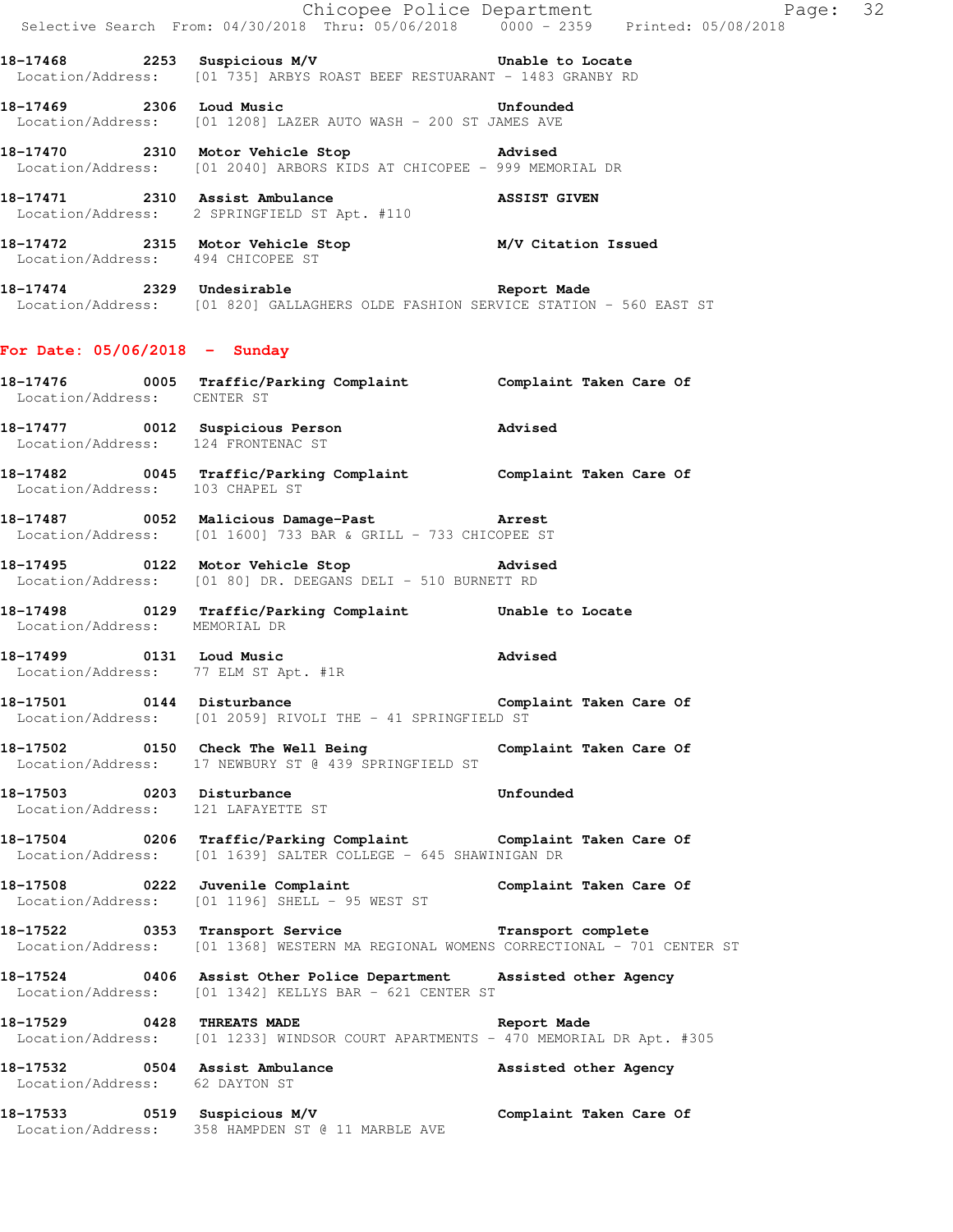|                                   | Chicopee Police Department<br>Selective Search From: 04/30/2018 Thru: 05/06/2018 0000 - 2359 Printed: 05/08/2018                      | Page: 33            |  |
|-----------------------------------|---------------------------------------------------------------------------------------------------------------------------------------|---------------------|--|
|                                   | 18-17537 0628 Service of a Summons SERVED IN HAND<br>Location/Address: 267B CHICOPEE ST Apt. #5                                       |                     |  |
|                                   | 18-17543 0659 Public Service<br>Location/Address: 375 E MAIN ST @ 45 KEITH ST                                                         | Advised             |  |
| Location/Address: 938 CHICOPEE ST | 18-17544 0727 Malicious Damage-Past 18-17544                                                                                          |                     |  |
|                                   | 18-17546 0811 Traffic/Parking Complaint Complaint Taken Care Of<br>Location/Address: [01 670] CUMBERLAND FARMS - 1061 MEMORIAL DR     |                     |  |
| Location/Address: 72 ROSS AVE     | 18-17547 0831 Traffic/Parking Complaint Unable to Locate                                                                              |                     |  |
| Location/Address: FRONT ST        | 18-17548 0836 Motor Vehicle Stop <b>Motor</b> Advised                                                                                 |                     |  |
| Location/Address: 109 LONCZAK DR  | 18-17549 0841 Open Door/Window Complaint Taken Care Of                                                                                |                     |  |
|                                   | 18-17551 0852 Traffic/Parking Complaint Complaint Taken Care Of<br>Location/Address: [01 1191] WALMART - 591 MEMORIAL DR              |                     |  |
|                                   | 18-17552 0853 Traffic/Parking Complaint Complaint Taken Care Of<br>Location/Address: [01 632] 450 CONFERENCE CENTER - 450 MEMORIAL DR |                     |  |
| Location/Address: EAST MAIN ST    | 18-17553 0909 Traffic Assignment M/V Citation Issued                                                                                  |                     |  |
| Location/Address: 47 PLANTE CIR   | 18-17554 0944 Assist Ambulance                                                                                                        | <b>ASSIST GIVEN</b> |  |
|                                   | 18-17555 0948 Suspicious M/V Complaint Taken Care Of<br>Location/Address: WINTWORTH ST @ ELM ST                                       |                     |  |
|                                   | 18-17557 <b>1888</b> 0959 Assist Fire<br>Location/Address: [01 1496] AMERICAN HELLENIC EDUCATIONAL PROGRESSIVE - 193 ST JAMES AVE     | <b>ASSIST GIVEN</b> |  |
|                                   | 18-17567 1118 Larceny Complaint Past<br>Location/Address: [01 1191] WALMART - 591 MEMORIAL DR                                         | Report Made         |  |
|                                   | 18-17572 1139 Check The Well Being Complaint Taken Care Of Location/Address: 69 BONNER ST Apt. #1FL                                   |                     |  |

18-17571 1140 Disturbance **Complaint Taken Care Of** Location/Address: 83 MCKINSTRY AVE

18-17578 1218 Public Service **18-17578** Complaint Taken Care Of Location/Address: 23 KOWAL DR

**18-17579 1218 Check The Well Being Report Made**  Location/Address: 12 GILMORE ST

Location/Address: 127 EAST ST

**18-17581 1240 Identity Fraud/Theft Report Made**  Location/Address: 141 HILTON ST Apt. #2FL

**18-17585 1305 Larceny Complaint Past Report Made**  Location/Address: 37 MONTVILLE ST

**18-17587 1324 Public Service No Report Necessary**  Location/Address: 564 FRONT ST

Location/Address: 420 EAST ST @ 319 BEAUCHAMP TER

**18-17588 1341 Traffic Assignment M/V Citation Issued** 

**18-17580 1232 Malicious Damage-Past Criminal Complaint Reque** 

**18-17586 1323 Motor Vehicle Stop M/V Citation Issued**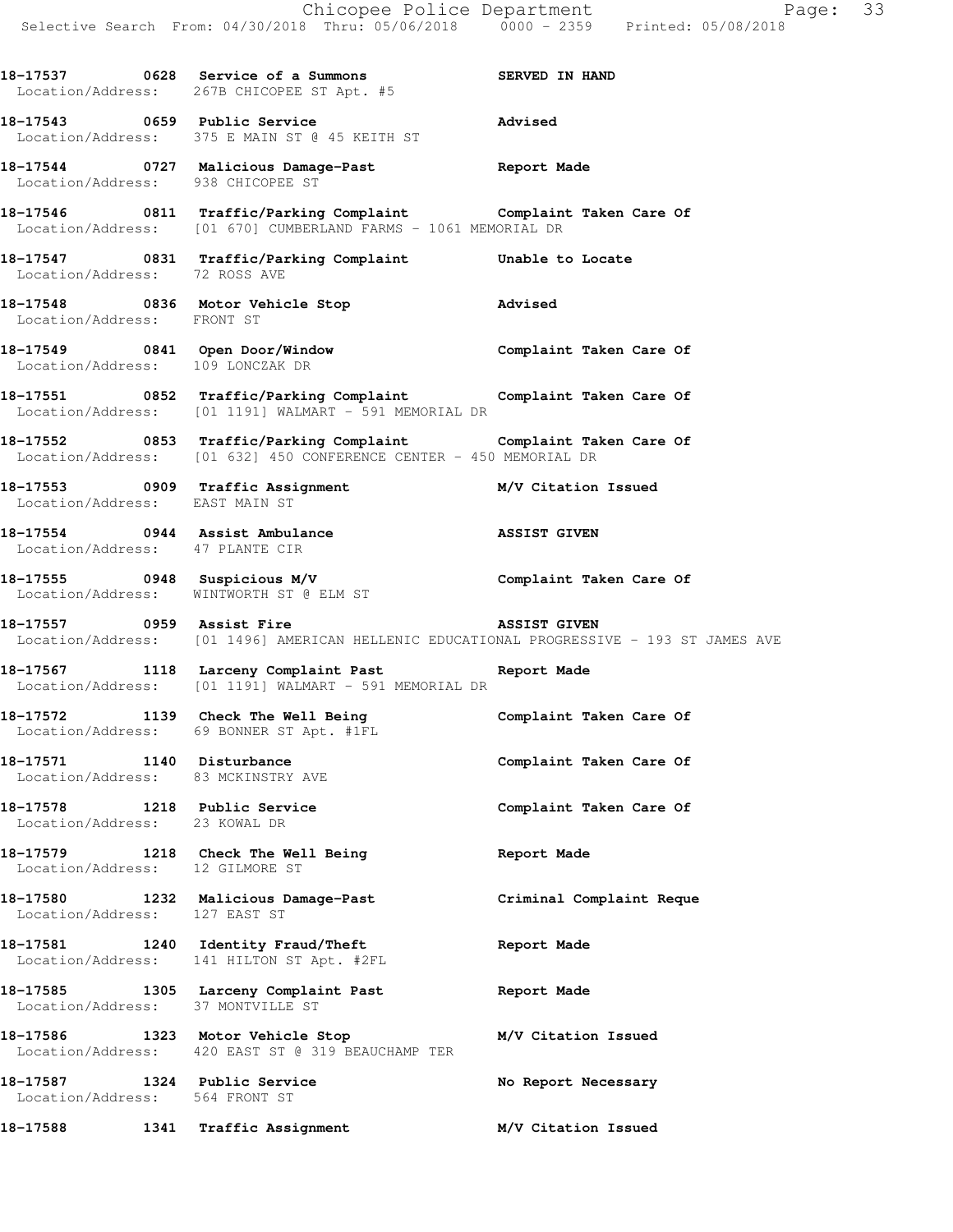|                                   | Extempled Police Department<br>Selective Search From: 04/30/2018 Thru: 05/06/2018 0000 - 2359 Printed: 05/08/2018                            | Page: 34 |  |
|-----------------------------------|----------------------------------------------------------------------------------------------------------------------------------------------|----------|--|
|                                   | Location/Address: 884 EAST MAIN ST @ 24 ETON ST                                                                                              |          |  |
|                                   | 18-17590 1350 Larceny Complaint Past Report Made<br>Location/Address: 279 EAST MAIN ST Apt. #1L                                              |          |  |
|                                   | 18-17593 1356 Traffic/Parking Complaint Complaint Taken Care Of<br>Location/Address: [01 638] BJS WHOLESALE FOOD WAREHOUSE - 650 MEMORIAL DR |          |  |
|                                   | 18-17598 1417 Suspicious M/V 18-17598 Report Made<br>Location/Address: [01 1820] ESSENTRA POROUS TECHNOLOGIES - 2255 WESTOVER RD             |          |  |
| Location/Address: 21 GROVE AVE    | 18-17599 1446 Larceny Complaint Past Report Made                                                                                             |          |  |
|                                   | 18-17600 1458 Property Damage Crash Report Made<br>Location/Address: [01 334] CHICOPEE MOOSE FAMILY CENTER - 244 FULLER RD                   |          |  |
|                                   | 18-17601 1512 Disturbance<br>Location/Address: 41 ASINOF AVE Apt. #2FL                                                                       | Advised  |  |
|                                   | 18-17602 1524 Breaking & Entering-Report Report Made<br>Location/Address: 230 HAMPDEN ST Apt. #2L                                            |          |  |
| Location/Address: SCHOOLHOUSE RD  | 18-17603 1550 Public Service Complaint Taken Care Of                                                                                         |          |  |
|                                   | 18-17604 1600 Check The Well Being 3SSIST GIVEN<br>Location/Address: [01 1156] MAPLEWOOD APARTMENTS - 16 AMERICA ST Apt. #6                  |          |  |
|                                   | 18-17606 1601 Criminal Harassment 18-17606 Made<br>Location/Address: JEFFREY'S CORNER - 1204 GRANBY RD                                       |          |  |
| 18-17605 1602 Car Wash            | <b>Example 19 Unable to Locate</b><br>Location/Address: [01 448] SOFT TOUCH AUTO WASH - 1469 GRANBY RD                                       |          |  |
| Location/Address: 188 CHICOPEE ST | 18-17608 1705 Service of a Summons NOT SERVED                                                                                                |          |  |
| Location/Address: CHESTNUT ST     | 18-17609 1713 Juvenile Complaint Advised                                                                                                     |          |  |
|                                   | 18-17612 1732 Property Damage Crash Report Made<br>Location/Address: 17 AUSTIN ST @ 373 SPRINGFIELD ST                                       |          |  |
|                                   | 18-17613 1740 Traffic/Parking Complaint Unable to Locate<br>Location/Address: [01 1639] SALTER COLLEGE - 645 SHAWINIGAN DR                   |          |  |
|                                   | 18-17614 1742 Larceny Complaint Past Unfounded<br>Location/Address: [01 1122] LIGHTHOUSE LIQUORS - 856 MEMORIAL DR                           |          |  |
|                                   | 18-17616 1748 THREATS MADE 18-17616 to Locate<br>Location/Address: [01 1325] APPLEBEE'S - 597 MEMORIAL DR                                    |          |  |
|                                   | 18-17615 1749 Abandoned 911 Call <b>False Alarm</b><br>Location/Address: [01 832] BELLAMY MIDDLE SCHOOL, EDWARD 6-8 - 314 PENDLETON AVE      |          |  |
|                                   | 18-17618 1825 51a Check Child's Welfare Report Made<br>Location/Address: [01 271] C&T PIZZA INC - 982 CHICOPEE ST                            |          |  |
|                                   | 18-17619 1825 Juvenile Complaint 18-17619 to Locate<br>Location/Address: ACROSS THE STREET FROM - 83 BEAUCHAMP TER                           |          |  |
|                                   | 18-17620 1832 Motor Vehicle Stop 30 Advised<br>Location/Address: [01 792] CENTER AUTO PARTS - 651 CENTER ST                                  |          |  |
| 18-17621 1843 Assist Ambulance    | <b>ASSIST GIVEN</b><br>Location/Address: [01 907] TACO BELL - 1471 MEMORIAL DR                                                               |          |  |
| Location/Address: 90 COLLEGE ST   | 18-17622 1844 Property Damage Crash Movised                                                                                                  |          |  |